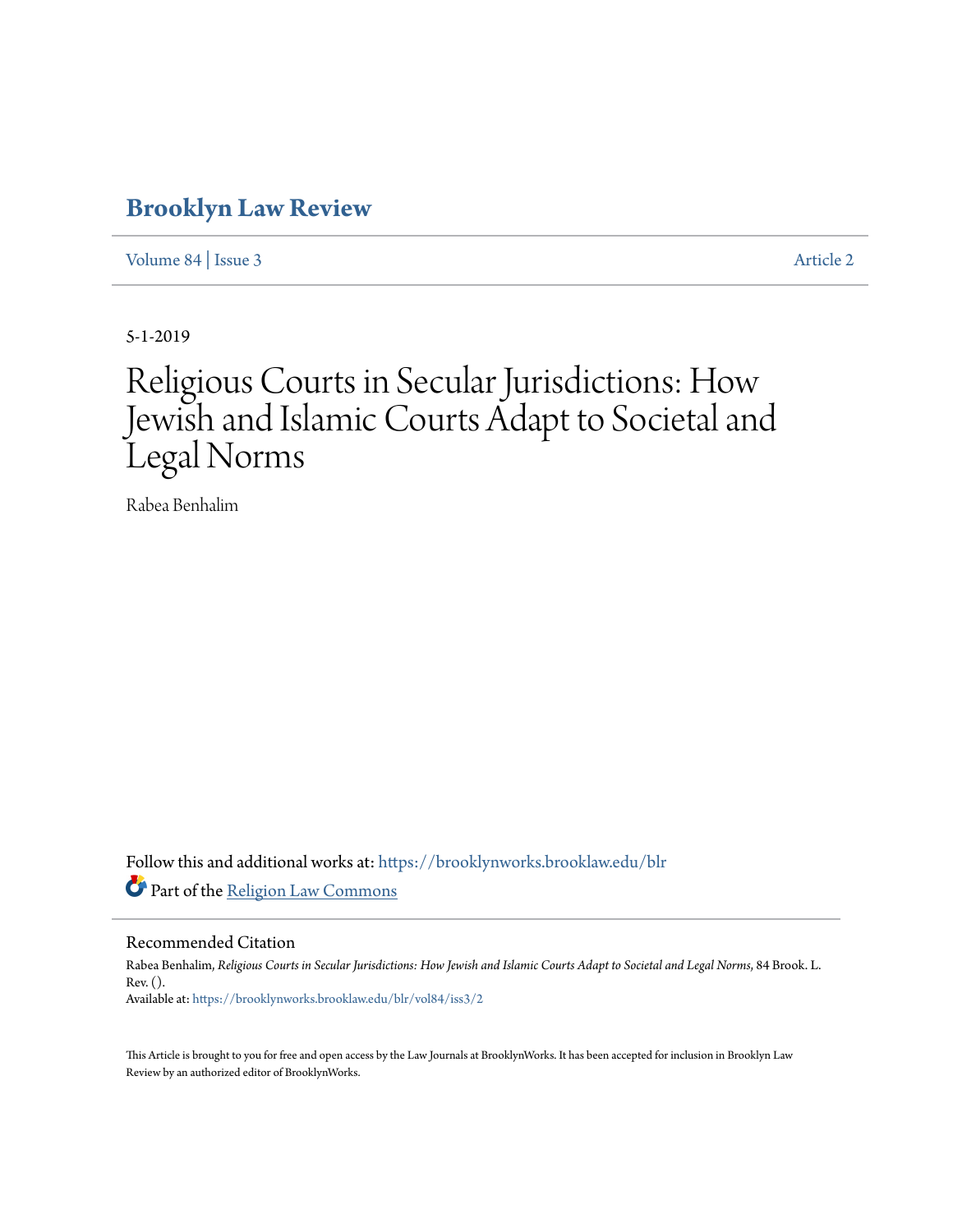## Religious Courts in Secular **Jurisdictions**

## HOW JEWISH AND ISLAMIC COURTS ADAPT TO SOCIETAL AND LEGAL NORMS

#### *Rabea Benhalim*†

#### **INTRODUCTION**

In the post-9/11 era, public fear about the potential imposition of religious law on secular countries continues to rise. Presumptions about what comprises religious law, and its incompatibility with secular laws, abound. For some individuals, the fear of Islamic law has led to anti-Sharia legislation<sup>1</sup> and heated debates about "creeping Sharia."<sup>2</sup> For others, the fear is that Judaism, Christianity, or religion generally will carry too much weight in secular activities.3 In light of all these concerns, even those who are broadly tolerant of religious practice might be surprised to discover that religious laws, and Islamic law in particular, are adjudicated and sometimes enforced in the United States, England, and Israel. The enforcement of religious

 <sup>†</sup> William H. Hastie Fellow, University of Wisconsin Law School. I am immensely grateful for comments and feedback received from Asifa Quraishi-Landes, Miriam Seifter, David Schwartz, Gwendolyn Leachman, Ciro Faienza, Tasnim Benhalim, and Adriana Aristeiguieta. For helpful comments on earlier versions of this article, I also thank the participants in the *Islamic Law* session at the Annual Association of American Law Schools annual meeting and the participants in the *Law and Religion in the United States*, *Canada*, *and Israel* session at the Law and Society Association annual meeting. Any errors are mine. 1 "Since 2010, 201 anti-Sharia law bills have been introduced in 43 states. In

<sup>2017</sup> alone, 14 states introduced an anti-Sharia law bill, with Texas and Arkansas enacting the legislation." Swathi Shanmugasundaram, *Anti-Sharia Law Bills in the United States*, S. POVERTY L. CTR. (Feb. 5, 2018), https://www.splcenter.org/hatewatch/ 2018/02/05/anti-sharia-law-bills-united-states [https://perma.cc/7Y22-JE4D]. 2 Eugene Volokh, *Religious Law (Especially Islamic Law) in American Courts*,

<sup>66</sup> OKLA. L. REV. 431, 431 (2014); *see also* CREEPING SHARIA, https://creepingsharia.word press.com [https://perma.cc/R2VY-KPV7]. 3 *See, e.g.*, Laurie Goodstein, *Some Worry About Judicial Nominee's Ties to a* 

*Religious Group*, N.Y. TIMES (Sept. 28, 2017), https://www.nytimes.com/2017/09/28/us/ amy-coney-barrett-nominee-religion.html [https://perma.cc/6TM4-RFKY] (discussing controversial Senate comments about whether now-Judge Amy Barrett would be able to separate her judging from her Catholic faith).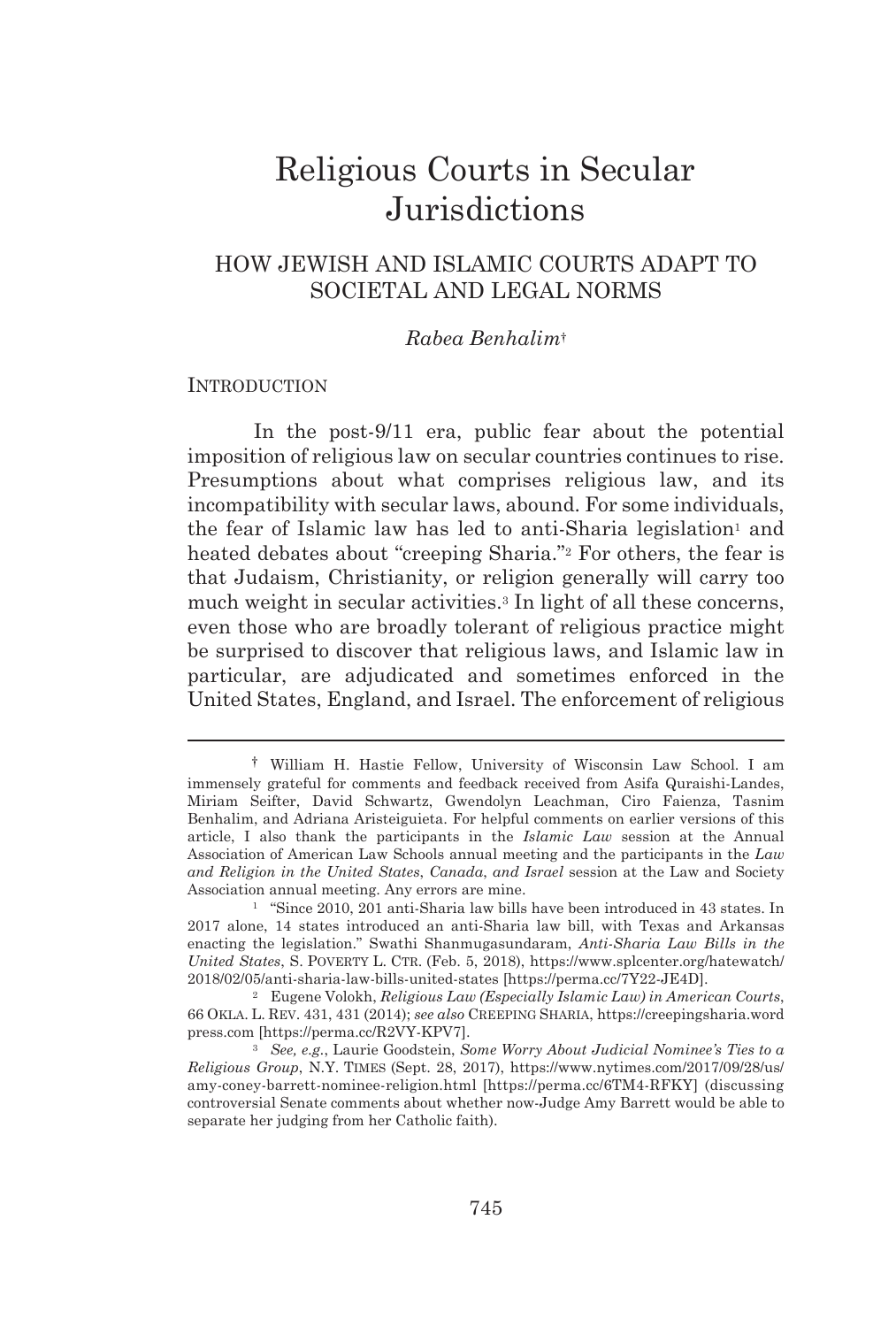laws may seem anathema to the very principles on which those countries exist.

Missing from the popular discourse is any recognition of the multiple and varied ways in which religious courts, historically and today, operate in secular jurisdictions. Israel, for example, has rendered Jewish and Islamic law enforceable via state courts since the country's inception.4 Likewise, the United States and England each have longstanding religious courts whose decisions are enforceable via the countries' respective arbitration acts.5 Yet even in academia, the study of religious courts in secular contexts is narrow and limited. The academic analysis that does exist is rarely comparative—typically examining religious courts only within a particular subject matter or jurisdiction. Moreover, normatively, this work most often focuses on the single question of whether secular governments should accommodate religious arbitration.6

A more systematic approach is needed. Rather than examine how secular governments accommodate religious judicial bodies (RJBs), as other scholars have done,7 this article seeks to understand the ways in which RJBs conform to their secular environments. This article's approach encompasses the range of RJBs operating as informal mediation bodies, arbitral bodies, and state courts, both in contexts where the population served represents a majority of the population and in contexts where the population served represents a minority of the population. By considering together entities that have elsewhere been considered separately, this article aims to capture and exemplify their common ground and relevant differences.

<sup>4</sup> *See* Moussa Abou Ramadan, *Notes on the Anomaly of the* Shari'a *Field in Israel*, 15 ISLAMIC L. & SOC'Y 84, 85–88 (2008); *see also* Zvi Triger, *Freedom from Religion in Israel: Civil Marriages and Cohabitation of Jews Enter the Rabbinical Courts*, 27 ISR. STUD. REV. 1, 2–3 (2012).

<sup>5</sup> *See* MICHAEL J. BROYDE, SHARIA TRIBUNALS, RABBINICAL COURTS, AND CHRISTIAN PANELS: RELIGIOUS ARBITRATION IN AMERICA AND THE WEST 7–10, 177–79 (2017). 6 *See generally* BROYDE, *supra* note 5; Michael J. Broyde et al., *The Pillars of* 

*Successful Religious Arbitration: Models for American Islamic Arbitration Based on the*  Beth Din *of America and Muslim Arbitration Tribunal Experience*, 30 HARV. J. RACIAL & ETHNIC JUST. 33 (2014); Bilal M. Choksi, Comment, *Religious Arbitration in Ontario— Making the Case Based on the British Example of the Muslim Arbitration Tribunal*, 33 U. PA. J. INT'L L. 791 (2012); Almas Khan, *The Interaction Between Sharia and International Law in Arbitration*, 6 CHI. J. INT'L L. 791 (2006); Ayelet Shachar, *Privatizing Diversity: A Cautionary Tale from Religious Arbitration in Family Law*, 9 THEORETICAL INQUIRIES L. 573 (2008); Erin Sisson, *The Future of Sharia Law in American Arbitration*, 48 VAND. J. TRANSNAT'L L. 891 (2015); Nicholas Walter, *Religious Arbitration in the United States and Canada*, 52 SANTA CLARA L. REV. 501 (2012); Norman Doe, *Britain's Religious Courts Symposium*, 13 ECCLESIASTICAL L.J. 354 (2011). 7 *See generally* Russell Sandberg et al., *Britain's Religious Tribunals: 'Joint* 

*Governance' in Practice*, 33 OXFORD J. LEGAL STUD. 263 (2013) (examining the ways in which Great Britain accommodates religious tribunals).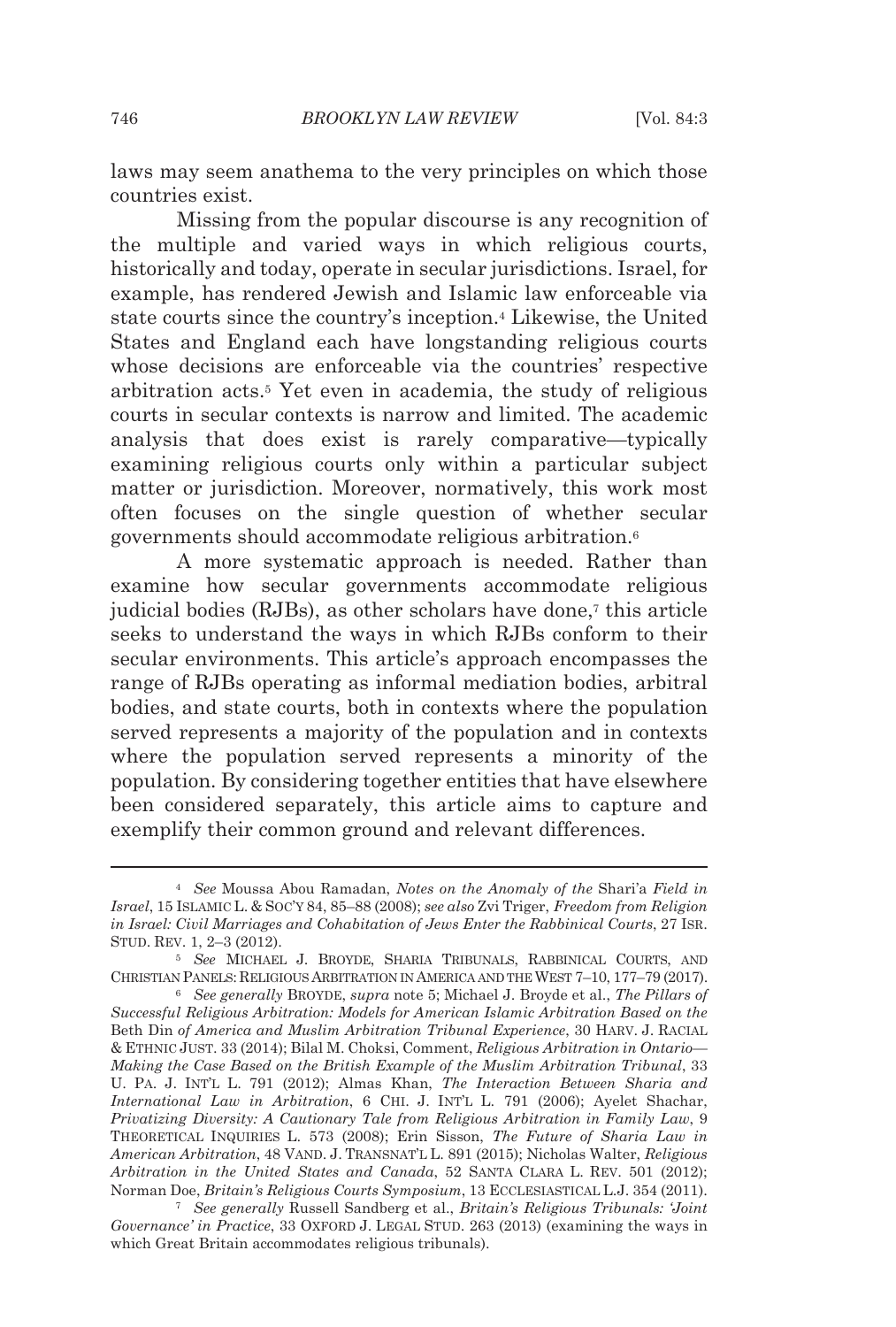What emerges from this analysis is that, contrary to the concerns of the public discourse and past scholarship, religious courts that serve religious minorities tend to adapt to their secular surrounding, rather than the other way around. They accommodate, by necessity, both the desires of litigants who, living in democratic societies, have come to expect RJBs to preserve their secular civil rights, and the pressures of the secular courts on which they rely to enforce their decisions. Although the general public and politics often treat RJBs as alien to their secular environments,<sup>8</sup> this article demonstrates that RJBs serving minority populations respond to pressures from the legal environment in which they operate.9 RJBs may strive to apply religious law by relying purely on original texts and traditional legal scholarship, but in practice, RJBs often accommodate both substantive and procedural secular norms.

At the theoretical level, religious judicial accommodation bears some resemblance to two other strands of thought in public law and administration. From one standpoint, RJBs are engaged in a sort of dialogue with popular culture that echoes the thinking of popular constitutionalism.10 Some scholars writing in this vein have argued that Supreme Court decisions "on a politically sensitive issue" are properly viewed "as generating a dialogue with the political branches of government and the people."11 Likewise, controversial RJB decisions, especially decisions that affect women's rights, may generate a dialogue with the religious laity that the RJBs serve and the civil courts that enforce their decisions.

The adaptations of RJBs also resonate with literature that depicts institutions in survival mode. Indeed, religious courts vary from traditional Article III courts in one important way: religious courts have a plausible fear of losing business. To be sure, government-run courts may fear backlash that can

<sup>8</sup> *See, e.g.*, Lorraine E. Weinrib, *Ontario's Sharia Law Debate: Law and Politics under the Charter*, *in* LAW AND RELIGIOUS PLURALISM IN CANADA 239, 250 (Richard Moon ed., 2008) (quoting the premier of Ontario, Dalton McGuinty, saying: "[t]here will be no sharia law in Ontario. There will be no religious arbitration in Ontario. There will be one law for all Ontarians.").<br><sup>9</sup> See discussion *infra* Section II.D.<br><sup>10</sup> See, e.g., MICHAEL J. KLARMAN, FROM JIM CROW TO CIVIL RIGHTS: THE

SUPREME COURT AND THE STRUGGLE FOR RACIAL EQUALITY 5–6 (2004); LARRY D. KRAMER, THE PEOPLE THEMSELVES: POPULAR CONSTITUTIONALISM AND JUDICIAL REVIEW 8 (2004); Barry Friedman, *Mediated Popular Constitutionalism*, 101 MICH. L. REV. 2596, 2598 (2003). 11 Daan Braveman, *On Law and Democratic Development: Popular* 

*Constitutionalism and Judicial Supremacy*, 33 SYRACUSE J. INT'L L. & COM. 41, 47–48 (2005).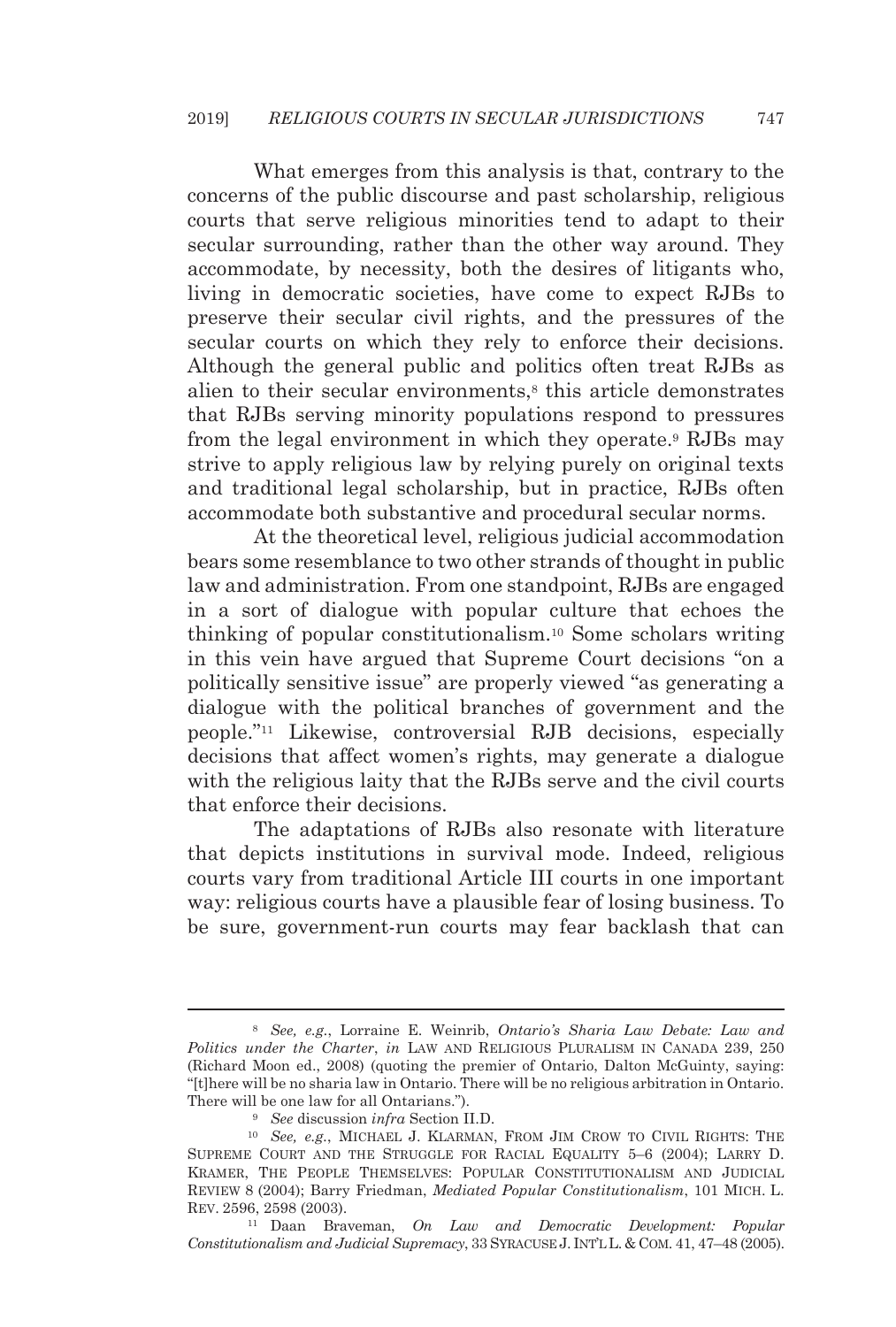erode their credibility,12 but religious courts might altogether cease to exist if litigants pivot to state-run courts. This suggests that RJBs' practice of accommodation is therefore rooted in a sense of survival—the sort of "organizational maintenance" that public administration scholar James Wilson has described.13

This article develops these claims by examining four RJBs—two Jewish and two Islamic: (1) Jewish arbitral bodies in the United States; (2) Islamic arbitral bodies in England; (3) the Rabbinical courts of Israel; and (4) the Sharia courts of Israel. Regarding the design of the study, the selection of these courts hinges on a number of factors. First, both Islamic and Jewish RJBs share similar legal structures, historical experiences, and positions within the countries in which they operate.14 Second, they all operate in common law jurisdictions. Third, the countries in which they are located all have well-established Jewish communities and rabbinical courts (*batei din, sing. beth din)*. Fourth, these jurisdictions have sizeable Muslim populations with Islam as the largest minority religion in England and Israel, and the second largest minority religion in the United States. Fifth, these RJBs are well-established and actively issuing rulings. Finally, these RJBs all primarily deal with family law cases and face similar controversies regarding the impact of their application of religious family law on women's rights. They all also deal with commercial matters, in which they face limited to no controversy.

Additionally, instead of focusing only on jurisdictions wherein RJBs operate via arbitration or mediation,<sup>15</sup> this article aims to address RJBs within the full spectrum of enforceability in

*Sharia Debate in Ontario*, *in* DEBATING SHARIA: ISLAM, GENDER POLITICS, AND FAMILY LAW ARBITRATION 12 (Anna C. Korteweg & Jennifer A. Selby eds., 2012).

<sup>12</sup> *See* MICHAEL J. KLARMAN, FROM THE CLOSET TO THE ALTAR: COURTS, BACKLASH, AND THE STRUGGLE FOR SAME-SEX MARRIAGE, xi (2012).<br><sup>13</sup> JAMES Q. WILSON, POLITICAL ORGANIZATIONS 30–51 (1973).<br><sup>14</sup> While Christian alternative dispute resolution (ADR) exists in the United

States, this article almost exclusively focuses on Muslim and Jewish judicial bodies and excludes Christian judicial bodies. The reason for this is two-fold. First, the motivations for Christians to engage in Christian ADR are "based on teachings of the Bible . . . which encourage Christians to settle disputes in a peaceful manner," and not as a means of applying religious law in lieu of secular law. BROYDE, *supra* note 5, at 17 (citations omitted). Second, within Christianity the relationship to religious law is distinctly different than within Judaism and Islam. Unlike Judaism and Islam, "there seem to be vast areas of secular law that have no direct Christian counterpart." *Id.* at 18. Therefore, the motivations for selecting Christian ADR are best understood as selecting a particular forum rather than specific law. *Id.* Furthermore, within the Catholic Christian context, while canon law is "one of the most ancient and robust legal systems in the world," it is mostly used to resolve "church governance issues." *Id.* at 18–19. Due to accessibility and common practice, Catholic laity rarely use canon law and "Catholic Church ecclesiastical law has no private ADR mechanism to resolve disputes between private parties." *Id.* at 19. 15 *See, e.g.*, Jennifer A. Selby & Anna C. Korteweg, *Introduction: Situating the*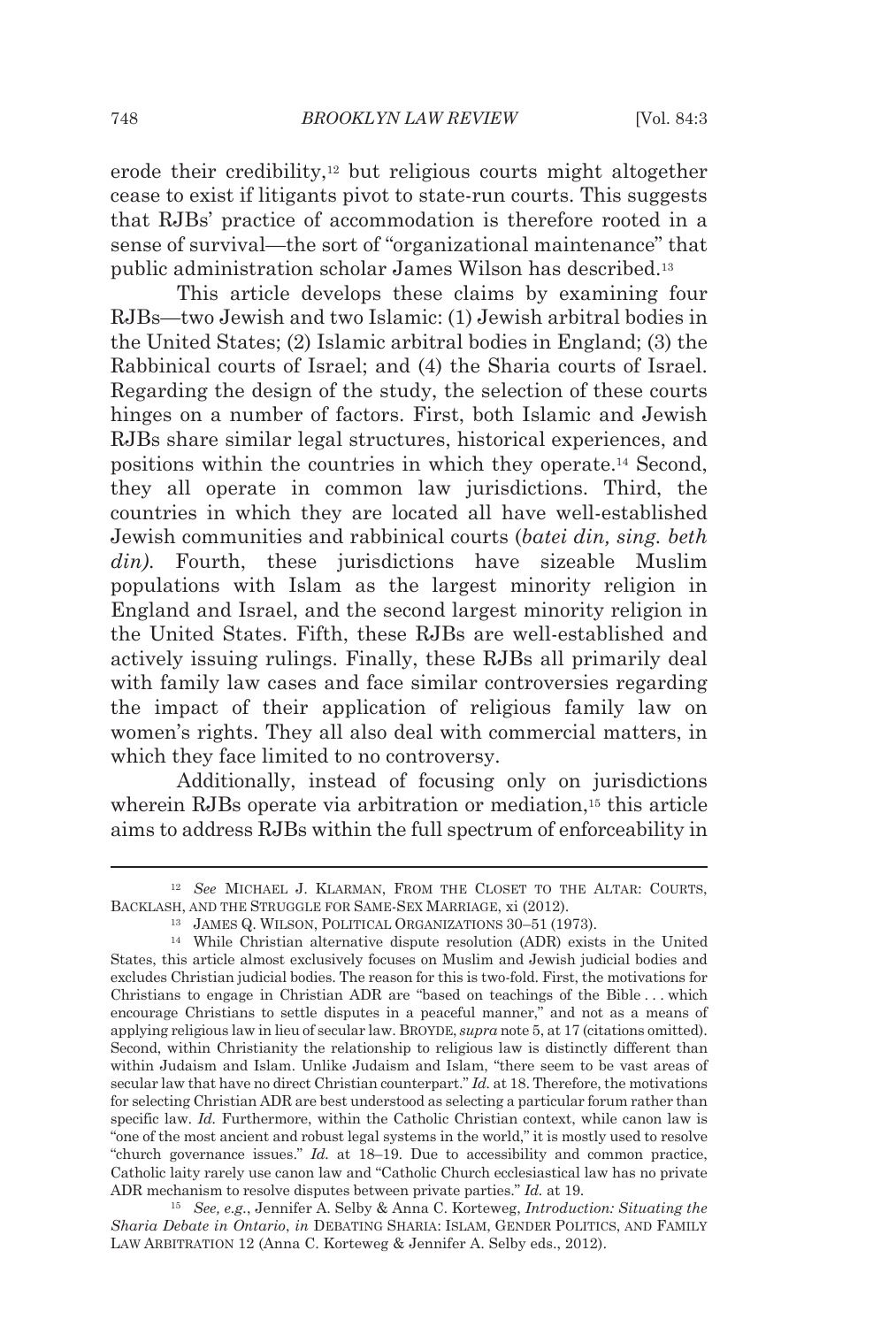which they operate. Prior works have only comparatively examined religious arbitral bodies that serve minority populations and addressed whether secular legal systems should accommodate religious minorities. This article includes the Rabbinical courts of Israel as a means of examining differences in RJB behavior when serving a majority population versus a minority population. Review of this full spectrum will help illustrate the conclusion that the secular environment—including the enforceability and exclusivity of subject matter jurisdiction in which RJBs operate influences their procedure and judgments.

Part I of this article offers a primer on the jurisdiction and origins of RJBs in Israel, the United States, and England. It then synthesizes prior scholarship on RJBs and notes the public controversies that prompted that work. Part II explores the environmental milieu of historical, political, legal, and social factors in which these judicial bodies operate. Part III examines—through case law, rules of procedure, and anecdotal case studies—the environmental impact on the degree to which RJBs accommodate secular procedural and substantive norms. It concludes with a broader view of the implications of this study and suggests directions that future research might take.

#### I. UNDERSTANDING RELIGIOUS JUDICIAL BODIES

Understanding why and how RJBs accommodate secular norms requires basic background knowledge of the origins, jurisdiction, and guiding laws of RJBs, as well as knowledge of the controversies and scholarship RJBs have sparked. The majority of the existing literature focuses on whether secular, democratic nations should continue to foster legal pluralism that includes religious judicial options.

Israel, the United States, and England all have long histories of promoting legal pluralism that includes religious judicial options. The Israeli Rabbinical and Sharia courts have operated since the founding of the state, and indeed, even predate its creation, originating in the Ottoman Empire.16 Jewish RJBs in the United States began with pre-World War I *Kehillah* tribunals and have continued to develop into the robust arbitration bodies that are active today.17 Islamic RJBs in the United States remain in their infancy. Within England, the London *Beth Din* dates back to the early 1700s and remains

<sup>16</sup> *See* Ramadan, *supra* note 4, at 85–88; *see also* Triger, *supra* note 4, at 2–3. 17 *See* Walter, *supra* note 6, at 514.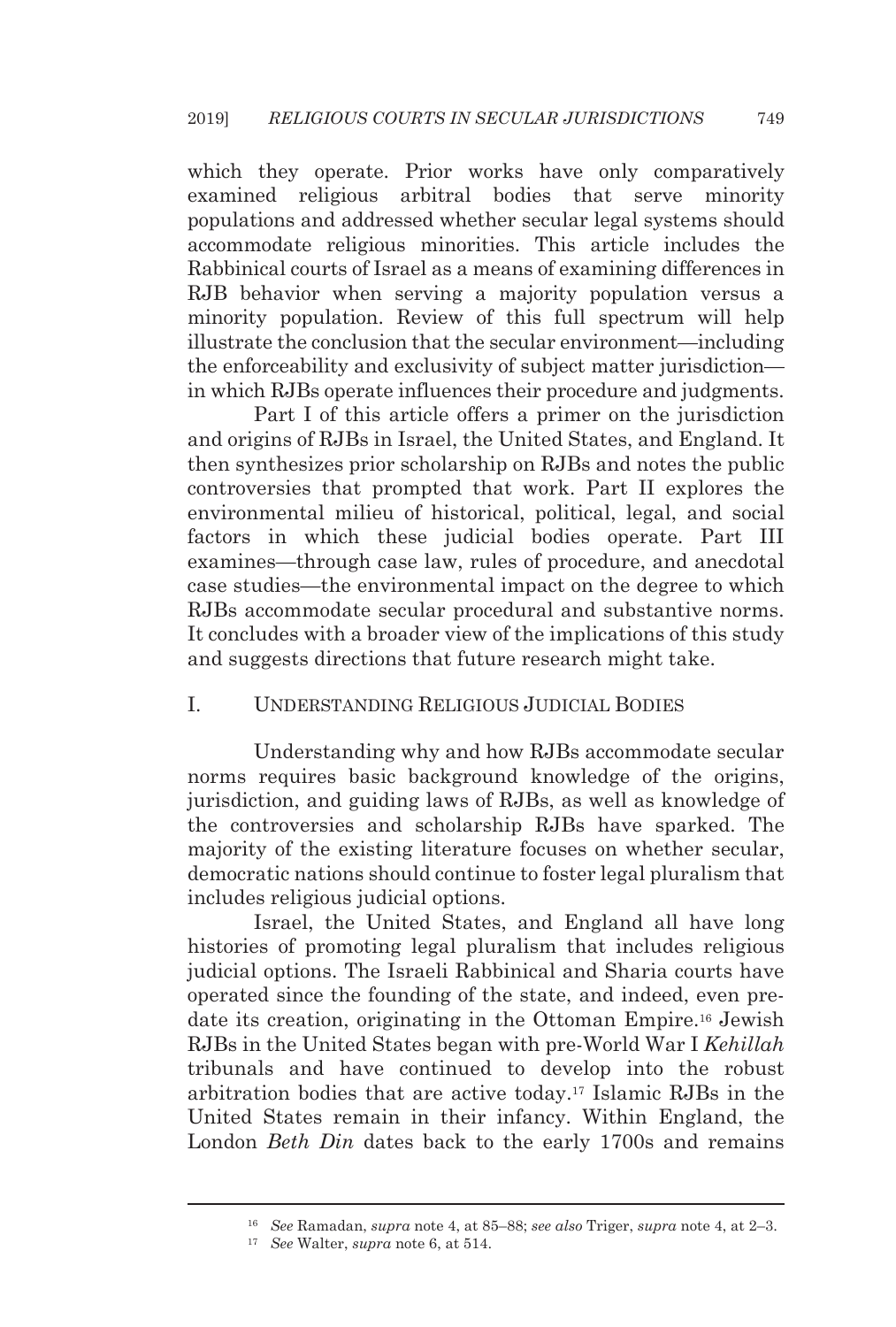active today.18 England has also witnessed the development of British Islamic RJBs with the growth of England's Muslim population.19 Jews and Muslims continue to seek alternatives to the civil judicial system in order to resolve disputes according to their respective religious laws.20 The roots these judicial bodies have in their respective environments and the depth of these roots are key factors in understanding how RJBs operate within the larger judicial system and how it affects them.

#### *A. Primer on RJBs*

Jewish arbitration bodies in the United States, Islamic arbitration bodies in England, the Sharia courts of Israel, and the Rabbinical courts of Israel represent the spectrum of the RJBs that exist in secular contexts. The Rabbinical and Sharia courts of Israel occupy one end of the spectrum. These state-run courts hold exclusive jurisdiction in many areas of family law.21 Islamic RJBs in England occupy the other end of the spectrum. Due to limitations within English arbitration law, these religious bodies tend to operate as informal mediation panels with some enforceable arbitration for commercial matters.<sup>22</sup> Jewish RJBs in the United States fall in the middle of this spectrum with more robust RJBs that operate both as informal mediation and, due to flexibility within American arbitration law, more often as formal, enforceable arbitration. This spectrum is best understood in the context of the historical origin, jurisdiction, and guiding laws of each RJB.

This article will use the Israeli Rabbinical courts as the sole case study of a religious court in a secular society that serves the majority of the population. All the other courts examined serve a minority population in their respective countries. Israel's Sharia courts will be the sole example of a minority court that enjoys exclusive jurisdiction in some matters. The other two case studies, Islamic RJBs in England and Jewish RJBs the United States, both differ from Israel's religious courts in that they operate independently of the state via arbitration. In Israel, the Sharia and Rabbinical courts enjoy exclusive jurisdiction in

<sup>18</sup> *About the London* Beth Din, THEUS, https://www.theus.org.uk/article/aboutlondon-beth-din [https://perma.cc/23ZY-87JH]. 19 *See* BROYDE, *supra* note 5, at 177–78. 20 *See* Ginnine Fried, Comment, *The Collision of Church and State: A Primer* 

*to* Beth Din *Arbitration and the New York Secular Courts*, 31 FORDHAM URB. L.J. 633, 635 (2004) (describing the "Talmudic ban on Jews voluntarily presenting their cases to courts governed by idolatrous people[ ] .") 21 *See* Triger, *supra* note 4, at 6. 22 *See* Broyde et al., *supra* note 6, at 36–37.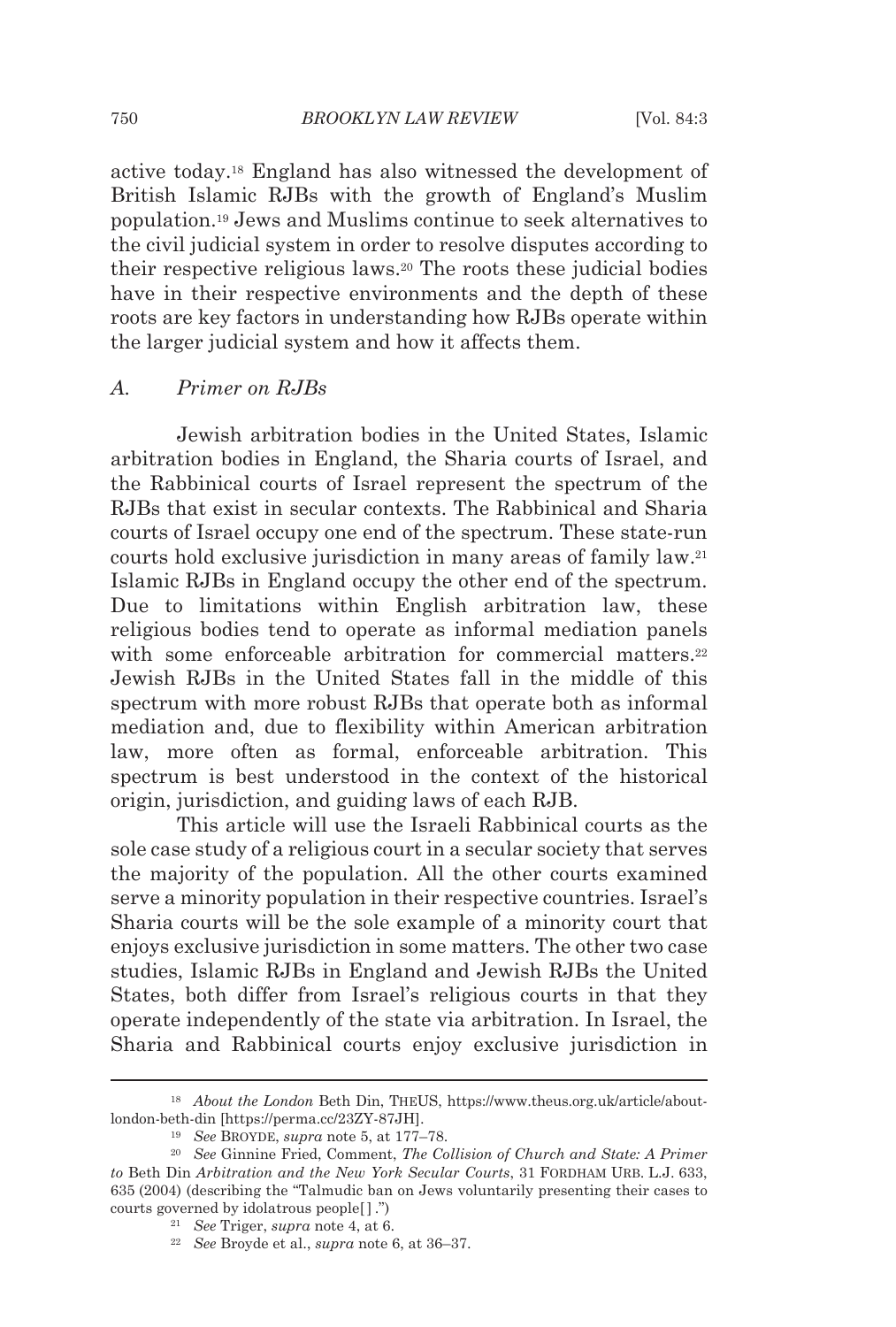some matters of family law.23 Conversely, in the United States and England, litigants go before these RJBs only when they have elected to use religious arbitration/mediation because there is no jurisdictional exclusivity to compel them otherwise.

### 1. The Jewish and Islamic RJBs in Israel

The Rabbinical courts and Sharia courts in Israel share the historical legacy of the Ottoman Empire, a fact which explains their contemporary relationship to the state. Under the Ottoman Empire, non-Muslim religious communities were granted significant autonomy, including their own independent legal systems.24 The legal independence of minority religious communities is known as the *Millet* System, wherein minority courts operated independently of the state-operated Sharia courts.25 With the creation of the State of Israel, aspects of the *Millet* System, such as the concept of separate religious courts for the different religious communities, were maintained.<sup>26</sup>

Today, the Rabbinical and Sharia courts of Israel enjoy exclusive jurisdiction in some areas of personal status law and concurrent jurisdiction with civil courts in others.27 This jurisdictional focus on family law also reflects the influence of the late-Ottoman Empire. The historical legacy reaches into the present and extends beyond the mere existence of religious courts into the very laws they enforce.

With present-day Israeli Sharia courts, the following laws are derived from Ottoman codes: the *Majalla* (1876), the Ottoman Law of Family Rights (OLFR) (1917), and the Law of Procedure for Sharia Courts (1917). Ido Shahar explains why Ottoman law remains the law for Muslims in Israel today:

Since the Israeli legislature has generally refrained from intervening in the material religious laws . . . and since there is no Council of Muslim Jurists (*majlis ifta'*) in Israel, nor any other legitimate Muslim body of legislation, the Ottoman codes have remained in force in shari'a courts until this very day.28

While these codes remain in place, they have been limited via civil family laws. The focus of these civil laws is the promotion

<sup>&</sup>lt;sup>23</sup> See Triger, *supra* note 4, at 6.<br><sup>24</sup> IZHAK ENGLARD, RELIGIOUS LAW IN THE ISRAEL LEGAL SYSTEM 13 (1975).<br><sup>25</sup> Id.

<sup>26</sup> *See* Aharon Layish, *Adaptation of a Jurists' Law to Modern Times in an Alien Environment: The Case of the Shari'a in Israel*, 46 DIE WELT DES ISLAMS 168, 170 n.11 (2006). 27 *See* Ramadan, *supra* note 4, at 99–100.

<sup>28</sup> IDO SHAHAR, LEGAL PLURALISM IN THE HOLY CITY: COMPETING COURTS, FORUM SHOPPING, AND INSTITUTIONAL DYNAMICS IN JERUSALEM 34 (2016).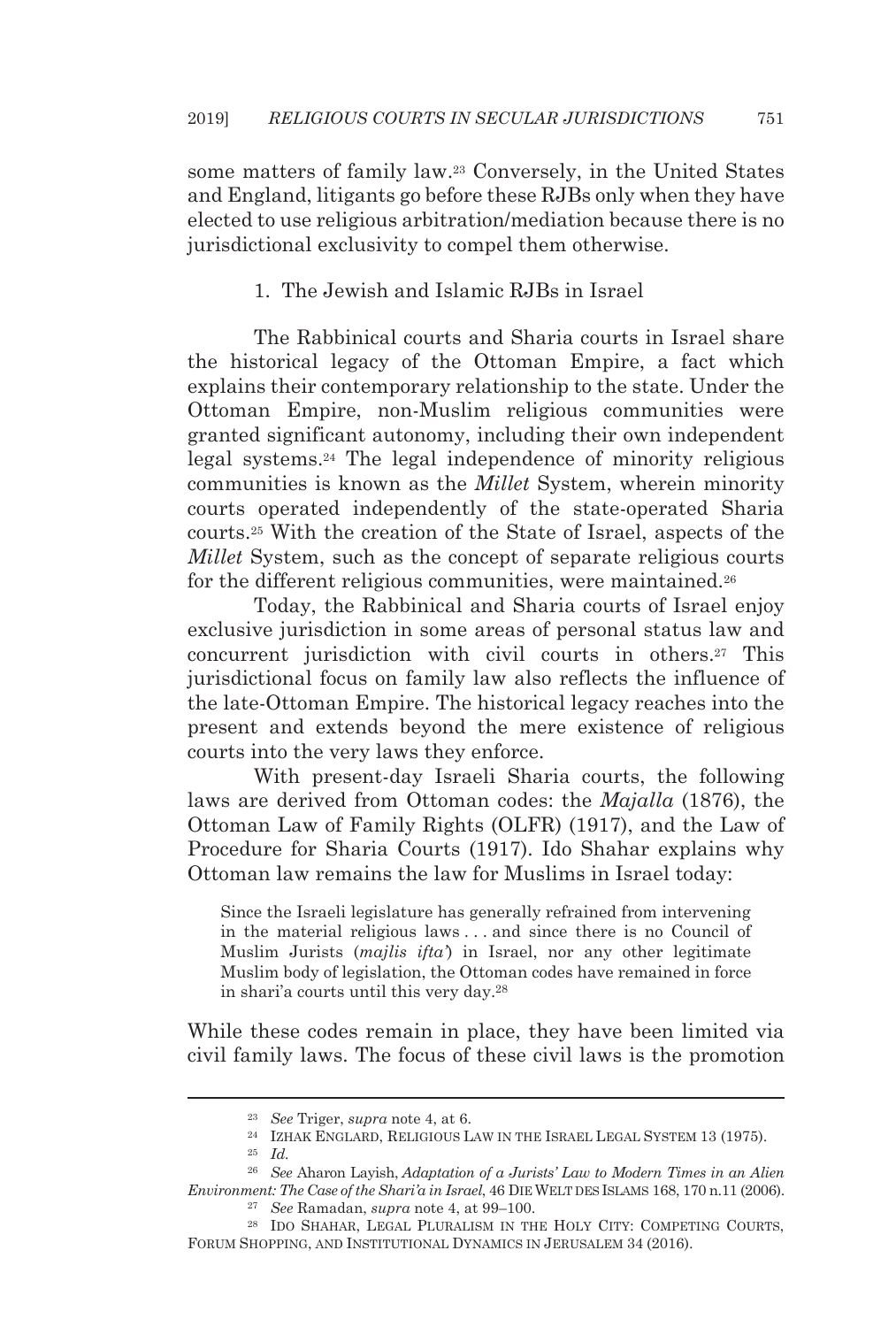of gender equality. While the laws apply to civil and religious courts, the legislature did not intend for them "to affect the jurisdiction of the religious courts."29

Until 2001, the Sharia courts in Israel enjoyed the broadest jurisdiction of any of the religious courts.30 The Sharia courts "were accorded exclusive jurisdiction in *all* matters of personal status . . . while the other courts were accorded exclusive jurisdiction in *some* matters, and concurrent jurisdiction in others." $31$  In 2001, however, the Knesset $32$  granted civil family courts "concurrent jurisdiction over Muslim litigants, similar to the jurisdiction they had already with regard to litigants belonging to other religious communities."33

Surprisingly, the Rabbinical courts have had more limited jurisdiction for much of Israeli history. This first limitation on the Rabbinical courts' jurisdiction originated prior to the creation of the State of Israel, during the Mandate period.34 Under the Ottoman Empire, the Rabbinical courts "had exclusive jurisdiction over all matters of personal jurisdiction within the Jewish community."35 The British Mandatory Authority limited the Rabbinical courts' exclusive jurisdiction "to matters of divorce, alimony, and the confirmation of wills" and allowed for concurrent jurisdiction with civil courts for other matters of personal status, including "maintenance, guardianship, legitimation, and adoption of minors, succession, incompetency, etc."36

In the 1950s, the Knesset "passed a series of laws which modified the jurisdiction, structure, and even some norms of the Rabbinical Courts," such that they only possess exclusive jurisdiction in marriage and divorce and additionally have concurrent jurisdiction in the confirmation of wills.37 During this period, Rabbinical court judges "became state officials akin to the judges of the civil courts and with equivalent salaries."38

Despite shifts in their exclusive and concurrent jurisdiction, the Rabbinical courts have maintained exclusive control over the interpretation of the Jewish law applied in their courtrooms. Although Conservative, Reform, and Liberal Judaism exist in Israel, the Rabbinical courts exclusively apply

<sup>29</sup> *Id.*

 $^{30}$   $\,$   $Id.$  at 37.  $^{31}$   $\,$   $Id.$  (emphasis in original).  $^{31}$   $\,$   $Id.$  (emphasis in original).  $^{32}$  Ramadan,  $supra$  note 4, at 87 (the Knesset is the name for Israel's parliament). SHAHAR,  $supra$  note 28, at 37 n

<sup>36</sup> *Id.*

<sup>37</sup> *Id.* at 52–53. 38 *Id.* at 53.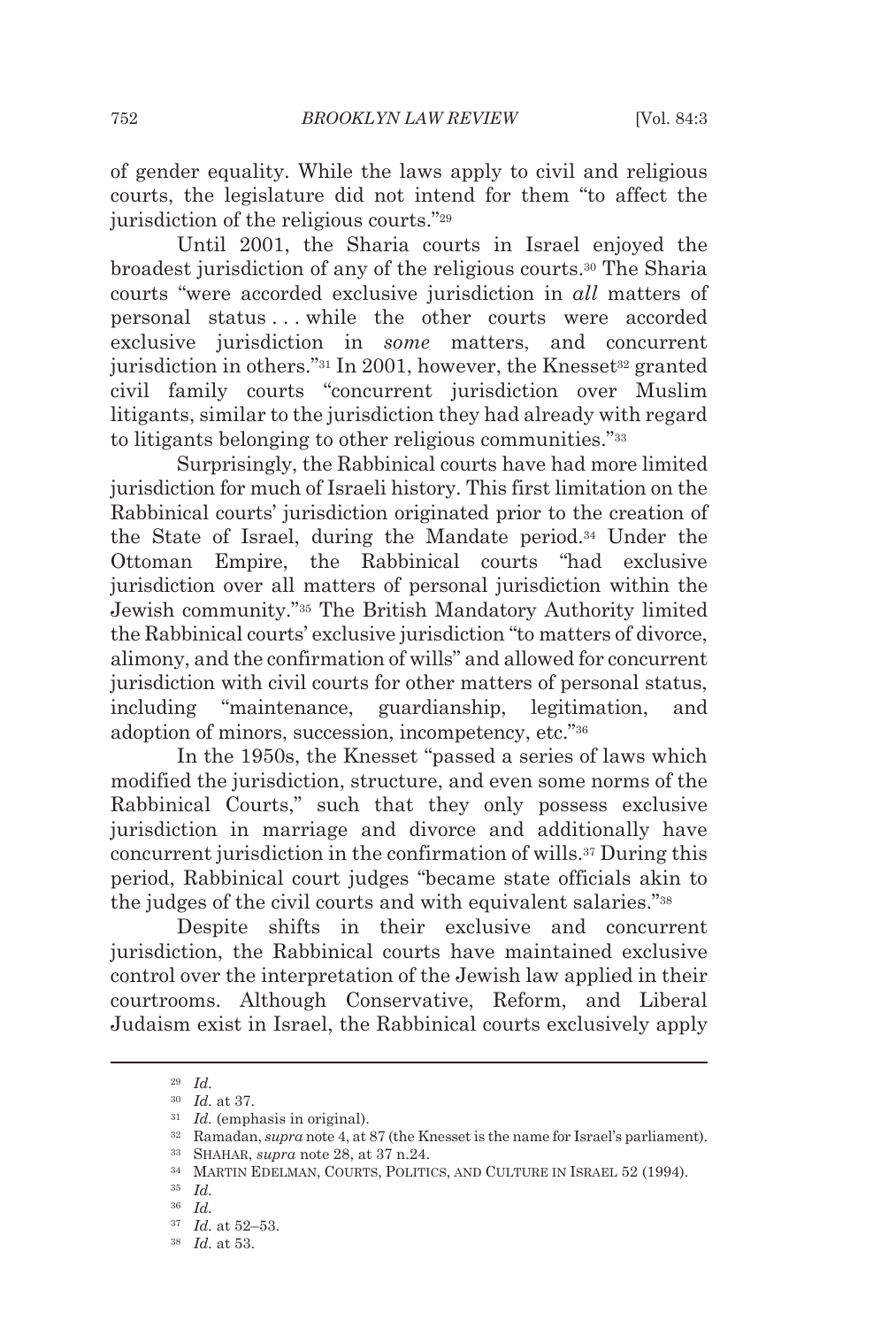Orthodox interpretations of Jewish law.39 The preservation of Orthodox Judaism in the courts predates the creation of the state from an agreement, which "set the parameters of what is known in Israel today as the religious status quo."40 Under the "status quo agreement," the Rabbinical courts maintain jurisdiction over matters of personal status for all Jews, regardless of their individual adherence to Judaism.41

#### 2. The Islamic RJBs in England

Islamic RJBs in England emerged out of a meeting in 1982 of Islamic scholars in Birmingham.42 Their intention had been to create a "new Britain-wide shariʿa council" that would address "a wide range of religious issues, from banking and mortgages to standards for halal food."43 One founding scholar, Suhaib Hasan, later reflected that:

We intended that the council provide decisions for the Muslim community on any and all matters, but pretty soon it became clear to us that we were spending all our time giving women divorces. This was not what we set out to do, but there was a vacuum in the community, and we filled it.44

Because of issues regarding women's rights, these RJBs have become controversial in England. The press<sup>45</sup> and politicians<sup>46</sup> have often mischaracterized the jurisdiction of Islamic RJBs in England as allowing for "legally binding" Islamic Sharia courts for all matters. In reality, under the Arbitration Act of 1996, only some religious disputes of a commercial nature "may be resolved through binding arbitration" under the Act.47 Binding

<sup>45</sup> *See* John Bingham, *Sharia Courts 'as Consensual as Rape*,*' House of Lords Told*, TELEGRAPH (Oct. 20, 2012), http://www.telegraph.co.uk/news/religion/9621319/ Sharia-courts-as-consensual-as-rape-House-of-Lords-told.html [https://perma.cc/DN8H-M447]; Matthew Hickley, *Islamic Sharia Courts in Britain are now 'Legally Binding'*, DAILY MAIL (Sept. 15, 2008), http://www.dailymail.co.uk/news/article-1055764/Islamicsharia-courts-Britain-legally-binding.html [https://perma.cc/Q5KQ-W2PJ]. 46 *See* Frank Cranmer, *Sharia law*, *the Arbitration Act 1996 and the* 

*Arbitration and Mediation Services (Equality) Bill*, LAW & RELIGION UK (Oct. 24, 2012), http://www.lawandreligionuk.com/2012/10/24/sharia-law-the-arbitration-act-1996-andthe-arbitration-and-mediation-services-equality-bill [https://perma.cc/GJX9-AWHC]. 47 BOWEN, *supra* note 42, at 155; Arbitration Act of 1996, c. 23 (UK), http://

www.legislation.gov.uk/ukpga/1996/23/contents [https://perma.cc/R4RQ-GA6P].

<sup>39</sup> *See id.* at 51.

<sup>40</sup> *See id.*

<sup>41</sup> *Id.*

<sup>42</sup> JOHN R. BOWEN, ON BRITISH ISLAM: RELIGION, LAW, AND EVERYDAY PRACTICE IN SHARI'A COUNCILS 47 (2016).<br><sup>43</sup> *Id.* 

<sup>44</sup> *Id.*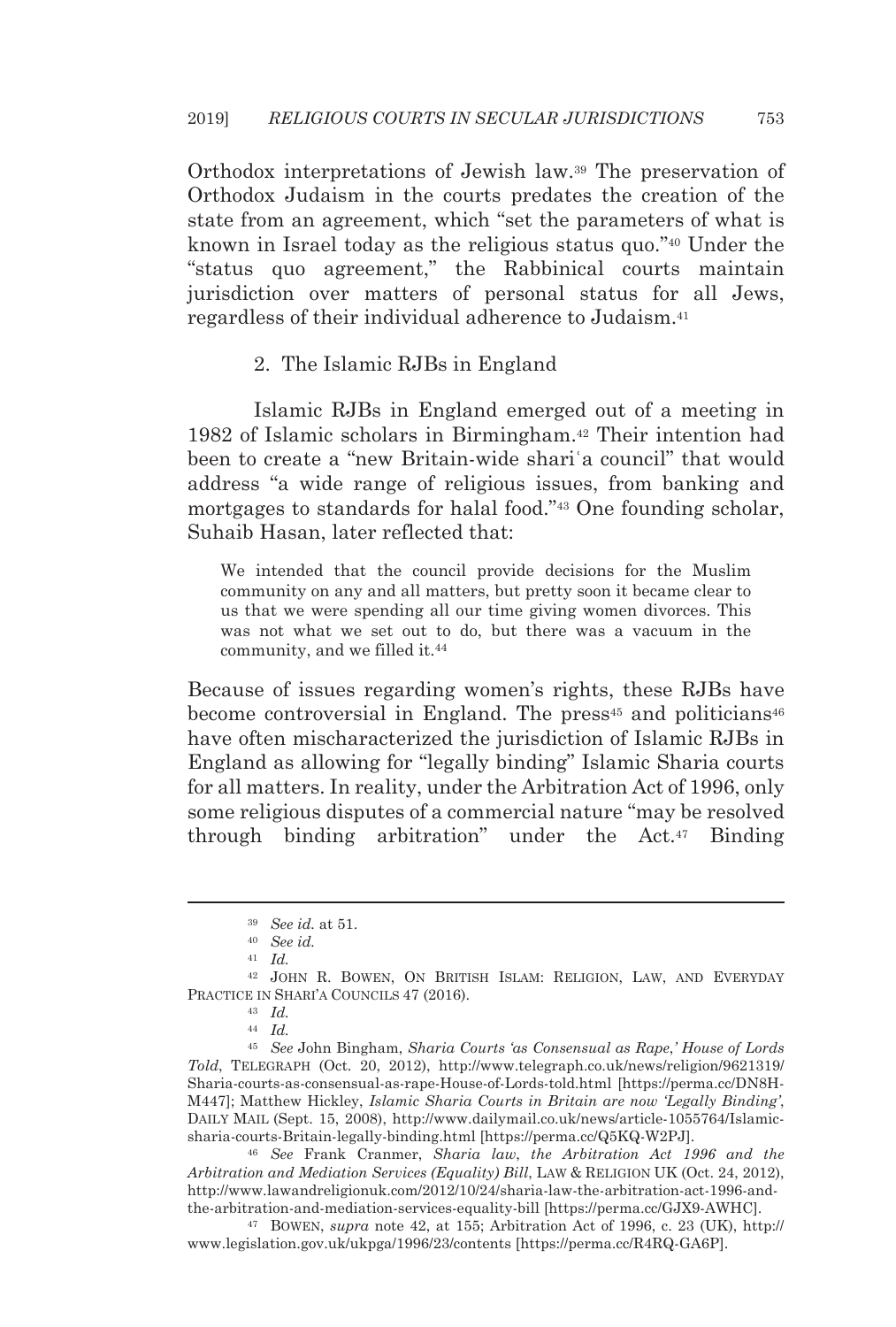enforceability requires that a "proper contract is drawn up in the presence of a lawyer and freely agreed to by the parties."48

Similar to the situation in the United States, the Arbitration Act "limits the conditions under which either party may appeal," such that "appeals are allowed on grounds that the procedures followed were unfair or misleading."49 Also like the United States, the Act does not prohibit "a religious body from supervising such an arbitration procedure . . . as long as proper contractual procedures are followed."50

While the Arbitration Act clearly allows for religious arbitration of commercial matters, it is less clear regarding family law. The act "prohibits arbitration of all except civil law matters. This excludes all family law as well as criminal disputes."51 Prior to 2012, divorced couples were prevented "from submitting financial matters to binding arbitration because doing so would 'fetter' the court."52

Shifts to the law in 2012 now indicate that judges may rule that "the arbitration of financial and property disputes for divorcing couples" is permitted under the act.53 A 2012 proposal from the Institute of Family Law Arbitrators (IFLA) has been "met with approval from some key judges."54 The proposal might allow arbitration of some family law matters within religious courts (in the form of financial and property disputes), although the proposal "stipulates that the arbitrator may only decide the dispute in accord with the law of England and Wales, that is, not elements of Islamic law, Jewish law, or foreign law."55

As a result, disputes before Islamic RJBs in England most often take the form of mediation or non-binding arbitration, as the majority of disputes before it are divorce cases.56 The most prominent of these courts is the Muslim Arbitration Tribunal (MAT), which "provides a network of relatively formal and transparent arbitral tribunals for British Muslims."57 Other

<sup>51</sup> *See* Sisson, *supra* note 6, at 892–93. 52 Matrimonial Causes Act of 1973, c. 18 (UK), http://www.legislation.gov.uk/ ukpga/1973/18 [https://perma.cc/D86Q-WF7S]. 53 *Id.*

<sup>48</sup> BOWEN, *supra* note 42, at 155. 49 *Id.*

<sup>50</sup> *Id.*

<sup>54</sup> BOWEN, *supra* note 42, at 177. 55 *Id.*

<sup>56</sup> *See Services*: *How Does the Islamic Sharia Council Work?*, ISLAMIC SHARIA COUNCIL, http://www.islamic-sharia.org/services [https://perma.cc/YJW5-XTKY] ("80% of all letters received by the Council are related to matrimonial problems faced by Muslims in the UK. The remaining are related to people asking for Islamic injunctions (*fatawa*) pertaining to their daily lives. Matters of dispute amongst Muslim groups have been also referred to the Council for resolution."). 57 BROYDE, *supra* note 5, at 187.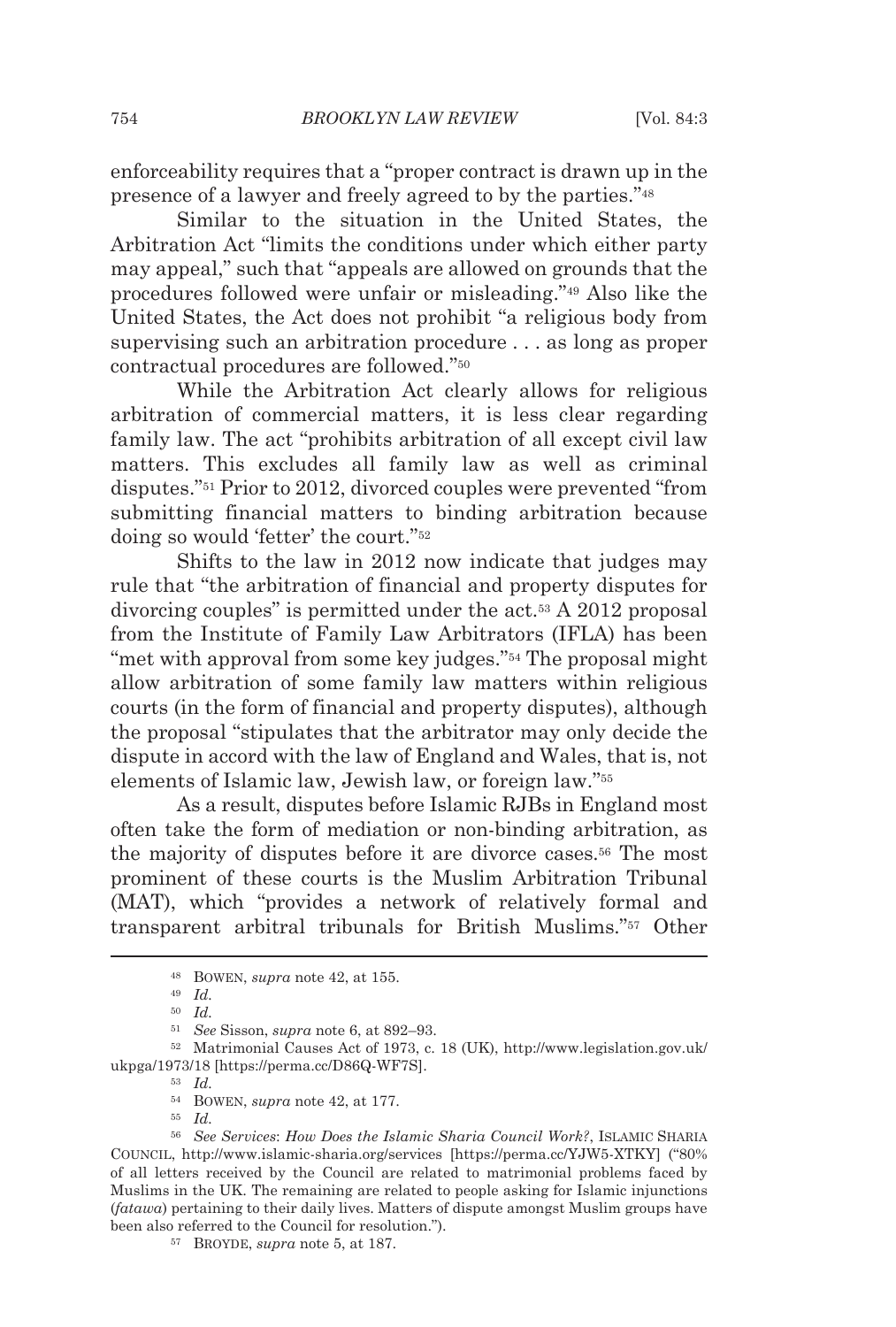courts, such as the Islamic Sharia Council (ISC)58 and the Muslim Law Sharia Council, "operate outside the British arbitration framework" and issue unenforceable decisions.59

The MAT differentiates itself from the sharia councils by, in addition to marital mediation, also offering commercial arbitration. It has focused its efforts on "offer[ing] the Muslim community a real and true opportunity to settle disputes in accordance with Islamic Sacred Law with the knowledge that the outcome as determined by MAT will be binding and enforceable."60 "The . . . MAT was established in 2007 to provide British Muslims with a more effective alternative for resolving disputes in accordance with Islamic law . . . ."61 Due to the MAT's popularity and focus on enforceability, it serves as a case study in understanding how and why Islamic RJBs "settle disputes in accordance with Islamic Sacred Law" in such a way that is also enforceable under the Arbitration Act of 1996.62

#### 3. The Jewish RJBs in the United States

The legal situation of religious courts in the United States is similarly situated to those in England with a few important differences. Arbitration existed during America's colonial period and was widely used by Christian communities.63 In the post-Revolutionary era, religious arbitration lost its general popularity among Christians with a number of notable exceptions within certain religious communities, including Utopian and Mormon communities.64 The American Jewish community is perhaps the most well-known religious community in the United States to utilize religious arbitration.65

One of the foremost RJBs in the United States is the Beth Din of America (BDA). It was developed in 1960 "to provide a more effective adjudicative forum for Jews committed to living in

<sup>58</sup> *See About Us*, ISLAMIC SHARIA COUNCIL, http://www.islamic-sharia.org/aboutus/ [https://perma.cc/C4CX-V85G] ("The Islamic Sharia Council was formed to solve the matrimonial problems of Muslims living in the United Kingdom in the light of Islamic family law. The council comprises members from all of the major schools of Islamic legal thought (*mad'hab*) and is widely accepted as an authoritative body with regards to Islamic law.").

<sup>59</sup> BROYDE, *supra* note 5, at 187. These courts have doctrinal differences rooted in their practitioners' adherence to and training in particular Islamic law schools of thought. *See id.* at 187–88. Despite their differences, they typically accept "the other's judgments to be sound." BOWEN, *supra* note 42, at 85.<br><sup>60</sup> About Us: Why MAT?, MUSLIM ARB. TRIBUNAL, http://www.matribunal.com/

why-MAT.php [https://perma.cc/N6C7-WZ7Y].<br>
<sup>61</sup> BROYDE, *supra* note 5, at 177.<br>
<sup>62</sup> About Us: Why MAT?, *supra* note 60.<br>
<sup>63</sup> Walter, *supra* note 6, at 510–11.<br>
<sup>64</sup> Id. at 512–13.<br>
<sup>65</sup> See Broyde et al., *supra* not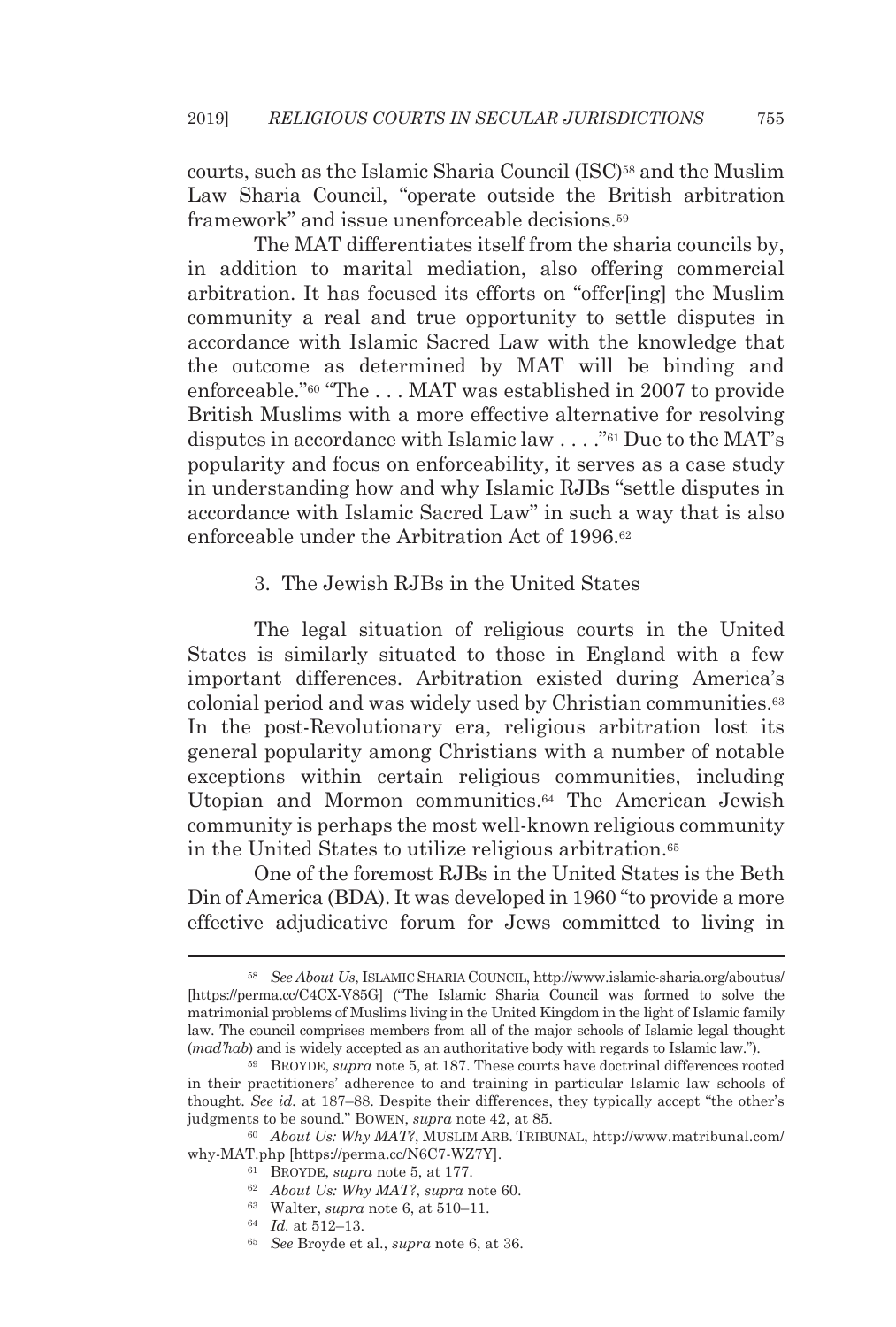accordance with *halakha* [Jewish law] in a secular American legal and social context."66 It has gone through several iterations and in its current iteration, "provides a sprawling network of Jewish law courts that function as fully legal, *halakha*-compliant arbitration panels" that offer observant Jewish litigants access to a religious law-compliant adjudicatory forum marked by the characteristic expedience and affordability of arbitration.<sup>67</sup>

The BDA has achieved this via the adoption of "a host of prudent measures designed to improve the transparency, consistency, equity, and professionalism of its arbitral process," and in doing so, "has gained widespread acceptance among America's secular courts, which are comfortable enforcing its arbitral decisions, and which to date have never overturned a BDA-issued arbitration award."68 While the BDA handles many marital matters, it also arbitrates in commercial matters.69 Due to its well-known success, the MAT modeled itself on the BDA.70

The BDA utilizes the Federal Arbitration Act (FAA) to enforce its decisions.71 U.S. arbitration law is "strongly grounded in contract theories" and courts generally hold that "[p]arties' decisions to arbitrate private disputes should be upheld in order to promote and respect the contractual autonomy and freedom of private parties to order their private affairs in whatever way seems best to them."72 As a result, sophisticated religious arbitration has developed for both commercial and marital matters.

The FAA does not have the same limitations on family law arbitration as the United Kingdom's Arbitration Act of 1996.73 While divorce must go through the civil courts, parties may agree via contract to arbitrate aspects of their divorce (although some limitations exist in state law).<sup>74</sup> Unlike England, in many instances, parties may arbitrate such matters as property

<sup>66</sup> BROYDE, *supra* note 5, at 138 (emphasis in original). 67 *Id.* (emphasis in original). 68 *Id.*

<sup>69</sup> *See* Lee Ann Bambach, *The Enforceability of Arbitration Decisions Made by Muslim Religious Tribunals: Examining the* Beth Din *Precedent*, 25 J.L. & RELIGION 379, 394 n.65 (2009). 70 BROYDE, *supra* note 5, at 173. 71 *See* Federal Arbitration Act, 9 U.S.C. §§ 1–16 (2006); Amy S. Fancher,

*Policies*, *Frameworks*, *and Concerns Regarding Shari'a Tribunals in the United States— Are They Kosher?*, 24 REGENT U.L. REV. 459, 473–77 (2012).<br><sup>72</sup> BROYDE, *supra* note 5, at 95–96.<br><sup>73</sup> Arbitration Act of 1996, c. 23 (UK), http://www.legislation.gov.uk/ukpga/

<sup>1996/23/</sup>contents [https://perma.cc/R4RQ-GA6P]. 74 BROYDE, *supra* note 5, at 132 (citing AM. JUR. 2D DIVORCE & SEPARATION § 665

<sup>(2016)) (</sup>discussing how some states maintain exclusive control over some areas of family law, including child support and custody, despite contractual agreements to arbitrate.).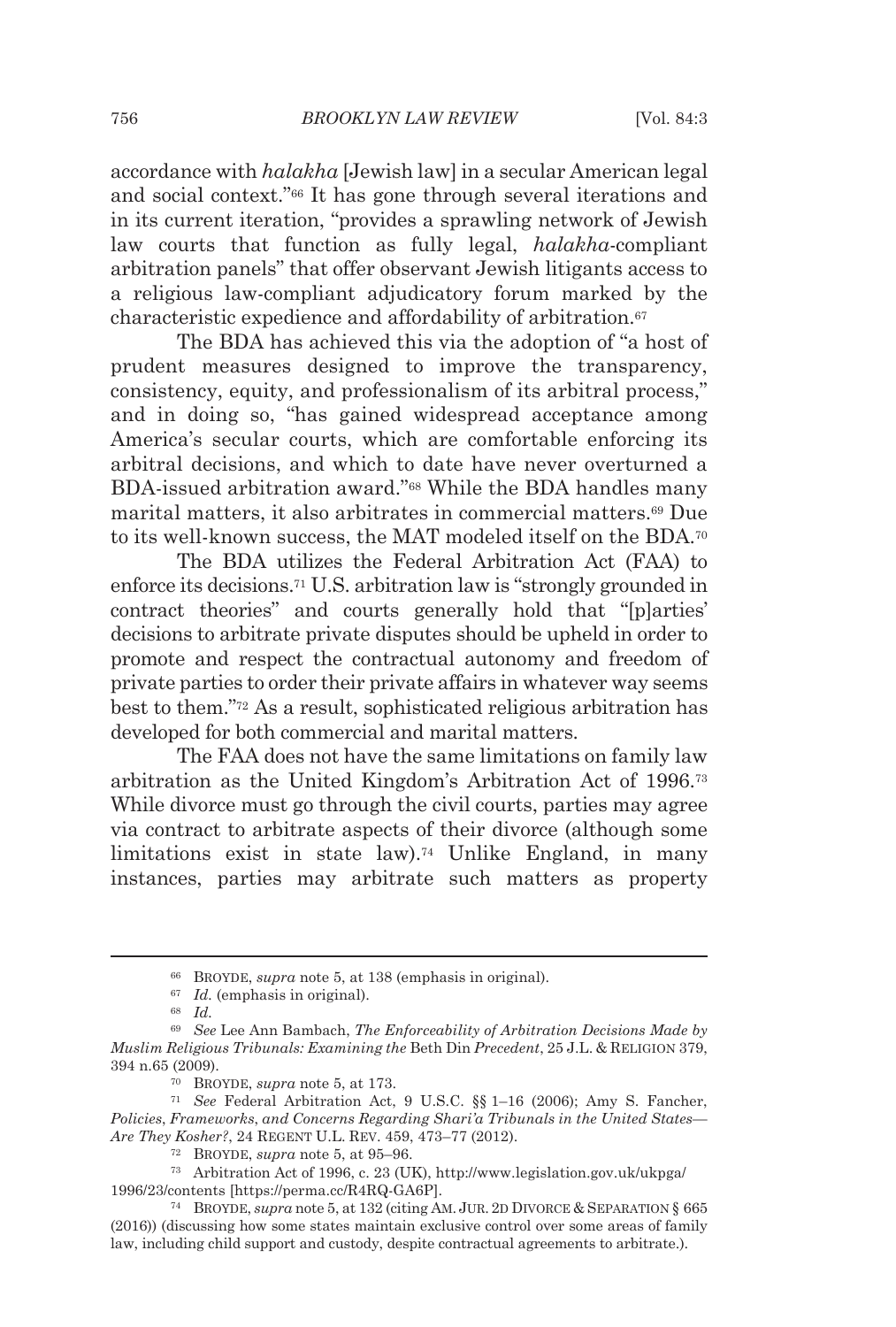distribution, alimony, child support, and custody agreements.<sup>75</sup> Like the MAT, it deals with divorce and commercial cases.<sup>76</sup>

Due to political and cultural realities regarding Islamic law in American society, Islamic binding arbitration has yet to develop in the United States as it has in England. Some nonbinding mediation and arbitration has developed in the United States but remains limited to serving the North Texas Muslim community.77 While the Jewish and Muslim communities in the United States share similar characteristics in terms of size and the role of religious law in their faiths, Jewish courts are much better established.78 Therefore, the BDA is used as a case study for understanding how and why Jewish courts in the United States accommodate secular justice norms.

#### *B. Past Controversies*

Understanding why RJBs make adaptations and accommodations in secular contexts challenges the alarm and assumptions about Islamic law raised by politicians and the general populace. A series of controversies in Canada and the United Kingdom in the last decade has prompted the majority of the scholarship on RJBs. These controversies reflect rising tensions around the question of the role of religious law in secular countries. Such alarm flared following proposals to accommodate religious arbitration in Canada and the U.K.79 The general perception of RJBs, especially Islamic courts, exhibits an understanding of religious law that is antiquated at best and dangerous at worst. Critics of RJBs often focus on Islamic law and reduce it to the subset of criminal laws that detail corporal punishment (*hudud* laws).80 The prevailing assumption about Islamic law is that it "is a uniform thing, a fixed, unchangeable

1960 and Muslims are still in the process of developing religious tribunals). 79 *See* Selby & Korteweg, *supra* note 15, at 22 ("The resulting public debate did

not reflect how ordinary Sharia is in the everyday lives of many Canadian Muslims, but instead portrayed it as alien within a liberal democratic context. Nor did the debate reflect the complexity or malleability of Sharia. Rather, it created two positions: one for the institutionalization of Sharia-based arbitration boards and one against."); Bingham, *supra* note 45. <sup>80</sup> See Selby & Korteweg, *supra* note 15, at 19 (describing reactions during the

Ontario Sharia Debate as follows: "The media portrayed Islamic law as patriarchal and authoritarian, as punishment rather than rehabilitation-oriented, and (perhaps most importantly) as unchanging.").

<sup>75</sup> *Id.* at 131–32. 76 *Id.* at 138. 77 *See Our Mission*, ISLAMIC TRIBUNAL, https://www.islamictribunal.org/ourmission [https://perma.cc/4VXA-GSE6] ("The need for a mediation and non-binding arbitration firm that adheres to Islamic principles in the Muslim community has been a long time in the making."). 78 *See* BROYDE, *supra* note 5, at 138, 175 (stating that the BDA was founded in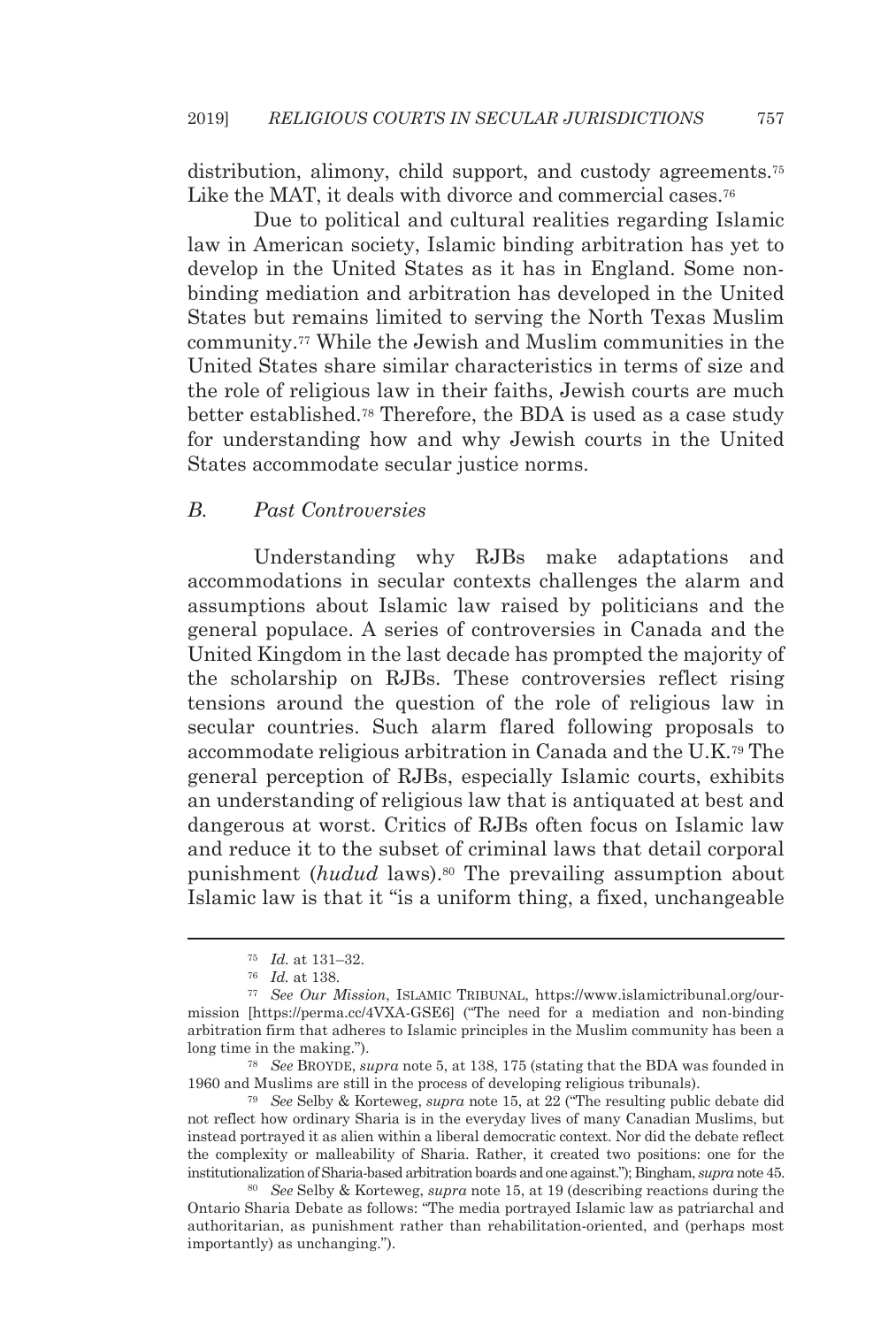set of norms that is binding upon all Muslims."81 Two events in recent memory reflect these commonly held beliefs. Both have triggered scholarship on the topic.

The first event was a lengthy international debate, which occurred in Ontario, Canada from 2004 to 2005.82 It arose when the Islamic Institute of Civil Justice (IICJ) announced in 2003 that it "would begin offering arbitration services in family disputes in accordance with established Islamic law and the province of Ontario's 1991 Arbitration Act."83 Although Jewish and Christian groups had previously used Ontario's 1991 Arbitration Act to "set up alternate dispute resolution boards that arbitrated in accordance with their religious principles," these RJBs did not trigger a state of alarm.84 Conversely, the IICJ's announcement that they would establish an Islamic arbitral body, which "paralleled Jewish arbitration practices," resulted in a massive debate.85

In June 2004, in response to the public outcry and debate, Michael Bryant, the former Attorney General, and Sandra Pupatello, the Minister Responsible for Women's Issues, appointed former Attorney General Marion Boyd "to conduct a formal review of the use of arbitration in family and inheritance law in the province."86 In December 2004, Boyd published her report with a set of extensive recommendations and "concluded that binding religious arbitration of family law issues based on 'Islamic legal principles' was permissible according to the Arbitration Act."87

Boyd's recommendations called for greater oversight of religious arbitration both prior to and post arbitration. Boyd's recommendations included: (1) screening of arbitration parties, prior to arbitration, in order to determine whether any "issues of power imbalance" exist and to "ensure that both parties are agreeing voluntarily to arbitration and understand the nature and consequences of entering into the process"<sup>88</sup>; and (2) civil court judicial review of arbitration awards that would require the court to set aside arbitration awards that do not meet an established

<sup>81</sup> Jan Michiel Otto, *Towards Comparative Conclusions on the Role of Sharia in National Law*, *in* SHARIA INCORPORATED: A COMPARATIVE OVERVIEW OF THE LEGAL SYSTEMS OF TWELVE MUSLIM COUNTIES IN PAST AND PRESENT 615 (Jan Michiel Otto, ed., 2010). 82 Anver M. Emon, *Islamic Law and the Canadian Mosaic: Politics*, *Jurisprudence*,

*and Multicultural Accommodation*, 87 CANADIAN B. REV. 392, 392 (2008). <sup>83</sup> Selby & Korteweg, *supra* note 15, at 12. <sup>84</sup> *Id.* at 18. <sup>85</sup> *Id.* 

<sup>86</sup> *Id.* at 20. 87 *Id.* at 21. 88 Marion Boyd, *Ontario's "Sharia Court": Law and Politics Intertwined*, *in* ISLAM AND ENGLISH LAW: RIGHTS, RESPONSIBILITIES AND THE PLACE OF SHARIA 176, 179 (Robin Griffith-Jones ed., 2013).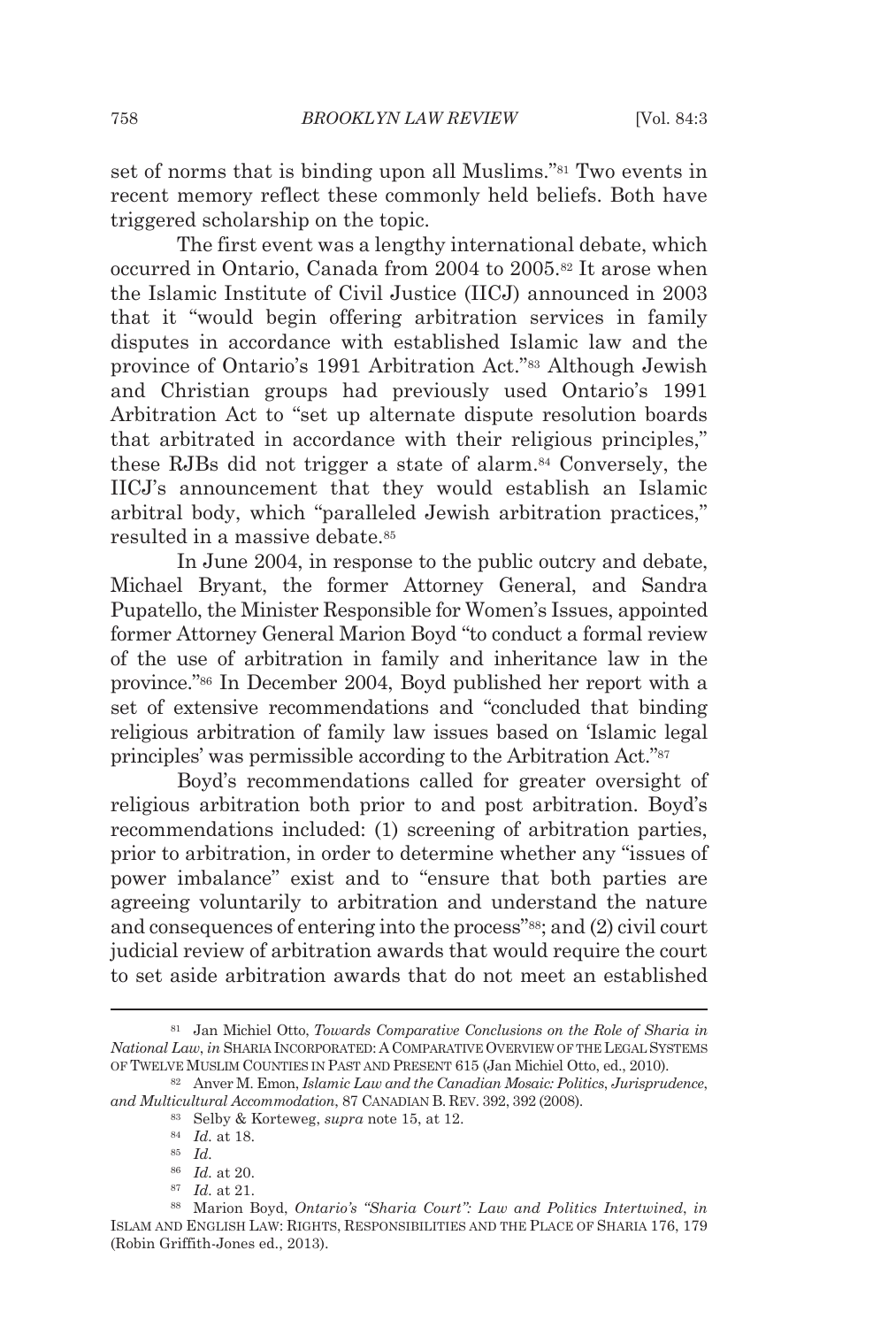set of requirements designed to protect civil rights.<sup>89</sup> Had these recommendations been implemented, they would have resulted in a much higher degree of substantive review of religious arbitration. Boyd's report, however, was not enough to squelch the swell of panic the IICJ's initial announcement created.

The movement against Islamic arbitration in Ontario included "prominent women's organizations such as the pro-faith Canadian Council of Muslim Women (CCMW) and the secular International Campaign against Shariah Courts."90 Of particular concern was that women would be unequal under Islamic law, especially with regard to divorce.91 By the summer of 2005, international opposition to Islamic faith-based arbitration resulted in "eighty-seven human rights groups" opposing the Ontario plan.92 Most of this opposition "did not reflect how ordinary Sharia is in the everyday lives of many Canadian Muslims, but instead portrayed it as alien within a liberal democratic context."93 Despite Boyd's recommendations, as well as support from prominent scholars, the outcry resulted in amendments to the Arbitration Act that banned religious arbitration.94

A similar phenomenon occurred in in the U.K. in 2008 when then Archbishop of Canterbury, Rowan Williams, gave a speech "explor[ing] ways in which the legal system might 'recognise shari'a,'" observing that such recognition would entail "access to recognised authority acting for a religious group."95 His speech led to fierce opposition to the perceived imposition of Islamic law, with headlines declaring that "Islamic sharia courts in Britain are now 'legally binding'" and "Sharia courts as 'consensual as rape.'"96

#### *C. Prior Scholarship*

Most scholars of religious law who pay attention to RJBs focus on the normative question of whether RJBs have a role to play in secular jurisdictions.97 Scholarship is mostly divided between those in favor of religious legal pluralism, arguing that

<sup>94</sup> *Id.* at 23; Choksi, *supra* note 6, at 791.<br>
<sup>95</sup> BOWEN, *supra* note 42, at 175.<br>
<sup>96</sup> Hickley, *supra* note 45; Bingham, *supra* note 45.<br>
<sup>97</sup> *See*, *e.g.*, Selby & Korteweg, *supra* note 15, at 12: AYELET SHACH MULTICULTURAL JURISDICTIONS: CULTURAL DIFFERENCES AND WOMEN'S RIGHTS 3 (2001); Shachar, *supra* note 6; Broyde et al., *supra* note 6; Choksi, *supra* note 6.

<sup>89</sup> *Id.*

<sup>90</sup> Selby & Korteweg, *supra* note 15, at 20. 91 *Id.* at 20–21. 92 *Id.* at 22. 93 *Id.*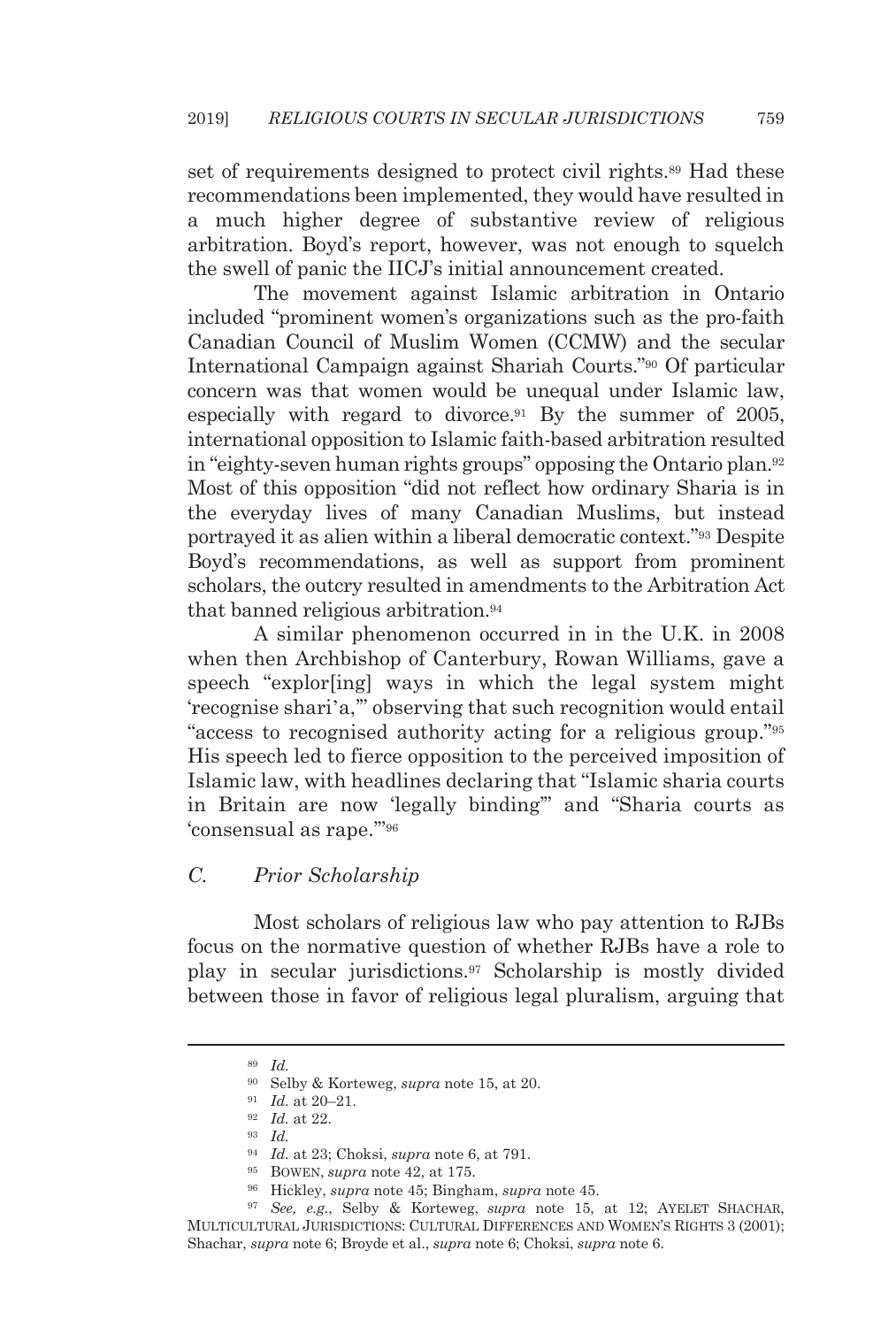RJBs promote religious liberty and social integration,<sup>98</sup> and those in favor of "one law for all," arguing RJBs undermine civil liberties and civil integration.99 These scholars can all be broadly understood as working within the field of legal pluralism. As other scholars examining religious courts have found, "the insights of legal pluralism are most useful" in understanding the complexity of the courts, their application of religious law, and their interaction with civil law.100

Professor Ayelet Shachar's work, *Multicultural Jurisdictions*,<sup>101</sup> is the seminal work in this area. Scholars<sup>102</sup> and activists103 have especially built on her theories regarding how governments can best accommodate cultural and religious differences, while preserving women's rights.104 Shachar provides support for arguments in favor of "expanding the jurisdictional autonomy of religious and cultural minorities," but also "offer[ing] hardnosed and practical legal-institutional solutions to the problem of sanctioned in-group rights violations."105 In particular, academic literature has focused on Shachar's theory of "transformative accommodation."106 According to the former Archbishop of Canterbury, this theory provides "a scheme in which individuals retain the liberty to choose the jurisdiction under which they will seek to resolve certain carefully specified matters," while concurrently ensuring the protection of civil rights.107

On the other side of the debate are those scholars<sup>108</sup> and activists who advocate for "One Law for All" and the eradication of RJBs.109 This literature is primarily motivated by concerns

Religious Perspective, 10 ECCLESIASTICAL L.J. 262, 264 (2008).<br>
<sup>104</sup> See SHACHAR, *supra* note 97, at 11.<br>
<sup>105</sup> Id. at 5–6.<br>
<sup>105</sup> See supra note 102 and accompanying text.<br>
<sup>107</sup> See Williams, *supra* note 103, at 274.

- 
- 

<sup>&</sup>lt;sup>98</sup> *See, e.g.*, BROYDE, *supra* note 5, at 237–38, 259.<br><sup>99</sup> Emon, *supra* note 82, at 420.<br><sup>100</sup> *See, e.g.*, Pascale Fournier et al., *Secular Rights and Religious Wrongs? Family Law, Religion and Women in Israel,* 18 WM. & MARY J. WOMEN & L. 333, 338 (2012).<br><sup>101</sup> SHACHAR, *supra* note 97.<br><sup>102</sup> *See* Sandberg et al., *supra* note 7, at 265 (citing ANTHONY BRADNEY, LAW

AND FAITH IN A SCEPTICAL AGE 51–52 (2009); Bernard Jackson, *'Transformative Accommodation' and Religious Law*, 11 ECCLESIASTICAL L.J. 131, 132 (2009); AVIGAIL EISENBERG & JEFF SPINNER-HALEV, MINORITIES WITHIN MINORITIES: EQUALITY, RIGHTS AND DIVERSITY (2005). 103 *See generally* Rowan Williams, *Civil and Religious Law in England: A* 

OF MULTICULTURALISM (2002); ELHAM MANEA, WOMEN AND SHARIA LAW: THE IMPACT OF LEGAL PLURALISM IN THE UK 111 (2016).<br><sup>109</sup> For instance, the organization "One Law for All" advocates for the eradication

of Sharia Councils and Muslim Arbitration Tribunals, and calls for "one secular law for all and no Sharia." *One Law for All: Campaign Against Sharia law in Britain*, ONE LAW FOR ALL, http://onelawforall.org.uk/about [https://perma.cc/ESG4-5LFE].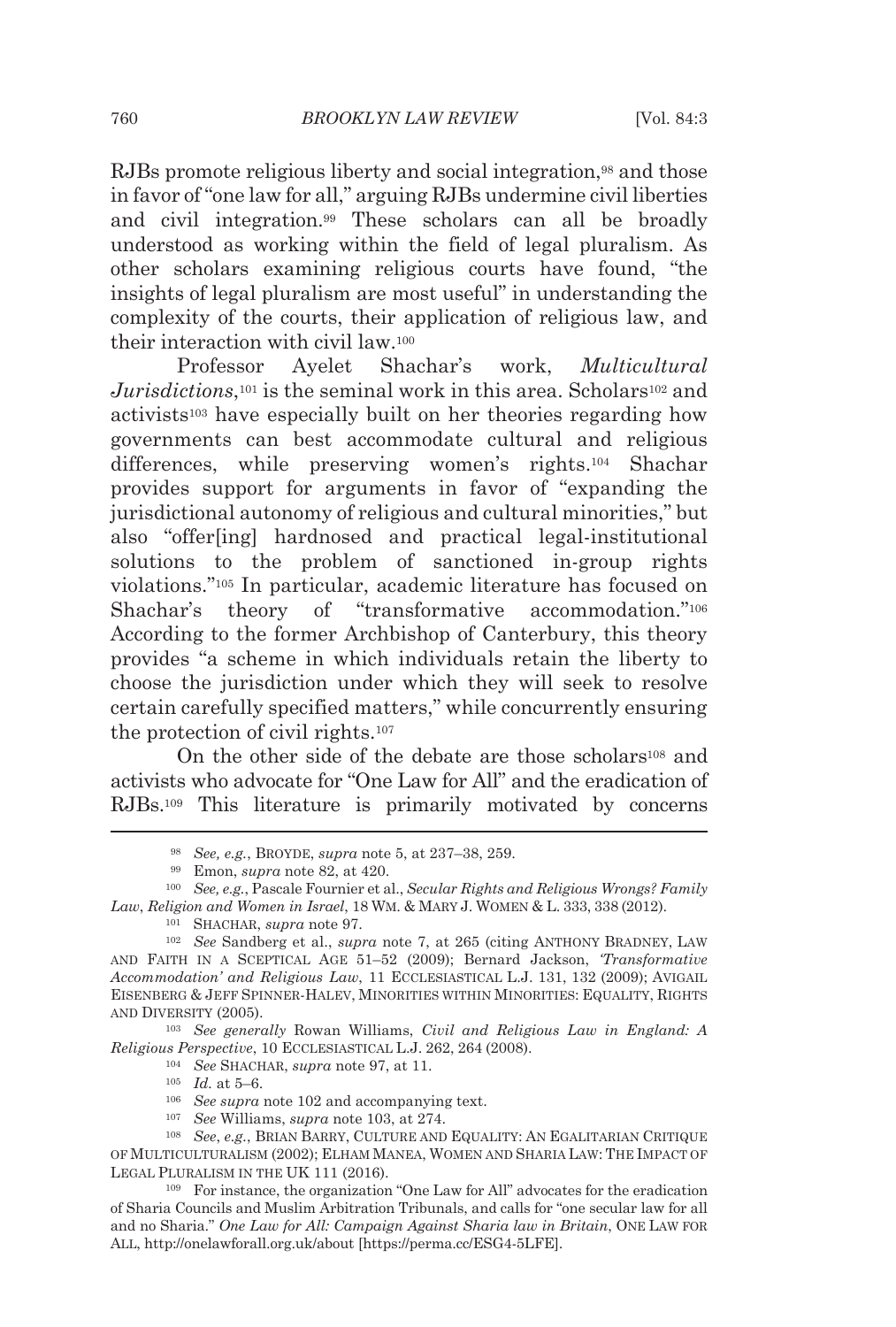regarding applications of Islamic law that may violate civil rights and suggests that the best way to ensure equal rights for all citizens is to ban the application of religious law. For instance, Professor Elham Manea falls decidedly among those scholars who oppose the introduction of RJBs in secular contexts.110 She criticizes religious legal pluralism advocates for viewing Islamic law as an "expression of the universal principles of Islam," and not as "concrete religious laws and rules . . . which can violate human dignity and human rights," as can be seen in countries such as "Iran, Saudi Arabia, Sudan and Afghanistan . . . ."111 Authors such as Manea do not consider the societal context surrounding Islamic RJBs and how that context influences RJBs' interpretation of religious law and religious litigants' perspectives.112

Other scholars have documented how enforcement and interpretation of Islamic law differs in varying societal contexts, noting distinct differences in places like Saudi Arabia, which has highly puritanical interpretations, and Indonesia, which has "moderate, contemporary interpretations."113 Societal context also plays an important role in terms of the expectations and desires religious people living in secular society have about religious law. Surveys of Muslims living in Europe and the United States find that "Muslims are quite satisfied with the secular nature of European political regimes," and that "they engage in politics and the democratic process, utilizing mainstream parties and institutions."114 However, this "does not mean that [Muslims] renounce Islamic principles and legal rules to guide or structure their daily lives."115

According to Professor Julie Macfarlane, Muslims' desire to utilize RJBs does not necessarily reflect either a particularly high degree of religiosity or the desire for Islamic law to replace or supersede secular law.116 In interviews with imams in the United States and Canada, she found many of the Muslims who came to the imams for a divorce did not "practice Islam in a traditionally observant fashion."117 The imams understood that these individuals were "looking for affirmation or an absolution

<sup>110</sup> *See generally* MANEA, *supra* note 108. 111 *Id.* at 111. 112 *See* Jocelyne Cesari, *Foreword: Sharia and the Future of Western*  Secularism, in DEBATING SHARIA, supra note 15, at 6.<br>
<sup>113</sup> Otto, supra note 81, at 615.<br>
<sup>114</sup> Cesari, *supra* note 112, at 6.<br>
<sup>114</sup> Cesari, *supra* note 112, at 6.<br>
<sup>115</sup> Id. (citing surveys led in Europe and the United

*North America, in DEBATING SHARIA, supra* note 15, at 53.<br> $\frac{117}{117}$ *Id.*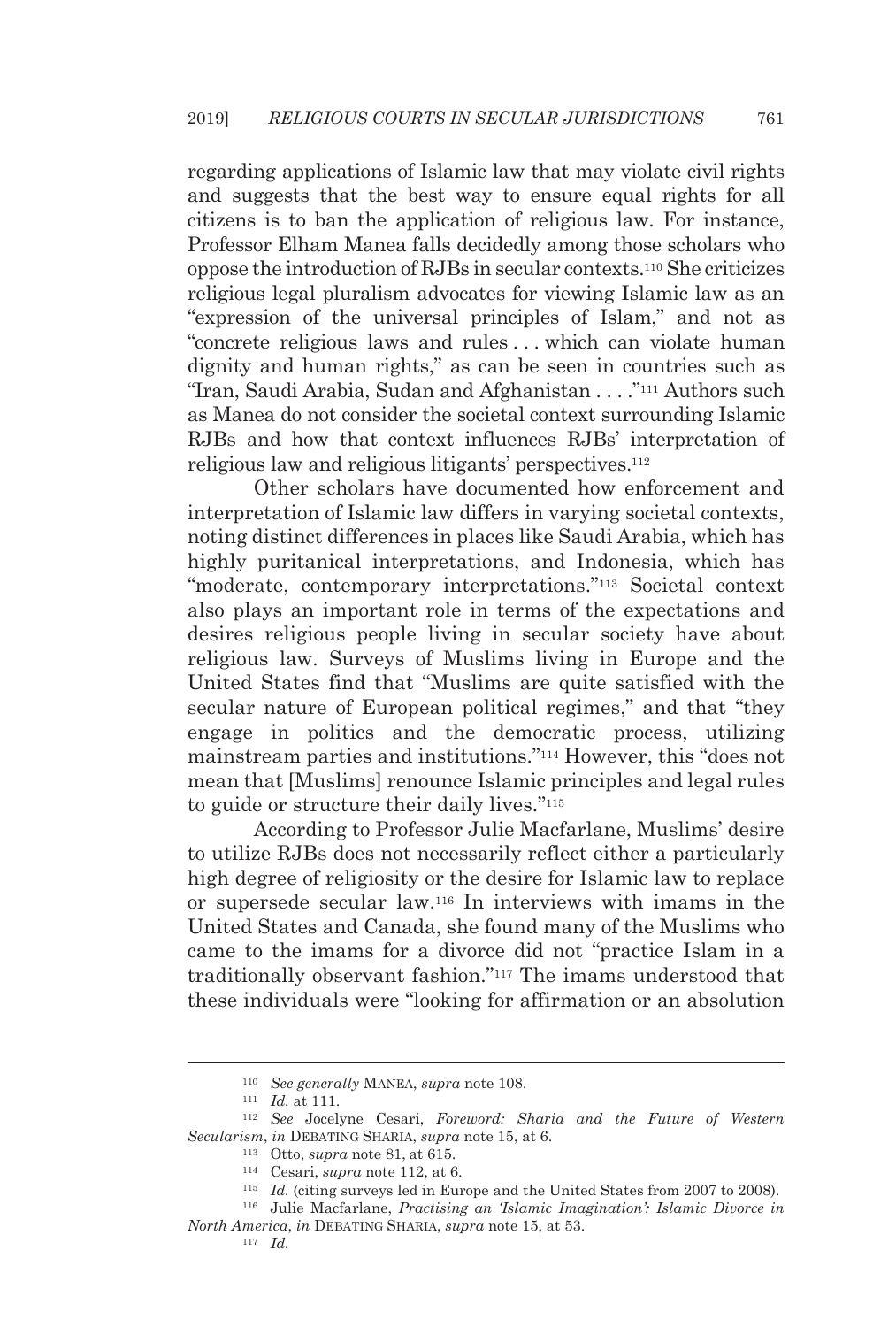that they . . . followed the 'right' course Islamically."118 These imams observed that "[e]ven if they are [otherwise] secular [Muslims], they don't want to mess with sensitive family issues . . . they want to do it right."119 Macfarlane further found that respondents tended to marry and divorce according to both civil and Islamic law and did "not want a set of parallel courts for Islamic law" that would replace civil options.120

These three broad groups in the contemporary scholarship—pro-multiculturalism, One Law for All, and contextual studies of RJBs—have all made important contributions, yet even taken together they leave key areas unexplored. The first two, focused as they are on the question of whether secular governments need to accommodate religious RJBs, are limited by their choice to adopt the perspective of secular governments. As a result, their arguments make little to no consideration of whether, how, and why RJBs adapt *themselves* to secular environments.

Even the aforementioned contextual studies cannot capture the entire picture. While scholars like Manea cite Saudi Arabian and Iranian RJBs to determine how RJBs would likely act in secular contexts,121 the reality is that Islamic law within the secular context takes on a wide variety of interpretations and accommodations. Muslims living in secular countries are "debating how they should relate to their tradition, what social and gender norms they should adopt, and how they should deal with the question of integration."<sup>122</sup> This debate is very much one still in progress as Muslims continue to develop specific legal interpretations for living as minorities in non-Muslim majority countries (*fiqh al-aqalliyyat*).123

To date, a single monograph has looked more systematically at RJBs. Professor Michael Broyde, in his book, *Sharia Tribunals, Rabbinical Courts, and Christian Panels*, focuses on the Jewish experience in the United States and the Muslim experience in England.124 In his book, Broyde "explains why religious communities and individuals are increasingly

<sup>118</sup> *Id.*

<sup>119</sup> *Id.*

<sup>120</sup> Omar Sacirbey, *Correction: Study Says U.S. Muslims Don't Want Shariah*, *Either*, WASH. POST (Jan. 31, 2012), https://www.washingtonpost.com/national/onfaith/correction-study-says-us-muslims-dont-want-Sharia-either/2012/01/31/gIQAB3H0 fQ\_story.html [https://perma.cc/6CCM-UWQC]. 121 *See* MANEA, *supra* note 108. 122 L. Clarke, *Asking Questions About Sharia: Lessons from Ontario*, *in*

DEBATING SHARIA, *supra* note 15, at 155.<br><sup>123</sup> *Id.* 

<sup>124</sup> BROYDE, *supra* note 5, at xxv.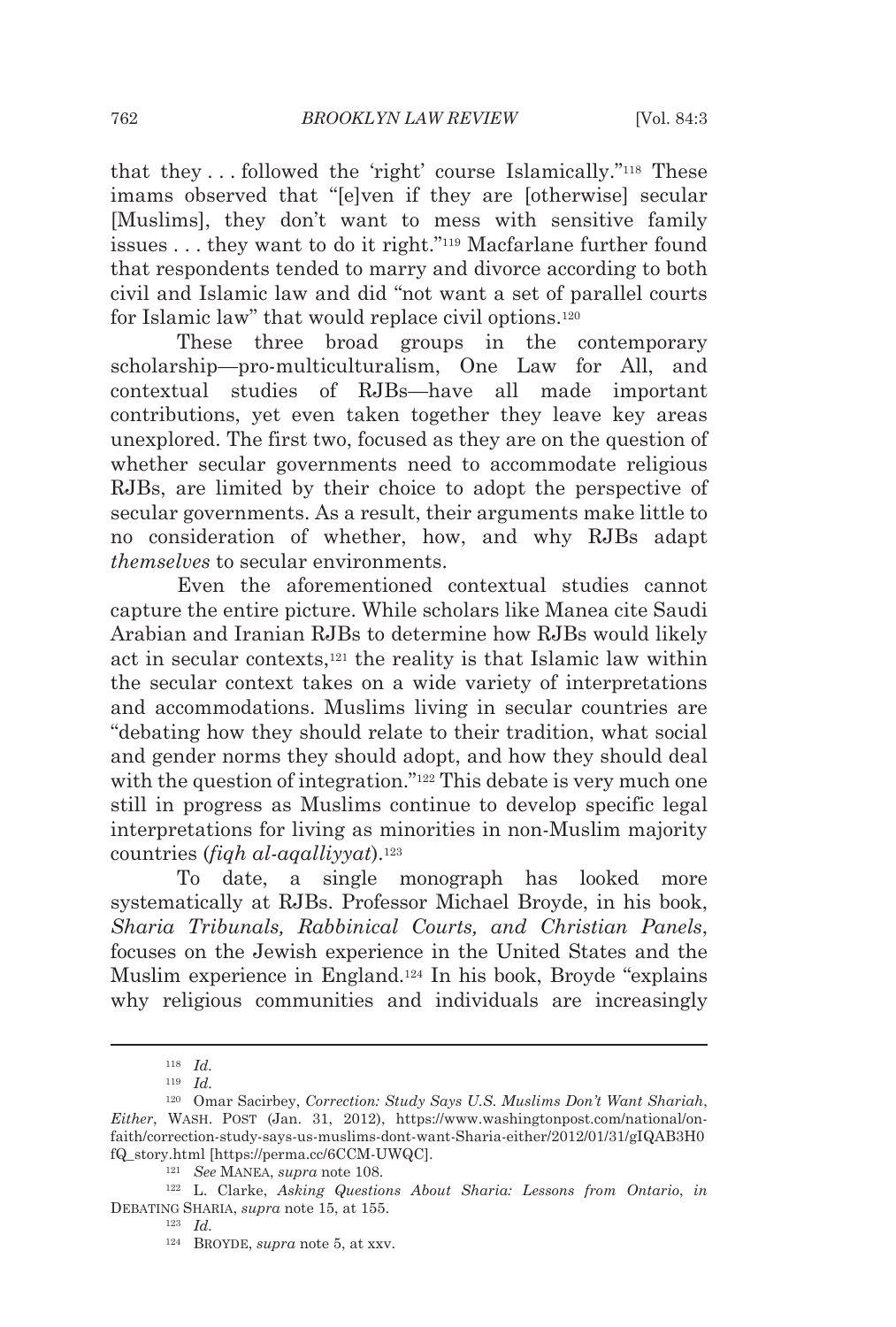turning to private, faith-based dispute resolution" and "explain[s] how it is that American law came to permit litigants to opt-out of secular law and instead choose to resolve their disputes through faith-based arbitration."125 He identifies how faith-based arbitration, especially the BDA, has developed in America and England to meet the procedural justice norms of secular law.126

Yet this work, while significant, focuses solely on arbitration bodies and does not focus on litigants' influence on RJBs. This last point is significant, as scholars have called for a shift in legal pluralism studies to a focus on legal subjects instead of the state, what they term "critical legal pluralism."127 Critical legal pluralism "embraces a philosophical commitment to the subjective construction of law by legal subjects."128 The law within critical legal pluralism "encompass[es] 'how legal subjects understand themselves and the law.' For critical legal pluralists, 'law arises from, belongs to, and responds to everyone.'"129 Religious laity (subjects of religious law) living in secular settings develop expectations of religious law based on the legal norms of the country in which they live. Accordingly, religious courts tend to interpret religious law in ways that lend themselves to these expectations.130

For critical legal pluralists, religious laity "shape and produce law as much" as judges and mediators on religious courts.131 According to Professors Martha-Marie Klienhans and Roderick Macdonald, the flag-bearers of critical legal pluralism: "Legal subjects . . . possess a transformative capacity that enables them to produce legal knowledge and to fashion the very structures of law that contribute to constituting their legal subjectivity."132 This methodology identifies religious people who use RJBs as social and political agents who influence the interpretations and development of religious law.

While religious laity act as agents in the development and interpretation of religious law in a secular state, the state still plays an important role in this socio-legal inquiry.133

<sup>125</sup> *Id.* at xii. 126 *Id.* at 164, 177. 127 Fournier et al., *supra* note 100, at 338. 128 *Id.*

<sup>129</sup> *Id.* (first quoting Martha-Marie Kleinhans & Roderick A. Macdonald, *What is a Critical Legal Pluralism?*, 12 CANADIAN J.L. & SOC'Y 25, 36 (1997); then quoting RODERICK ALEXANDER MACDONALD, LESSONS OF EVERYDAY LAW 8 (2002)).<br>
<sup>130</sup> See discussion *infra* Part III.<br>
<sup>131</sup> Fournier et al., *supra* note 100, at 338.<br>
<sup>132</sup> Id. at 399 (citing Martha-Marie Kleinhans & Roderick A. Mac

*is a Critical Legal Pluralism?*, 12 CANADIAN J.L. & SOC'Y 25, <sup>38</sup> (1997)). 133 Martha-Marie Kleinhans & Roderick A. Macdonald, *What is a Critical Legal* 

*Pluralism?*, 12 CANADIAN J.L. & SOC'Y 25, 34–35 (1997).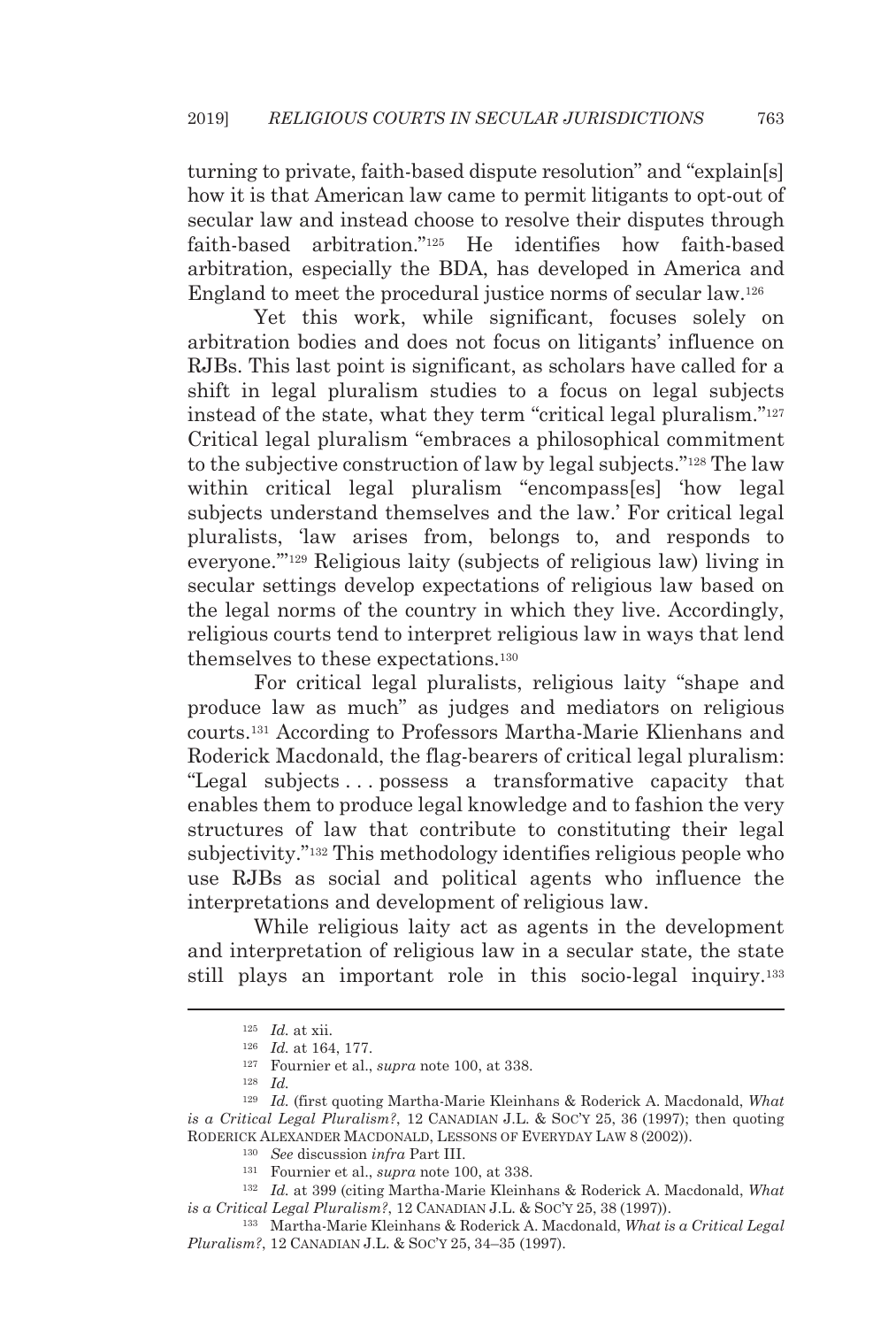Specifically, the state still plays an important role on religious courts' conformity to secular procedural and social justice norms, as RJBs rely on the state to maintain their jurisdiction and enforce their judgments.

### II. THE EVOLUTION OF RJBS: LEGAL PLURALISM AND LIMITED JURISDICTION

The difference between RJBs that serve minority populations and RJBs that serve majority populations in their accommodation of secular norms hinges on four factors. These four factors are: (1) the historical narrowing of their jurisdiction; (2) the political environments that threaten their continued existence; (3) civil courts' judicial oversight of RJBs and RJBs' reliance on civil courts to enforce decisions; and (4) the expectations of litigants that RJBs uphold their civil rights, especially as regards women's rights. The influence of litigants' expectations on RJB behavior finds some support in popular constitutionalism.134 Likewise, possible explanations for the motivations of RJBs to accommodate secular norms also finds some resonance in James Wilson's explanations of political organization behavior.135

#### *A. Historical Development*

The RJBs examined herein all emerge out of a historical environment wherein RJBs were prominent—and in some instances the exclusive—judicial bodies. The influence of the Enlightenment led to a curtailment of the jurisdiction and specific form of RJBs.136 Yet, the Enlightenment ideals in each country also led to a valuing of religious and legal pluralism. As detailed below, the RJBs have all undergone a narrowing of their jurisdiction and now rely on a secular state to enforce their decisions. The historical evolution of the RJBs has led to current political and social implications. RJBs now exist in a political environment wherein secularism dominates, resulting in increased questioning of whether RJBs ought to exist.

<sup>134</sup> *See, e.g.*, Jack M. Balkin, *Framework Originalism and the Living Constitution*, 103 NW. U. L. REV. 549, 597 (2009). 135 *See generally* WILSON, *supra* note 13. 136 *See* Ido Shahar, *Legal Pluralism and the Study of Shari'a Courts*, 15 ISLAMIC

L. & SOC'Y 112, 129–30 (2008).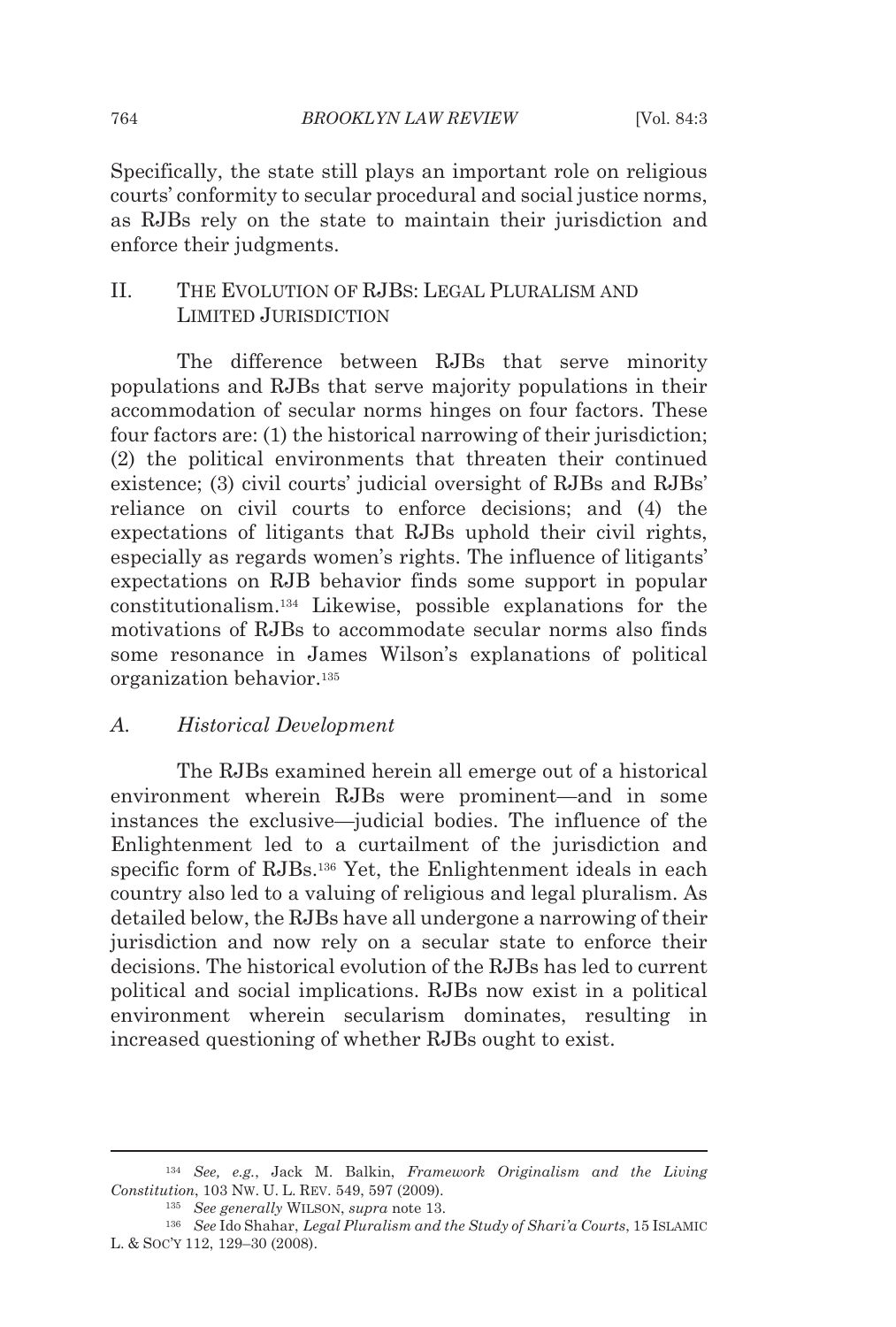#### 1. Evolution of Islamic and Jewish RJBs in Israel

For both the Sharia courts and the Rabbinical courts in Israel, tensions exist between the religious courts and the secular laws and courts of the state. Here, the question of judicial reform and activism has often gone hand in hand with questions of jurisdiction, which have themselves originated out of the tension between the concurrent existence of religious courts and secular courts and laws. This tension, however, did not begin with the creation of the State of Israel. The tension can be traced as far back as the *Tanzimat* reforms in the Ottoman Empire and the concurrent immigration of European Jews into Ottoman territory, when a narrowing of Ottoman religious courts' jurisdiction began. During the *Tanzimat* period, spanning the late 18th century up to the disintegration of the Ottoman Empire, "the sultans enacted a series of governmental, administrative and legal reforms which" can be understood as an attempt to "transition to modernity."137 The Ottoman Empire's "transition to modernity," which was driven by the Enlightenment in Europe and competition with Europe, primarily took the form of secularization of governmental and legal structures.<sup>138</sup>

Pre-*Tanzimat*, minority subjects of the Ottoman Empire were permitted to, and did, operate their own religious courts in which they had jurisdiction over almost all matters, including commercial matters and taxation (with the exception of "capital crimes and issues pertaining to religious endowments").139 The Sharia courts handled all matters but also began to see their jurisdiction limited during the *Tanzimat* era.<sup>140</sup>

The *Tanzimat* reforms in particular are understood as the period that shifted the "historical balance between 'secular' law and [religious law]."141 These reforms included the codification of law (as described earlier, some of which remain enforced in Israel today), including family law, and the creation of secular, civil courts, which functioned parallel to the Sharia courts.142 This led to an erosion of the Sharia courts' jurisdiction,

<sup>&</sup>lt;sup>137</sup> Id. at 129.<br><sup>138</sup> See Hakan Köni, *Politics of Religion and Secularism in the Ottoman Empire; 14th to 20th Century: A Study*, INT'L J. RES. SOC. SCI. 11, 13–15 (2013); *see also* Brian Duignan, *Enlightenment: European History*, ENCYCLOPEDIA BRITANNICA, https:// www.britannica.com/event/Enlightenment-European-history [https://perma.cc/TWB5-TRXJ] ("The Enlightenment produced the first modern secularized theories of psychology and ethics."). 139 Jacob M. Landau, *Changing Patterns of Community Structures*, *with Special* 

*Reference to Ottoman Egypt*, *in* JEWS, TURKS, OTTOMANS: A SHARED HISTORY, FIFTEENTH THROUGH THE TWENTIETH CENTURY 77, 86 (Avigdor Levy ed., 1st ed. 2002).<br><sup>140</sup> *Id.* at 86.<br><sup>141</sup> Shahar, *supra* note 136, at 130.<br><sup>142</sup> *Id.* at 129.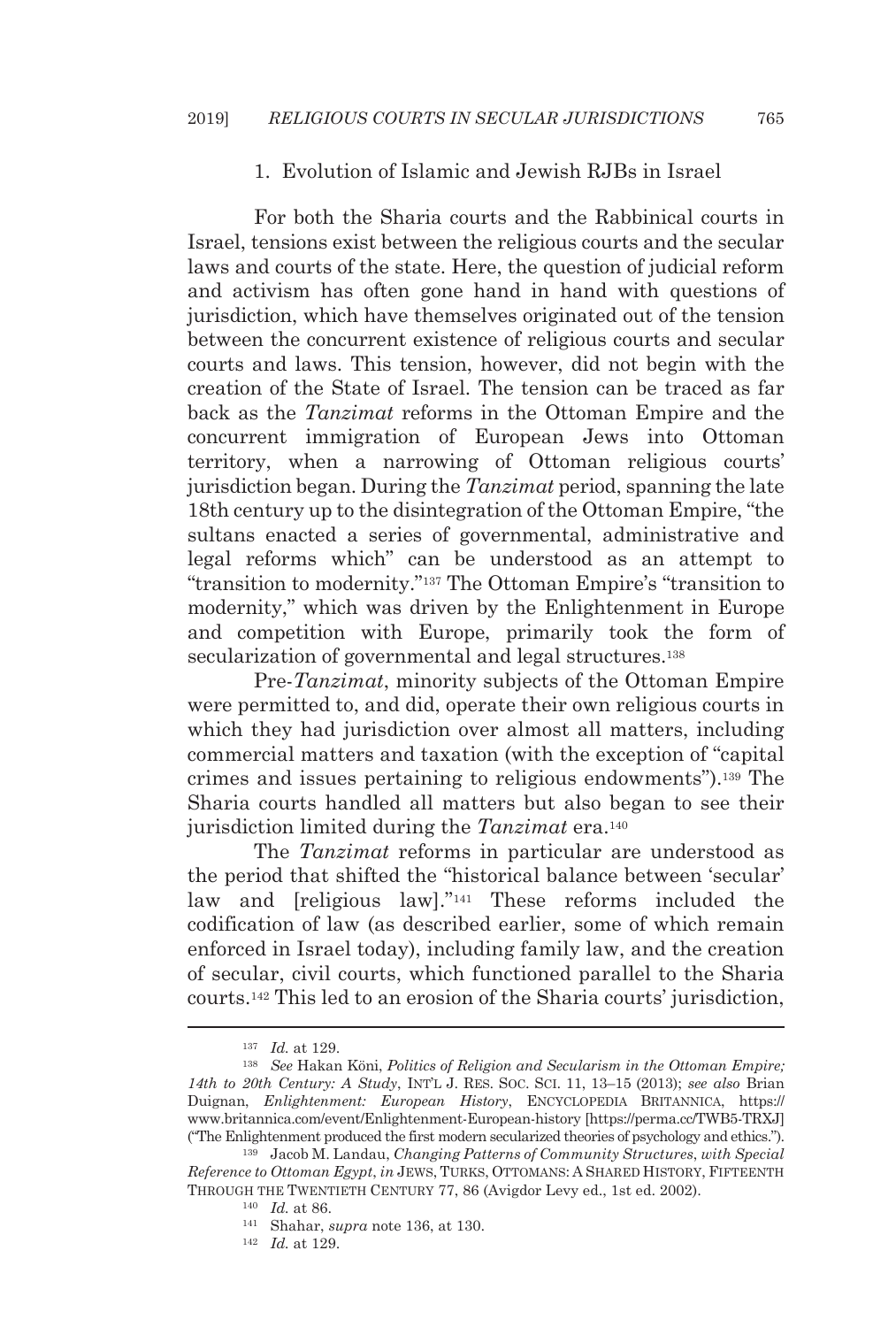such that the Sharia courts eventually only retained jurisdiction over "matters relating to personal status."143 This erosion led to a weakening of the power of *qadis* (Sharia court judges).144

The *Tanzimat* reforms also increased secularization of the Jewish community by significantly reducing the jurisdiction of their Rabbinical courts (operating autonomously under the *millet* system) down to only "marital and inheritance issues,"145 a drastic change from the broad jurisdiction they previously enjoyed over almost all subject matters. This contributed to a decline in the authority and utilization of the Jewish community's Rabbinical courts in various regions of the empire.146 This implementation not only ultimately "reduced the competence of the Jewish courts" but also diminished the power and authority of local religious leadership.147

The transformation of the Rabbinical courts resulted from several societal factors besides the *Tanzimat* reforms themselves. For instance, many Ashkenazi immigrants of the time viewed the Ottoman Empire as a safe haven from the vast Enlightenment reforms occurring in their home countries and immigrated to Ottoman territories in order to carve out enclaves of Orthodoxy.148 The Ashkenazi Orthodox response to the perceived threat of the *Haskalah* (the European Jewish Enlightenment reform movement) "manifested itself in the adoption of stringent positions on a wide range of aspects of modern life . . . and a controlled, begrudging accommodation with the changing realities."149 For instance, in Jerusalem a controversy emerged between the European Jewish communities. Eastern European Jews, predominately Russian, opposed an attempt to open a modern school. Their opposition was based, at least in part, on "the struggle of traditional East European Jewry against the establishment of government schools . . . "150 They viewed themselves "as part of a worldwide front defended by the Orthodox, those faithful to Jewish

<sup>143</sup> *Id.* at 130. 144 *See* Ramadan, *supra* note 4, at 99–100. 145 Landau, *supra* note 139, at 86.

<sup>146</sup> *Id.* at 86–87. 147 Daniel J. Schroeter, *The Changing Relationship Between the Jews and the Arab Middle East and the Ottoman State in the Nineteenth Century*, *in* JEWS, TURKS, OTTOMANS: A SHARED HISTORY, FIFTEENTH THROUGH THE TWENTIETH CENTURY 88, 96 (Avigdor Levy ed., 2002). 148 Israel Bartal*: From "*Kollel" *to "Neighborhood": Revisiting the Pre-Zionist* 

*Ashkenazi Community in Nineteenth-Century Palestine*, *in* OTTOMAN AND TURKISH JEWRY: COMMUNITY AND LEADERSHIP 203, 208 (Aron Rodrigue ed., 1992). 149 *Id.* at 207. 150 *Id.*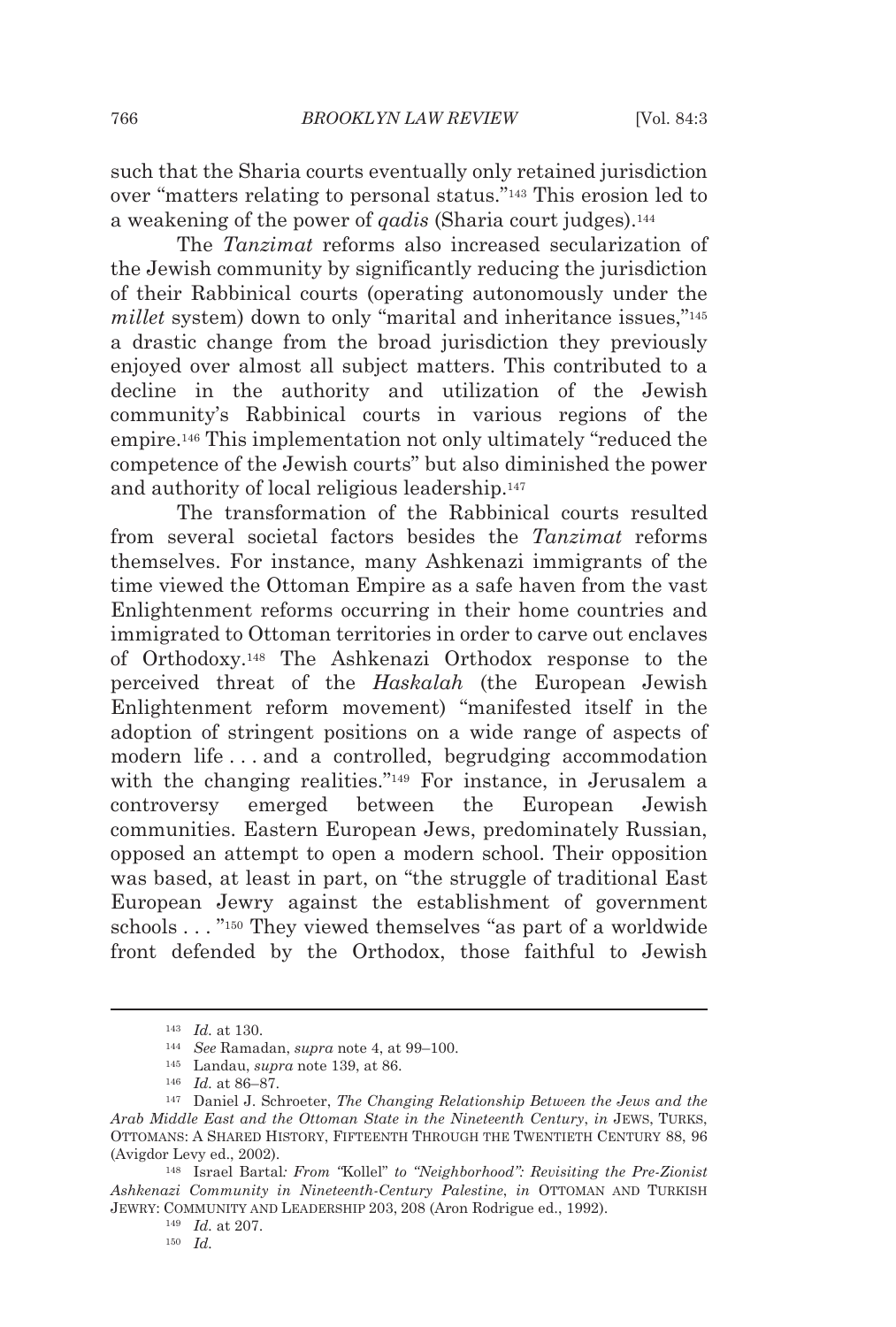values."151 They viewed Palestine as the "last stronghold of traditional society still unsullied by the pernicious influence of European *Haskalah* in all its manifestation."152 While this struggle emerged in the Ottoman period, it has had long-lasting effects on the Orthodox Jewish control of the Rabbinical courts, as further described below.153

By the time Palestine fell under the British Mandate both the Sharia and Rabbinical courts had their previously almost unlimited jurisdictions narrowed to the area of personal status law, although they had exclusive jurisdiction in these matters.154 In addition to the significant changes to the Rabbinical and Sharia courts, related to changes in sovereignty, the British Mandate authorities introduced a number of structural changes that have impacted the courts' contemporary rulings. In particular, as part of an endeavor to align the procedural norms of the religious courts to those of English law, the Mandate authorities introduced courts of appeals into the Rabbinical and Sharia courts.155 Neither Islamic Law nor *Halakha* (Jewish Law) formerly had conceptualized such a construction.156 As will be further explored below, these courts of appeals have played a major role in the reform of the Sharia courts in the modern period.157

The creation of the State of Israel significantly affected the relationship of both the Sharia and Rabbinical courts to their sources of law. Although the Israeli State was founded by secular, European Zionists, Orthodox authorities worked prior to the establishment of the state to establish the authority of the Rabbinical courts.158 A status quo agreement between the European Zionist and Orthodox factions was reached a year before the creation of the state regarding the position of Judaism in the soon to be state.159 The agreement "gave the Orthodox authorities a monopoly on personal status issues" and has led to the strength of the Rabbinical courts today.160 The Zionist movement, while secular, recognized that "religious tradition

160 Gallala-Arndt, *supra* note 156, at 206.

<sup>&</sup>lt;sup>151</sup> *Id.* at 208.<br><sup>152</sup> *Id.*<br><sup>152</sup> *Id.*<br><sup>153</sup> See discussion of the current political environment in Israel infra Section II.B.<br><sup>154</sup> Ramadan, *supra* note 4, at 88–89, 98–100.<br><sup>155</sup> See M. Chigier, *The Rabbinical C* 

<sup>147,</sup> 174–77 (1967). 156 Imen Gallala-Arndt, *Personal Status Law in Israel: Disputes Between* 

*Religious and Secular Courts*, *in* CHANGING GOD'S LAW: THE DYNAMICS OF MIDDLE EASTERN FAMILY LAW 204, 206 (Nadjma Yassari ed., 2016). 157 *See infra* Section III.C. 158 EDELMAN, *supra* note 34, at 50–51. 159 *Id.*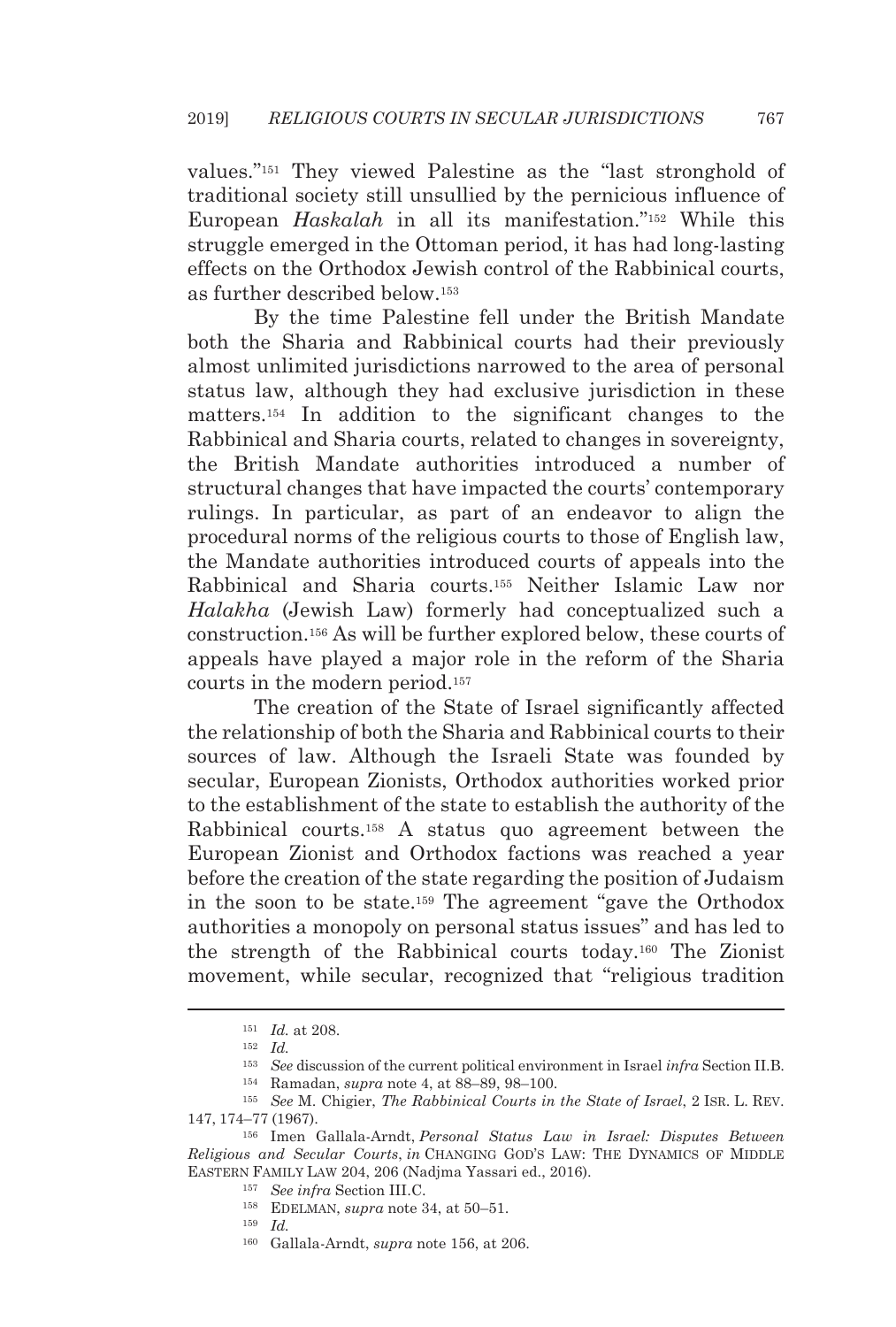'provided the affective ties of unity needed by the modern nationbuilders.'"161 The Rabbinical courts achieved a major win, further guaranteeing their position, with the passing of the Rabbinical Courts Jurisdiction (Marriage and Divorce) Law of 1953, which "recognized the Orthodox religious realm's monopoly on matters of marriage and divorce for Jews."162 This has had lasting impacts on the ability of the Rabbinical courts to withstand reform, including attempts by factions of the Knesset to curtail the Rabbinical courts' jurisdiction.163

The most significant change the Sharia courts witnessed with the establishment of the State of Israel was the shift from operating under a Muslim sovereign and serving a majority population, to operating under a secular Jewish sovereign and serving a minority population. This shift especially impacted the role of the *qadi* (Islamic court judge). Historically, jurisprudential development and reform (*ijtihad*) fell to specially qualified jurists (*mujtahid*) that the head of state designated.164 With the creation of the State of Israel, this task fell to the *qadis*.165 For many years, however, the *qadis* on the Israeli Sharia courts were ill equipped to fulfill this task due to issues with appointment process, as with the establishment of the Israeli State, and consequently, the Muslim population lost control over the appointment of *qadis*.166 Per the 1961 *Qadi* Law, "*Qadis* are salaried state officials . . . nominated by the President of the State of Israel."167

As a result, many *qadis* in Israel lacked the necessary legal education and experience for the position.168 This led to narrow opinions from the Sharia courts that could not meet the needs of the Muslim population facing questions of modernity and norms of the state and provide for constitutionally protected rights.169 However, the *Qadi* Law of 2002 now requires that *qadis* "have a significant religious education in Sharia or Islamic studies, or have considerable experience in a legal profession."<sup>170</sup>

<sup>161</sup> *Id.* at 207. 162 *Id.*

<sup>163</sup> *See* Fournier et al., *supra* note 100, at 341. 164 *See* Wael B. Hallaq, *Was the Gate of* Ijtihad *Closed?*, 16 INT'L J. MIDDLE E. STUD. 3, 13, 24 (1984). 165 *See* Moussa Abou Ramadan, *Judicial Activism of the Shari'ah Appeals Court* 

in Israel (1994–2001): Rise and Crisis, 27 FORDHAM INT'L L.J. 254, 271 (2003).<br><sup>166</sup> See Ramadan, supra note 4, at 88, 90–91.<br><sup>167</sup> Gallala-Arndt, supra note 156, at 209.<br><sup>168</sup> See Ramadan, supra note 165, at 259 n.24, 29

an important role in Jewish and Islamic RJBs in the United States and England. Both sets of RJBs have introduced requirements for panels to include judges with religious law and civil law training.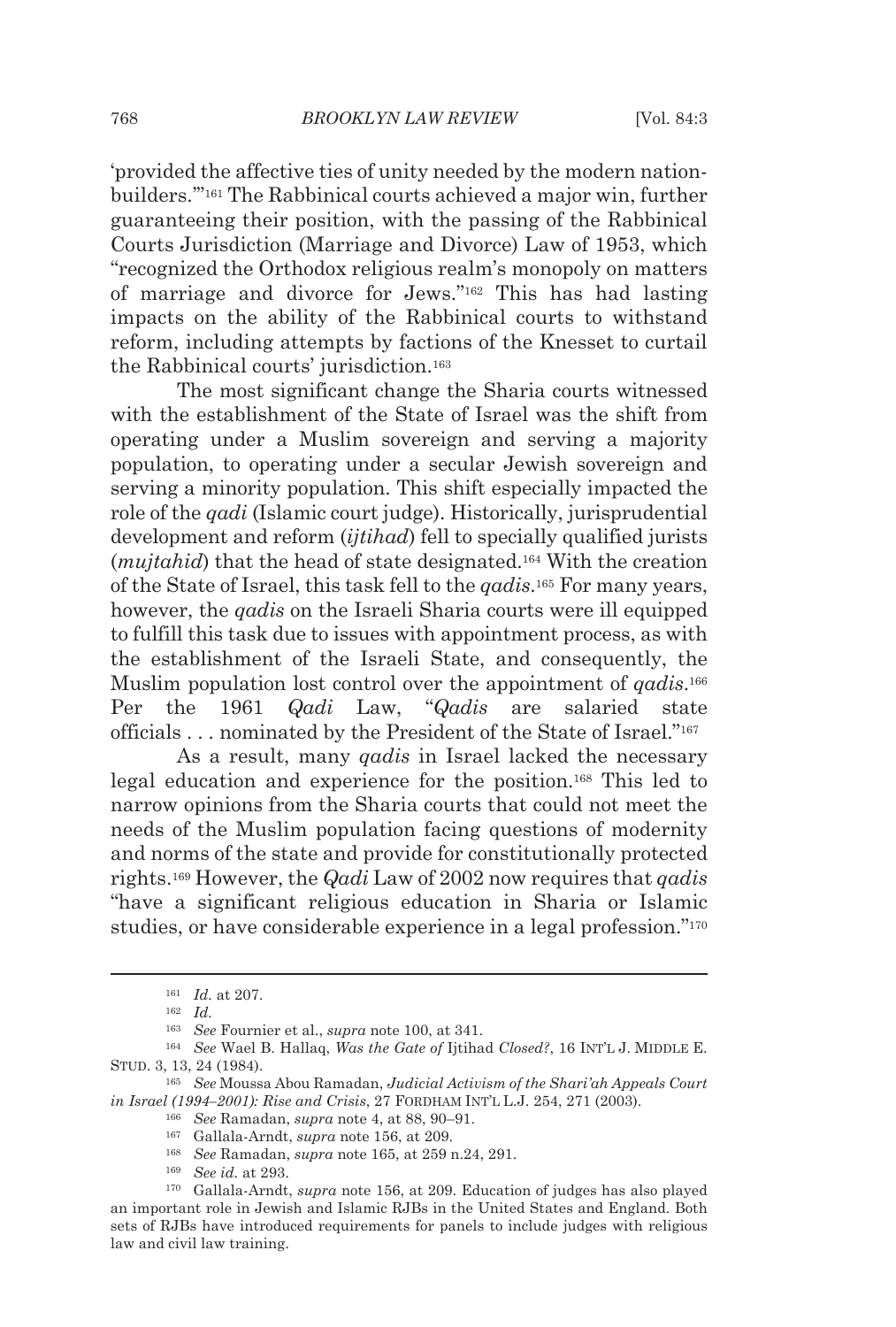This has led to *qadis* expanding their traditionally strictly judicial role to include the role of legal scholarship and development. The primary means by which they have done this is through the Sharia Court of Appeals, which issues legal circulars.171 As discussed more extensively below, this has led to a court better able to "adjust the legal norm to the changing circumstances of the time."172

The Sharia Court of Israel has accomplished most of this legal adaptation via its use of classical Sunni Islamic legal scholarship. This scholarship is divided into four denominations or legal schools of thought (*madhab*). Traditionally, Muslim judges issue opinions based on the legal reasoning and conclusions of a specific school. In the Israeli Sharia courts, however, the judges' source of law is much broader. They rely on Ottoman family law (the codification of primarily one of the schools of thought),<sup>173</sup> draw upon all four Sunni schools of thought (*takhayyur*)174 and look to modern Islamic Laws from Muslim majority states (particularly those in the Middle East).175 Importantly, they apply the binding opinions of the Sharia Appeals court, which did not exist historically. The application of binding appellate decisions is notably also used by the American Jewish judicial bodies and the English Islamic judicial bodies. Likewise, the MAT also approaches classical Sunni Islamic legal schools of thought with the methodology of *takhayyur*, which allows judges to draw on opinions from any of the four schools.176

#### 2. Evolution of RJBs in England

RJBs in England have also experienced a historical evolution of narrowing jurisdiction. Prior to the Reformation, church courts in England enjoyed extensive jurisdiction over what would be considered today as "secular contract law."<sup>177</sup> These church courts serve as the historical backdrop to England's modern religious arbitration.178 In pre-modern England, "religious authorities frequently provided routes to justice that were an alternative to the state courts."179 While these "religious courts

<sup>171</sup> *See* Ramadan, *supra* note 165, at 284–88.

<sup>&</sup>lt;sup>172</sup> Layish, *supra* note 26, at 214.<br>
<sup>173</sup> *Id.* at 174–76.<br>
<sup>174</sup> *Id.* at 174, 192–93, Emon, *supra* note 82, at 397.<br>
<sup>175</sup> Layish, *supra* note 26, at 187–90.<br>
<sup>176</sup> BROYDE, *supra* note 5, at 183.<br>
<sup>177</sup> Walter, THE ENGLISH ECCLESIASTICAL COURTS, 1500–1860, at 15 (2006)). 178 *Id.*

<sup>179</sup> *Id.* at 505.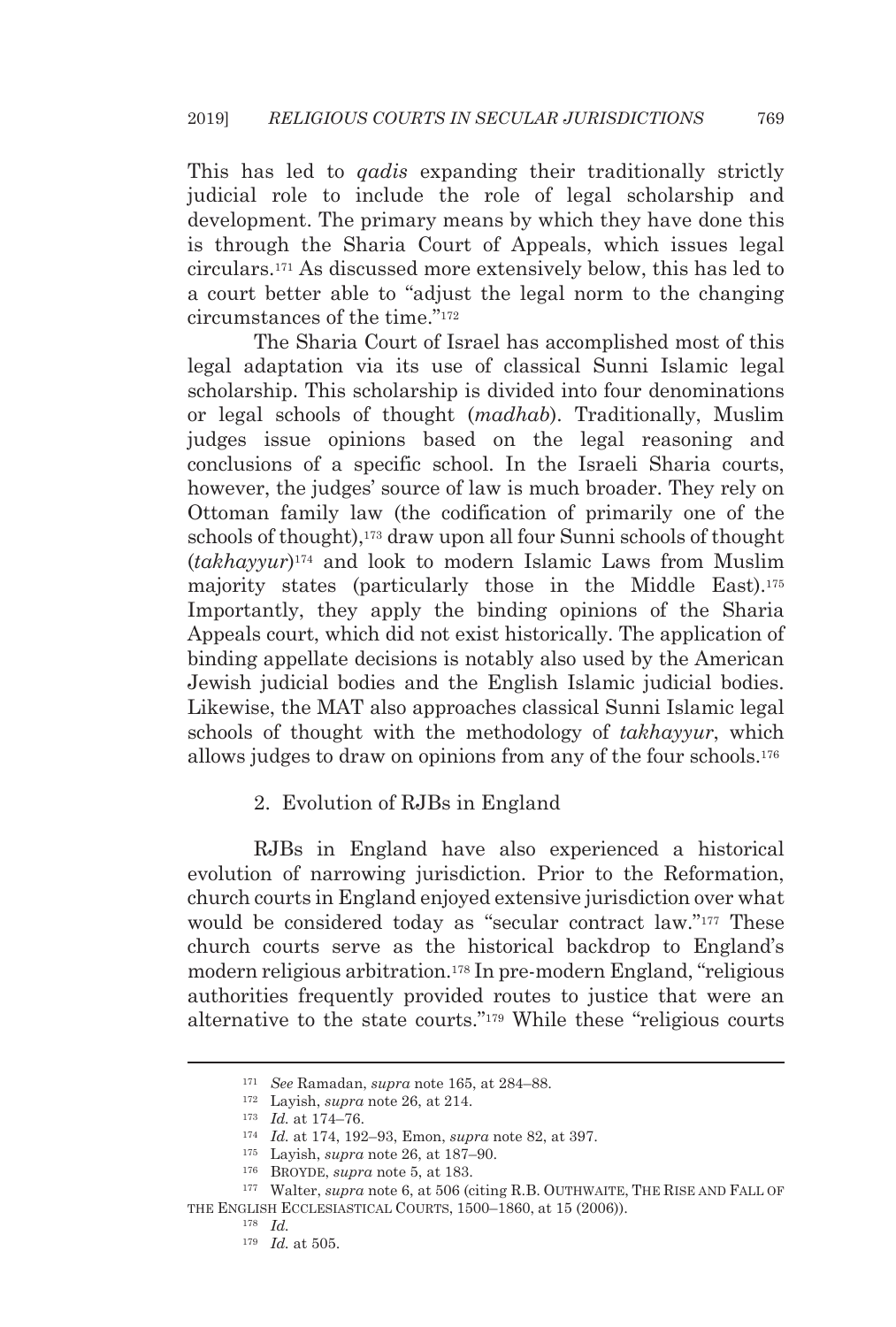exercised compulsory jurisdiction," they overlapped with modern religious arbitration "in that they competed directly with civil courts."180 The parallel nature of the church courts was such that in the fourteenth century, "church courts had adopted the practice of hearing appeals from the common-law courts."181

This jurisdiction was "in direct competition with the royal courts" and can be understood as a circumstance of "quasi-arbitral jurisdiction in contract matters."182 Within the sixteenth and seventeenth century, the jurisdiction of church courts included "matrimonial, probate, tithe, and defamation cases."<sup>183</sup> This jurisdiction was enjoyed via "the doctrine of *fidei laesio*, or breach of faith."184 Such that the ecclesiastical jurisdiction was not based on failure to perform, but rather, that "he had breached his oath to perform."185 Within the sixteenth century, the common law courts also "found ways of exercising jurisdiction over these disputes."186 In a similar vein, from the mid-sixteenth to the midseventeenth century, the church heard an explosion of slander cases and tithe related cases (as the entire population was required to pay tithes).187 The jurisdiction of the church courts were severely curtailed in the English Revolution, but similar to the Sharia courts in the late-Ottoman Empire, were able to maintain jurisdiction over "matrimonial and probate disputes until 1857."188 With the English Revolution, the church lost jurisdiction over "all that is now considered 'secular."<sup>189</sup>

This historical legacy continues to be negotiated in the modern era via the Arbitration Act of 1996190 and non-binding mediation. While the Arbitration Act is not specifically intended for use by religious bodies, nothing in the Act prohibits its use by RJBs (although the Act limits the kinds of disputes to mostly commercial disputes).191 Much like the Federal Arbitration Act in the United States, the act "limits the conditions under which either party may appeal . . . appeals are allowed on grounds that

<sup>&</sup>lt;sup>180</sup> Id. at 505–06.<br><sup>181</sup> Id. at 506.<br><sup>182</sup> Id. at 507, 507 n.25 (quoting WILLIAM HOLDSWORTH, A HISTORY OF ENGLISH LAW 131 (vol. 12 3d reprt. 1977)).

<sup>183</sup> *Id.* at 506. 184 *Id.* at 506 n.16. 185 *Id.*

<sup>186</sup> *Id.*

<sup>187</sup> *Id.* at 506. 188 *Id.* at 507. 189 *Id.*

<sup>190</sup> *See* Arbitration Act, 1996, c. 23 (U.K.) http://www.legislation.gov.uk/ukpga/ 1996/23/contents [https://perma.cc/R4RQ-GA6P]. 191 BOWEN, *supra* note 42, at 155.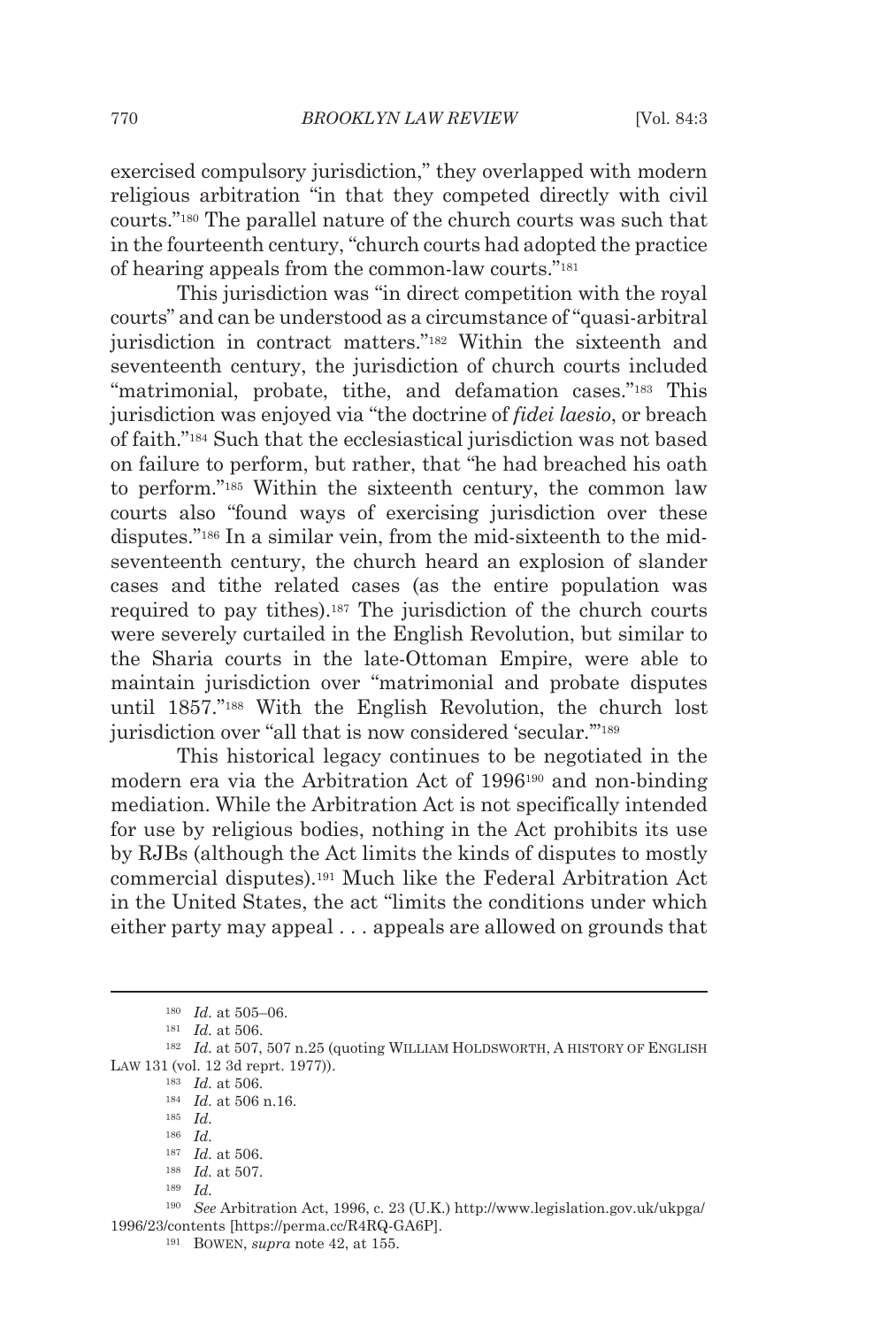the procedures followed were unfair or misleading."192 As will be discussed below, however, the use of the Arbitration Act by RJBs especially Islamic RJBs, has led to calls for legislative action to limit Islamic arbitration and mediation in England.

#### 3. Evolution of RJBs in the United States

Although the U.S. historical experience with religious courts departs from the English experience in that the United States never had a state religion, it shares a similar background with regard to the historical role of church courts in the colonial period. Within the earlier American experience of religious courts, there was "competition between state- and church-sponsored dispute resolution," as well as areas in which no "civil alternatives" existed to the "church dispute resolution."193 Both countries' religious courts were also likely impacted by Enlightenment ideals regarding freedom of thought and religion on religious courts.194

Within the American colonial experience, a variety of churches were established with different states having their own churches.195 This laid the groundwork for a culture of valuing a diversity of religious choices. While a significant portion of Israel's early founders were Orthodox Jews seeking to escape the Enlightenment, America's founders were seeking to preserve the Enlightenment ideals of freedom of thought and religion.196 Of particular significance to the American experience was the passing of the First Amendment in 1789, "which prevented an established church from reaching the same position in national American life as it had in Britain."197 The variety of churches also led to judicial diversity in the colonial period.<sup>198</sup>

During the colonial period, churches were frequently the only courts available and a culture of utilizing alternative

<sup>192</sup> *Id.*

<sup>193</sup> Walter, *supra* note 6, at 509. 194 *See* Lynn Hunt, *The Enlightenment and the Origins of Religious Toleration*, DUTCH-BELGIAN SOC'Y FOR EIGHTEENTH-CENTURY STUD.: 4 BURGERHART LECTURES (Oct. 25, 2011), https://achttiendeeeuw.files.wordpress.com/2013/04/hunt.pdf [https:// perma.cc/8HHL-FSGA]. 195 Walter, *supra* note 6, at 509 ("In colonial America, various colonies had

established churches.").

<sup>196</sup> *American Government: Foundations of American Government*, USHISTORY.ORG, http://www.ushistory.org/gov/2.asp [https://perma.cc/C8BV-GZJN] ("The American founders were well versed in the writings of the philosophes, whose ideas influenced the shaping of the new country. Thomas Jefferson, George Washington, James Madison, and others took the brave steps of creating a government based on the Enlightenment values of liberty, equality, and a new form of justice."). 197 Walter, *supra* note 6, at 509. 198 *See id.* at 510.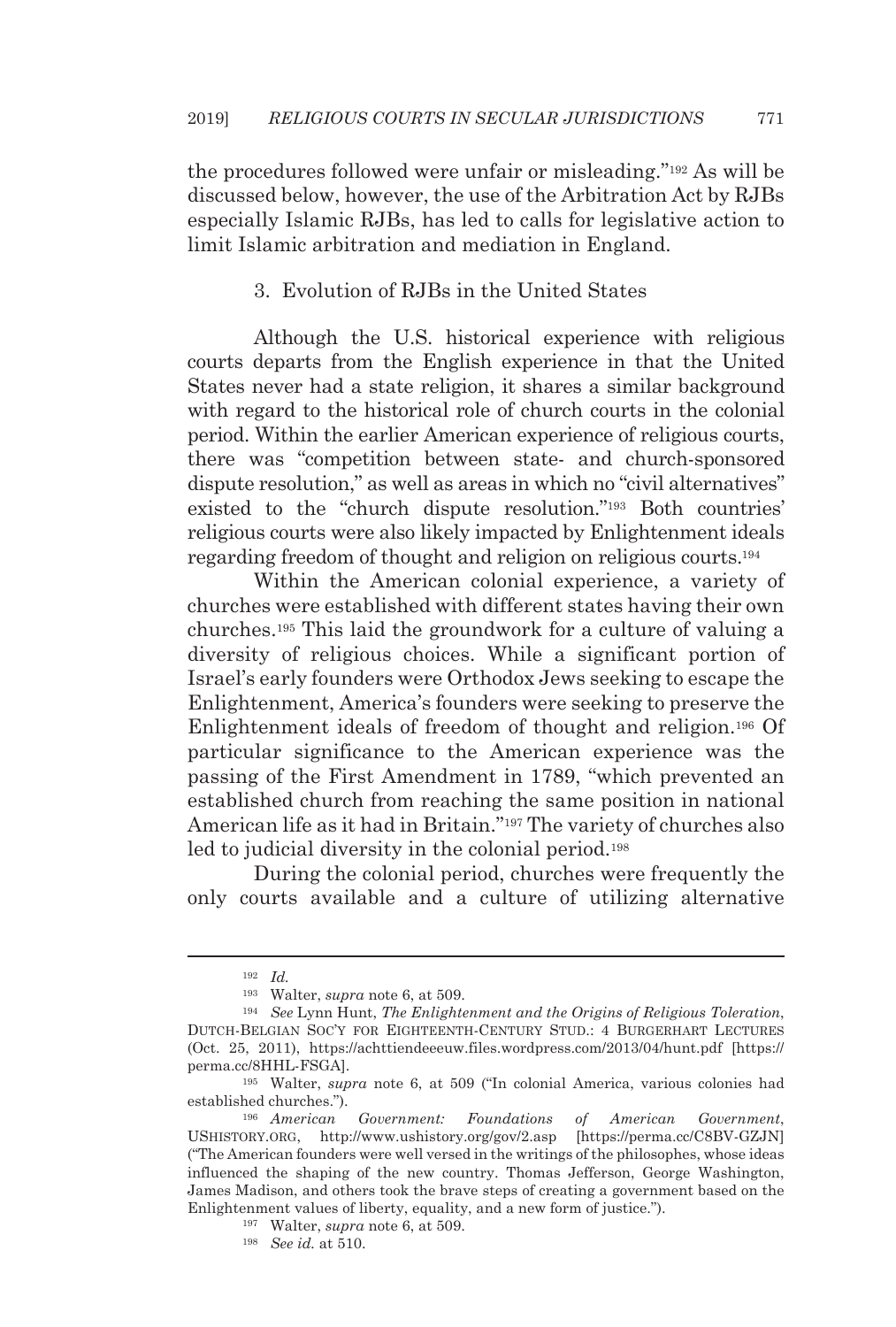dispute resolution developed.199 For instance, in 1635 a Boston community issued an ordinance requiring that "no congregation members could litigate unless there had been a prior effort at arbitration."200 Religious belief and convenience supported this culture of turning towards alternative dispute resolution. According to Nicholas Walter:

The civil courts functioned as a "back-up" when the civil power was needed—for example, to arrest persons and attach property. The parallel jurisdiction of the civil and church courts is a feature of modern-day arbitration, and it is not surprising that the other characteristics that we often associate with modern arbitration speed, informality and inexpensiveness—were present in religious arbitration before American independence.201

Religious arbitration within the American Jewish community has taken on a number of different forms, including the pre-World War I *Kehillah* tribunals and the creation of different arbitral bodies for the Ultra-Orthodox, Orthodox, and Conservative communities.202 Of particular significance to the lasting success of Jewish arbitration was the "passage of the Municipal Court Act of 1915, which made their judgments legally binding."203 Other jurisdictions passed similar laws in the early 20th century, making Jewish arbitration viable in multiple jurisdictions.204 The historic and contemporary popularity of religious arbitration within minority and off shoot religious communities reflects the religious requirements of those communities to comply with religious law. As will be discussed in Part III, these RJBs have taken several steps to ensure compliance with both religious and civil law.205

The current form of Jewish judicial bodies arises out of the historical experience of these courts in the United States. While they have existed in the United States for over a hundred years, it is only recently that these courts have found "their footing in the American legal system."206 Some of the earlier difficulty is likely attributable to anti-Semitic sentiments in the American public at large and as a result, within the American judiciary. During the early period of Rabbinical courts in the United States, "secular courts were uncomfortable upholding

<sup>&</sup>lt;sup>199</sup> See id. at 510–11.<br><sup>200</sup> Id. at 511 (quoting JEROLD S. AUERBACH, JUSTICE WITHOUT LAW? 23 (1983)).<br><sup>201</sup> Id.

<sup>202</sup> *See id.* at 514. 203 *Id.*

<sup>204</sup> *See id.*

<sup>205</sup> *See infra* Section III.A–C. 206 BROYDE, *supra* note 5, at 138.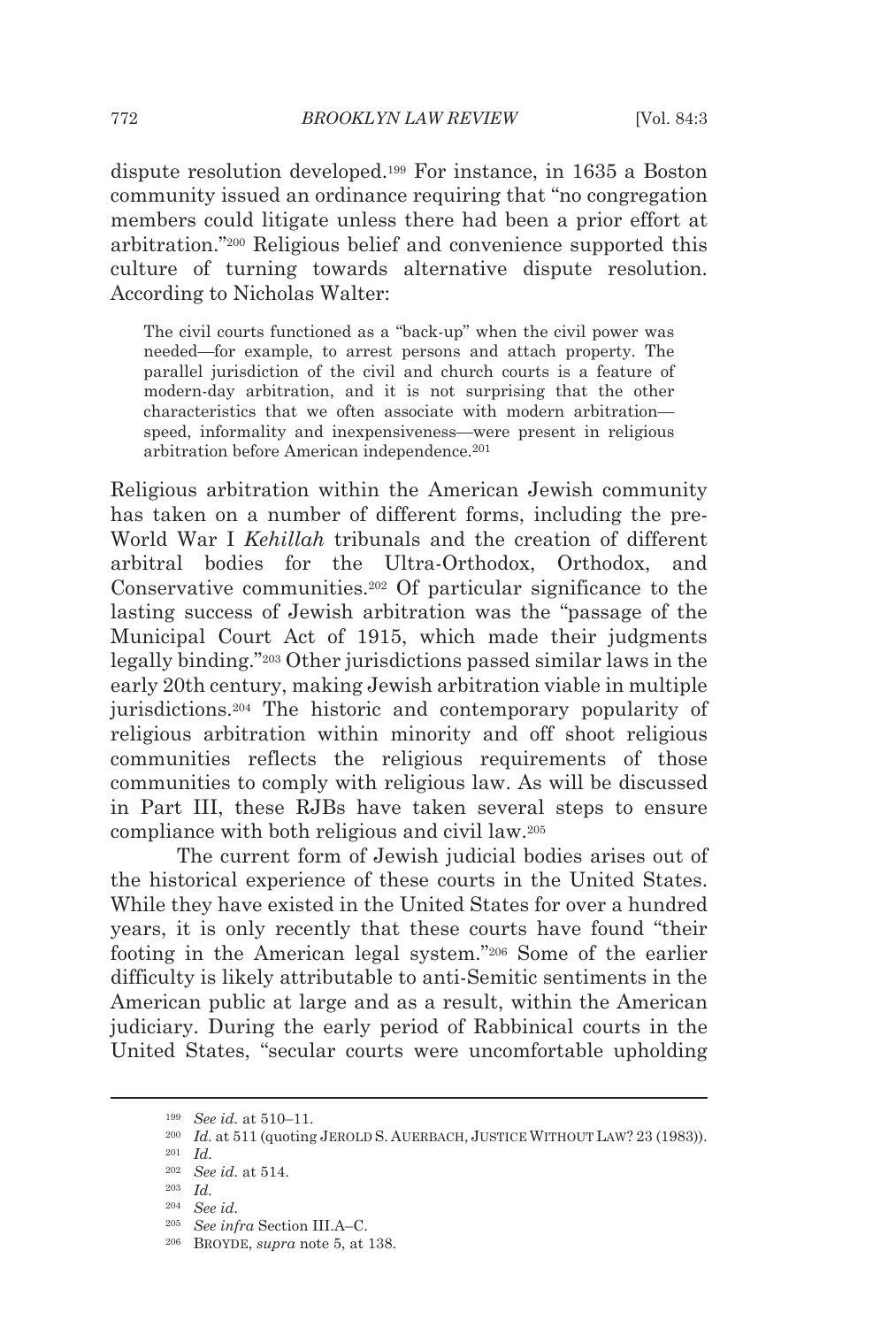and enforcing arbitral decisions" of Jewish courts, viewing these decisions as entailing "foreign, inaccessible substantive and procedural law."207 The situation today is dramatically different.

This historical experience has translated into the modern use of the Federal Arbitration Act (FAA) by RJBs, such as the BDA. Like the U.K.'s Arbitration Act of 1996, the FAA is also centered on contract and "makes it clear that agreements to arbitrate are valid" with a few limitations.208 The FAA reflects "the law's long-held preference for courts honoring private agreements between parties."209

Also similar to the UK's arbitration act, an arbitration award may be vacated "where the award was procured by corruption, fraud, or undue means."210 Generally, the FAA does not permit a substantive review of arbitration awards.211 Case law has developed, however, such that a court may "vacate arbitral rulings that are contrary to public policy, and some courts have gone further to hold that an award may be vacated if its substance amounts to manifest disregard for the law."212 While courts rarely vacate arbitration awards on these grounds, RJBs demonstrate an awareness of the procedural requirements necessary to have their decisions upheld.213

In all three countries, the historical relationship to religious courts has resulted in an environment which values legal pluralism with the option to resolve disputes before RJBs. Because of the historical development of secular law in each country, the RJBs have limited jurisdiction and compete with civil courts. The current political climate in these countries, however, reflects a growing unease with RJBs.

#### *B. Hostile Political Environments*

Opposition to religious courts in all three jurisdictions has centered on gender politics; in particular, opposition has coalesced around the perceived threat of Islamic and Jewish courts to

<sup>&</sup>lt;sup>207</sup> *Id.* <br><sup>208</sup> *Id.* at 116, 179.

<sup>208</sup> *Id.* at 116, 179. 209 *Id.* at 116. 210 Federal Arbitration Act, Pub. L No. 68-405, ch. 213,§ 10, 43 Stat. 883, 885 (1925) (codified as amended at 9 U.S.C. § 10(a)(1) (2012 & Supp. V 2018)); BROYDE, *supra* note 5, at 119.<br><sup>211</sup> BROYDE, *supra* note 5, at 119.<br><sup>212</sup> *Id.*; *see also* Walter, *supra* note 6, at 522 ("The New York Supreme Court

noted in *Berg v. Berg* that an arbitral award could be overturned on public policy grounds if a provision of it violated a state statute or regulation. In this regard, however, religious arbitral awards are simply like secular arbitral awards."). 213 *See* Yechiel (Gene C.) Colman, *Ensuring Enforceability of* Beis Din's *Judgements*,

JEWISH L. BLOG, https://www.jlaw.com/Articles/beisdin3.html [https://perma.cc/5QU5-BDML].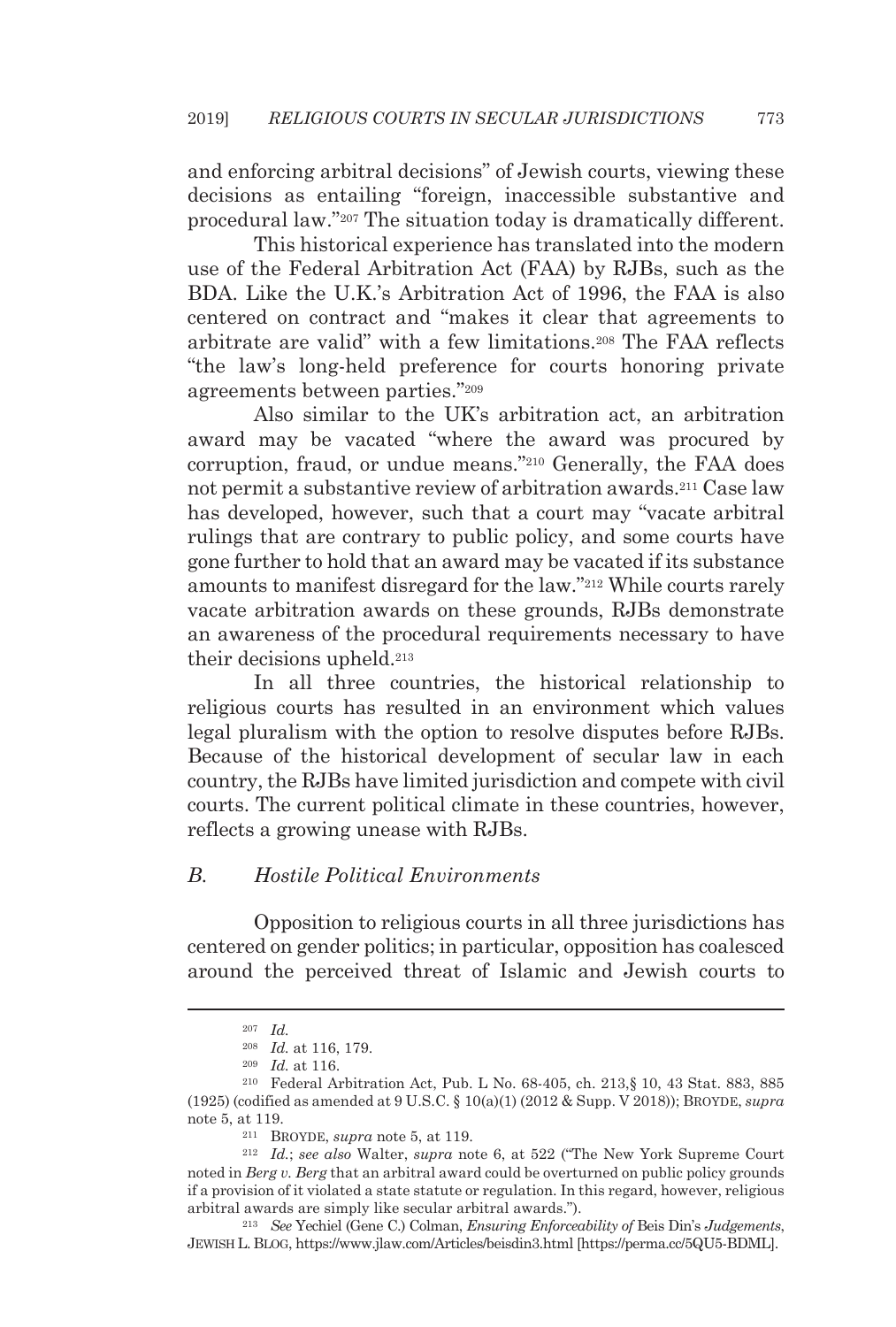women's equal rights. These politics have focused on divorce rights in both faiths, as in both traditional interpretations of Jewish and Islamic law women do not share the same rights as men to unilateral divorce.214 Furthermore, the vast majority of issues that RJBs address deal with family law, especially related to divorce, i.e. custody, distribution of property, etc.215

The political reaction to Islamic arbitration and mediation has been more tempered in England than the United States. In England, political action has mostly taken the form of calls for legislative limitations on arbitration and mediation. For instance, in 2012, "the House of Lords gave a second reading to the Arbitration and Mediation Services (Equality Bill)."216 While the bill is facially neutral, comments on the bill indicate that the primary concern is the perceived unequal treatment of women in Islamic arbitration and mediation, especially with regard to divorce.217 Lord Carlile of Berriew expressed similar concerns and "suggested that the House might usefully consider whether England and Wales should adopt at least some of the provisions of the Ontario Family Statute Law Amendment Act 2009," which banned all religious arbitration in reaction to the Ontario Sharia Debate discussed earlier in this article.218

Were such an amendment passed, it would significantly limit the ability of RJBs to issue rulings based on religious law. Such an amendment would require that "any decision made by a third party in arbitration or other proceedings ha[s] no legal effect unless exclusively in accordance" with the laws of the jurisdiction.219 The Bishop of Manchester raised some concern about the impact such legislation would have on Jewish courts.220 The debate on the bill represents lingering political concerns about Muslim judicial policies in particular. While the Government determined that existing law largely addressed the concerns of the proposed amendment and therefore was unnecessary, concerns about the role of Islamic law in England continue.<sup>221</sup>

In the United States, political action has frequently taken the form of outright "Sharia bans," which have resulted in state legislatures passing legislation banning the application of Islamic

<sup>214</sup> BROYDE, *supra* note 5, at 212–13. 215 *See id.* at xi. 216 *See* Cranmer, *supra* note 46. 217 *Id.*

<sup>218</sup> *Id*; *see* discussion *supra* Section I.B. 219 *See* Cranmer, *supra* note 46. 220 *Id.*

<sup>221</sup> *See id.*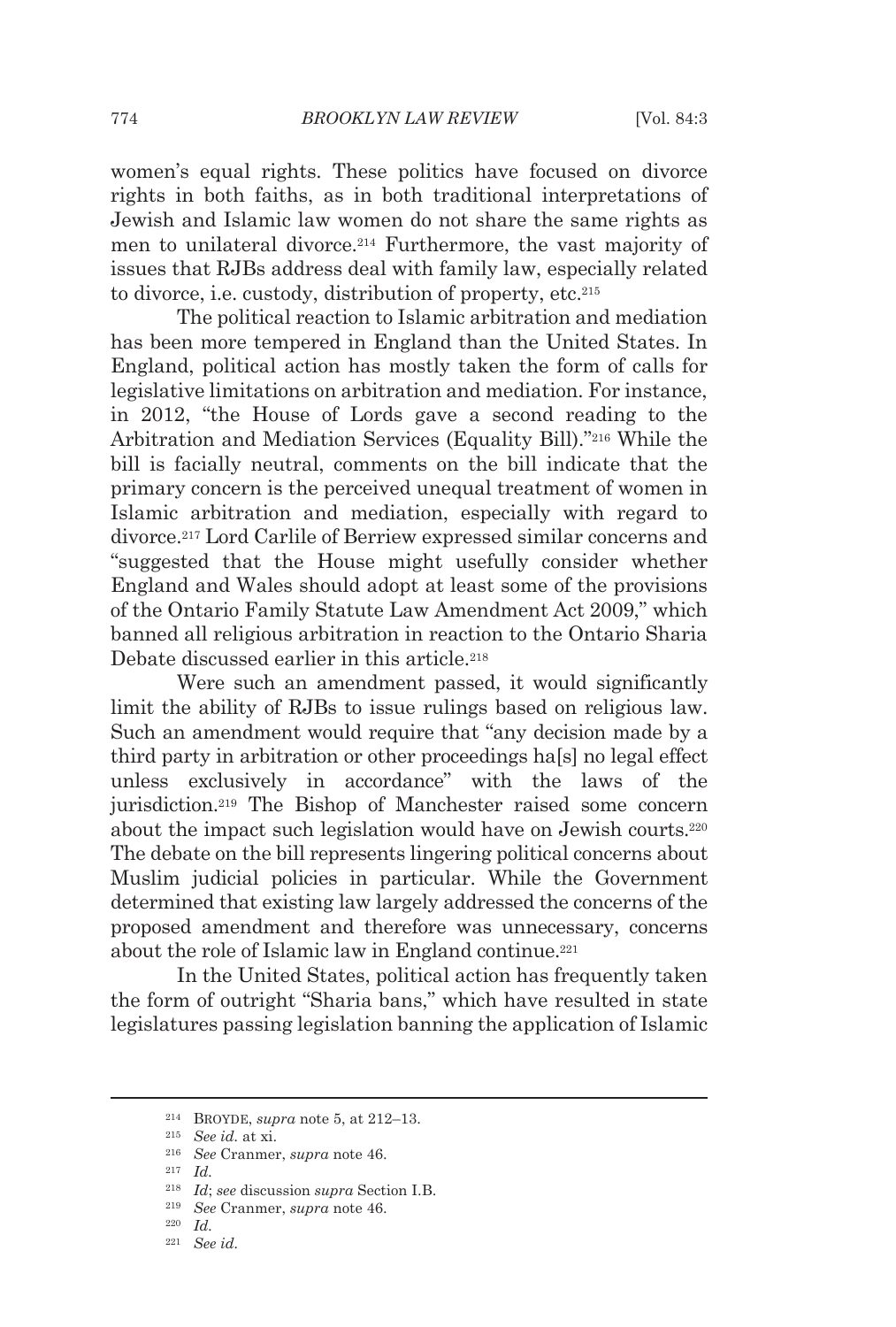law in "their state legislatures and courts."222 The first such legislation originated in Oklahoma in November 2010 with its "popularly-ratified 'Save our State' Amendment to the Oklahoma Constitution."223 This legislation has been prompted by "imagined legal worries" and a desire to "head[] off a problem before it started."224 Although a federal court "found that the Sharia law provisions of the amendment are unconstitutional" for its specific targeting of one religion, more than a dozen states have passed an alternative version directed at "foreign law" to accomplish the desired effect of banning Islamic law.225

This legislation has prompted concern within the Jewish community about the potential impact it may have on religious arbitration. The passing of this legislation led Jewish organizations, such as the Agudath and the Orthodox Union, to join with the American Civil Liberties Union, among others, as signatories to letters sent to state legislatures to encourage them to reject anti-Sharia legislation.226 One such letter reads:

The impact of this legislation goes well beyond prohibiting religious tribunal resolution of monetary or ministerial disputes . . . . It would apparently prohibit the courts from looking to key documents of church, synagogue or mosque governance—religious law—to resolve disputes about the ownership of a house of worship, selection and discipline of ministers, and church governance.<sup>227</sup>

While the full impact of such legislation on religious arbitration remains to be seen, there is little indication that sentiments towards Muslims or Islamic law in the United States have warmed since their passing. In 2017, anti-Muslim and anti-Sharia movements continued to gain momentum as hate crimes and "anti-sharia" rallies increased.228

In Israel, political concerns about RJBs have also centered on women's rights in both Judaism and Islam. This has

<sup>224</sup> *Id.* at 331. 225 *See* Awad v. Ziriax, 966 F. Supp. 2d 1198, 1207 (W.D. Okla. 2013) (citing Awad v. Ziriax, 670 F.3d 1111, 1128, 1132 (10th Cir. 2012)). 226 Ron Kampeas, *Anti-Sharia Laws Stir Concerns That* Halachah *Could be Next*,

JEWISH TELEGRAPHIC AGENCY (Apr. 28, 2011), https://www.jta.org/2011/04/28/life-religion/antisharia-laws-stir-concerns-that-halachah-could-be-next [https://perma.cc/HC8D-NQ4Q]. 227 *Id.*

<sup>222</sup> John Witte, Jr. & Joel A. Nichols, *Who Governs the Family? Marriage as a New Test Case of Overlapping Jurisdictions*, 4 FAULKNER L. REV. 321, 330 (2013). 223 *Id.*

<sup>228</sup> *See* Brian Levin, *Islamophobia in America: Rise in Hate Crimes Against Muslims Shows What Politicians Say Matters*, NEWSWEEK (July 21, 2017), http:// www.newsweek.com/islamophobia-america-rise-hate-crimes-against-muslims-proveswhat-politicians-640184 [https://perma.cc/75FE-L5HD]; David DeKok & Tom James, *Protesters Rally Against Islamic Law in Dozens of U.S. Cities*, REUTERS (June 10, 2017), https://www.reuters.com/article/us-usa-islam-protests/protesters-rally-against-islamiclaw-in-dozens-of-u-s-cities-idUSKBN1910RC [https://perma.cc/UV83-JHV7].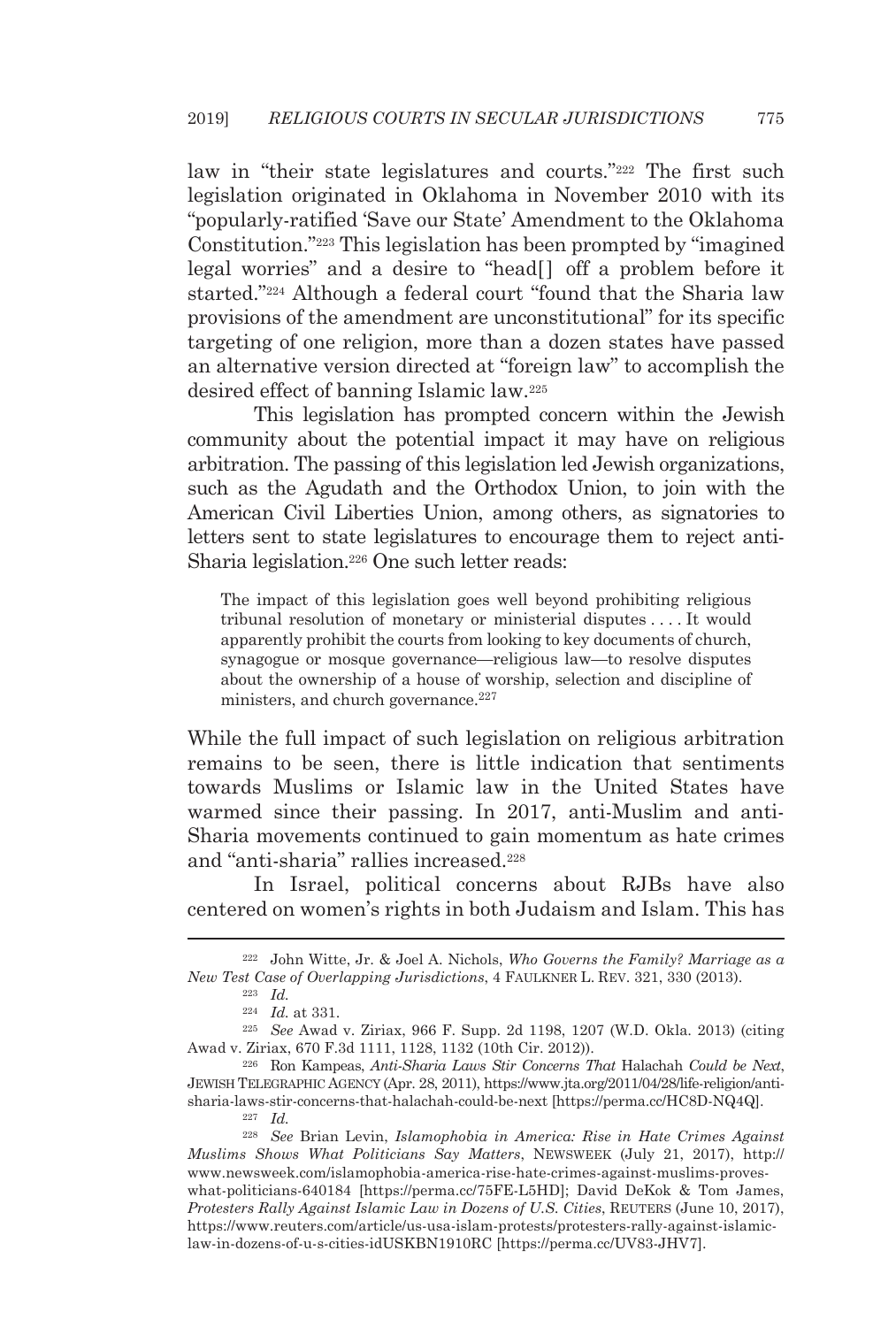resulted in both legislative and judicial action. The Israeli Supreme Court, both as the highest appellate court and as the High Court of Justice (HCJ),<sup>229</sup> has issued rulings curtailing the jurisdiction of the Rabbinical and Sharia courts.230 As described earlier, the Knesset has previously taken steps to limit the jurisdiction of the religious courts through the narrowing of existing jurisdiction and the creation of concurrent legislation.231

In addition to the historic role of Orthodox Judaism to the cultural identity of Israel, political positioning of the Orthodox subculture in Israel has also led to unwillingness in the Rabbinical courts to accommodate the secular legal norms of the state. Israel is a parliamentary democracy in which coalition governments have long been a defining feature.232 Due to these coalitions, the Orthodox Jewish community has often wielded significant political weight.233 Religious parties have become a critical element to almost all coalitions and "[a]s a result, every Government since 1959 has explicitly committed itself, in the formal coalition agreement which established the Government, to maintaining the religious status quo" agreement, which preserves the Rabbinical courts.234 The subculture of Orthodox Judaism in Israel is centered on *Halachah* and disputes often emerge due to contrary legal interpretations.235 One component of this subculture is the religious Zionists who have aligned themselves with the National Religious Party (NRP).236 Another component is the "Torah Sages, the rabbis who have earned great prestige through their ability to interpret Halachah," most of whom are not aligned with the NRP.237 The Torah sages suspect the religious Zionist leadership "of surrendering Halachic principles for 'mere' political advantage."238 To combat these suspicions, the religious Zionists "are quite rigid on

<sup>229</sup> When acting as the High the Court of Justice, the Supreme Court "deals with matters involving issues of justice which do not fall under the jurisdiction of any other court." KNESSET, *Lexicon of Terms—The High Court of Justice* (2003) https://knesset.gov.il/lexicon/eng/bagatz\_eng.htm [https://perma.cc/U8XM-CQNX]. 230 Ruth Halperin-Kaddari, *Expressions of Legal Pluralism in Israel: The* 

*Interaction Between the High Court of Justice and Rabbinical Courts in Family Matters and Beyond*, *in* JEWISH LAW ASSOCIATION STUDIES XIII: JEWISH FAMILY LAW IN THE STATE OF ISRAEL 185 (M.D.A. Freeman ed., 2002) [hereinafter JEWISH FAMILY LAW].<br><sup>231</sup> *See supra* Section I.A.1.<br><sup>232</sup> EDELMAN, *supra* note 34, at 52.<br><sup>233</sup> *Id.* 

<sup>234</sup> *Id.*

<sup>235</sup> *Id.* at 68–70. 236 *Id.* at 70. 237 *Id.*

<sup>238</sup> *Id.*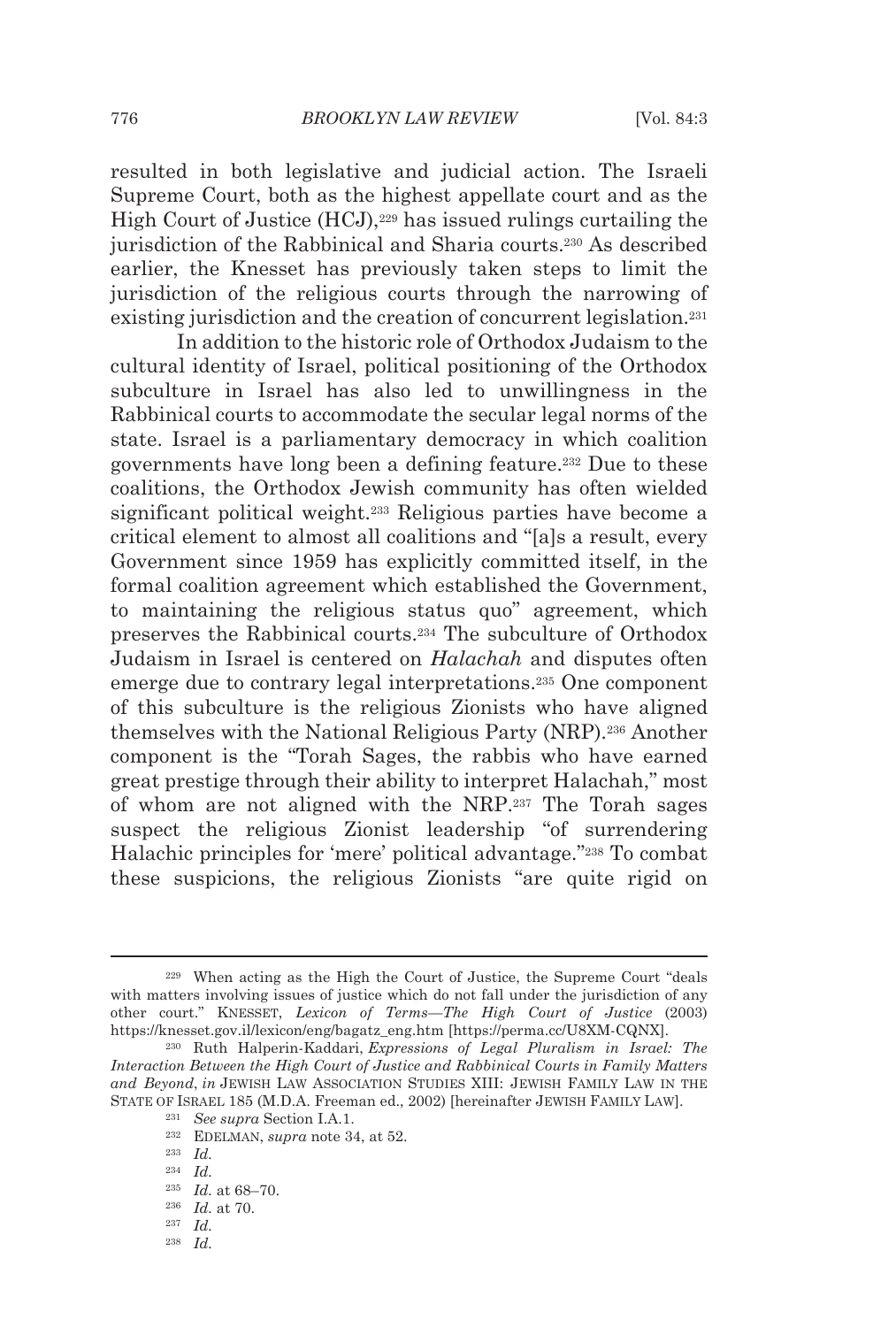matters squarely within traditional Judaic concerns—for example, marriage and divorce."239

Furthermore, religious coercion regarding the appointment of judges to the Rabbinical courts remains a major political issue in Israel. For instance, in late December 2017, the governing coalition of Likud, Shas, and United Torah Judaism (major political parties in Israel) reached an agreement that their representative to appoint Rabbinical court judges would come from one of the two ultra-Orthodox parties.240 Despite campaign promises that he would fight religious coercion, Yesh Atid's leader, Yair Lapid, also supported the appointment "of an ultra-Orthodox lawmaker to the committee that appoints judges to Israel's rabbinical courts."241 In doing so, he "forced two [of his own] party['s]" representatives to step down from candidacy.242 Through these kinds of political alliances, the ultra-Orthodox and Orthodox factions of Israel have maintained control over the appointment of Rabbinical court judges and perpetuate rigid interpretations of religious law in the Rabbinical courts.

### *C. Civil Court Pressure*

RJBs exist within larger secular judicial frameworks that require that they meet certain procedural rules and uphold civil rights, which require RJBs to accommodate these requirements if they want their decisions upheld. RJBs that represent religious minority populations exist more precariously within the society and possess less autonomy in the enforcement of their awards. Due to the political power of the Orthodox Jewish lawmakers in Israel, the Rabbinical courts in Israel (which uphold Orthodox interpretations of Jewish law), can essentially disregard the Supreme Court of Israel.

### 1. The Rabbinical Courts' Defiance of Judicial Review

The Israeli Supreme Court acting as the High Court of Justice affirmed its supremacy and jurisdiction over the Rabbinical courts in two high-profile cases, the *Lev* case and the *Bavli* case.243 Prior to these cases, "[t]he assumption was that the Rabbinical courts would . . . apply religious law to each and

<sup>239</sup> *Id.* 

<sup>240</sup> Aaron Rabinowitz, *Despite Election Promise*, *Yair Lapid to Support ultra-Orthodox Candidate for Rabbinical Court Panel*, HAARETZ (Dec. 23, 2017, 10:45 PM), https://www.haaretz.com/israel-news/.premium-1.830786 [https://perma.cc/N285-EAXT]. 241 *Id.*

<sup>242</sup> *Id.*

<sup>243</sup> Halperin-Kaddari, *supra* note 230, at 197.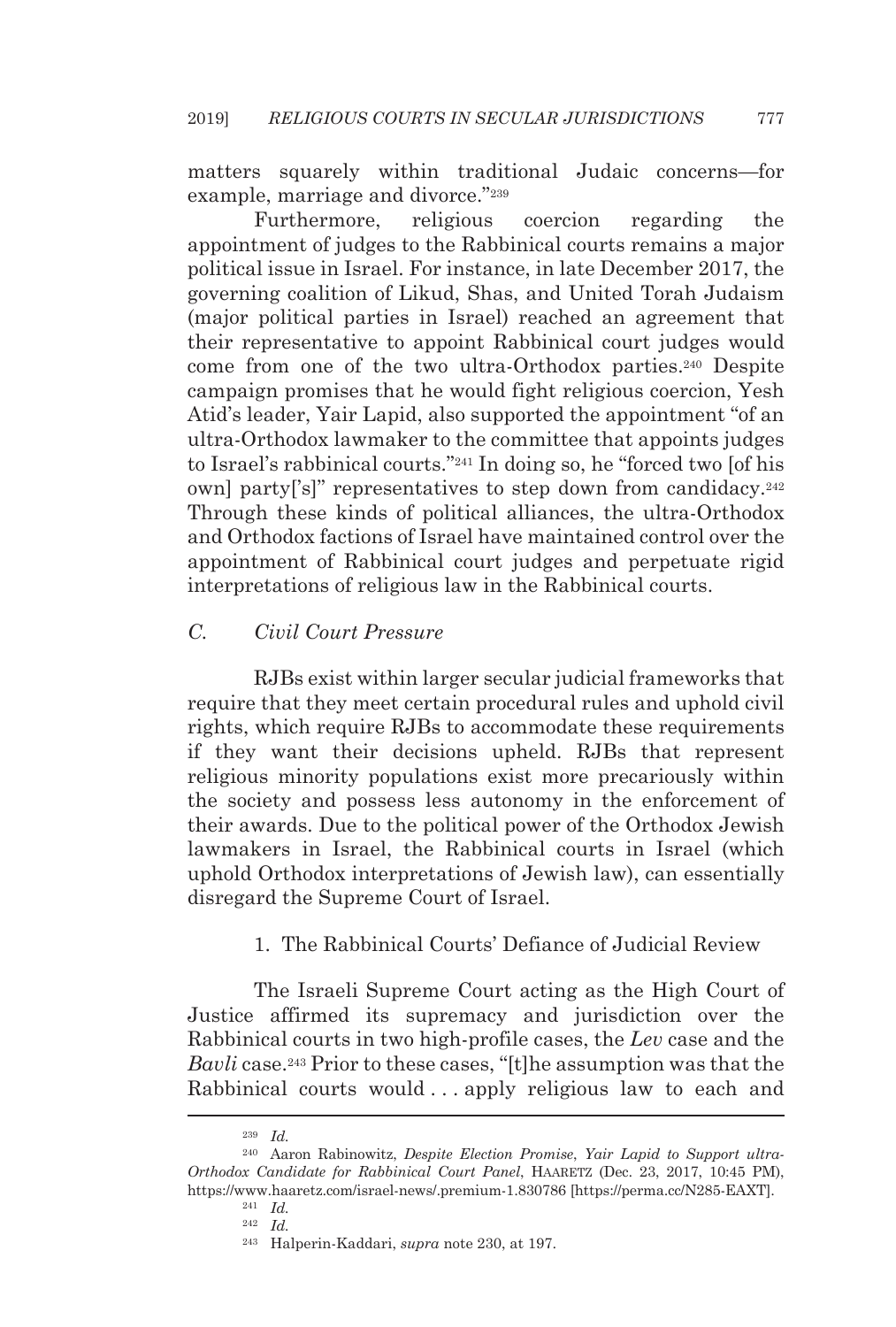every matter which arose during the course of the hearing, including matters which exceeded the scope of the issues of personal status."244 Read together, these rulings "lead to the application of the general civil law to the Rabbinical courts in all matters, save in matters of personal status."245 But the Rabbinical courts met the *Bavli* decision with open hostility. In response, they convened emergency meetings "on how to handle the new ruling . . . and religious leaders stated that rabbinical courts would not abide by it."246 In the line of cases following the decision, the Rabbinical courts have refused to apply it. The Rabbinical courts display a confidence and independence absent from RJBs representing minority populations.

> 2. The Sharia Courts' Responsiveness to Judicial Review

The Supreme Court of Israel has asserted its jurisdiction over the Sharia courts in multiple cases. Unlike in the case of the Rabbinical courts, the Supreme Court has not imposed the application of civil law on the Sharia courts, but rather, has narrowed the Sharia courts' jurisdiction.<sup>247</sup> In a custody case before the Sharia Court of Appeals involving a Muslim father and a Christian mother, the court ruled that as under Islamic Law, religious identity of a minor is determined patrilineally; the child was a Muslim and Islamic Law required custody be granted to the Muslim parent.248 The Supreme Court, however, ruled that in custody matters involving parents of different religions, "the Sharia courts lack jurisdiction."249

Similarly, in a case regarding paternity of an illegitimate child, a civil district court rejected the case "*in limine* on ground of lack of competence, since paternity and maintenance are matters of personal status and fell, at the time, within the sole jurisdiction of the *Sharia* court."250 The case was then appealed to the Supreme Court. The Court held that the child was "entitled to benefit from 'civil paternity' that is, biological, natural paternity."251 The Court framed its ruling in terms of subject-matter jurisdiction, stating:

<sup>244</sup> *Id.* at 191. 245 *Id.* at 197. 246 *Id.* at 193. 247 Gallala-Arndt, *supra* note 156, at 212. 248 *Id.* at 211–12. 249 *Id.*

<sup>250</sup> Layish, *supra* note 26, at 181. 251 *Id.* at 182.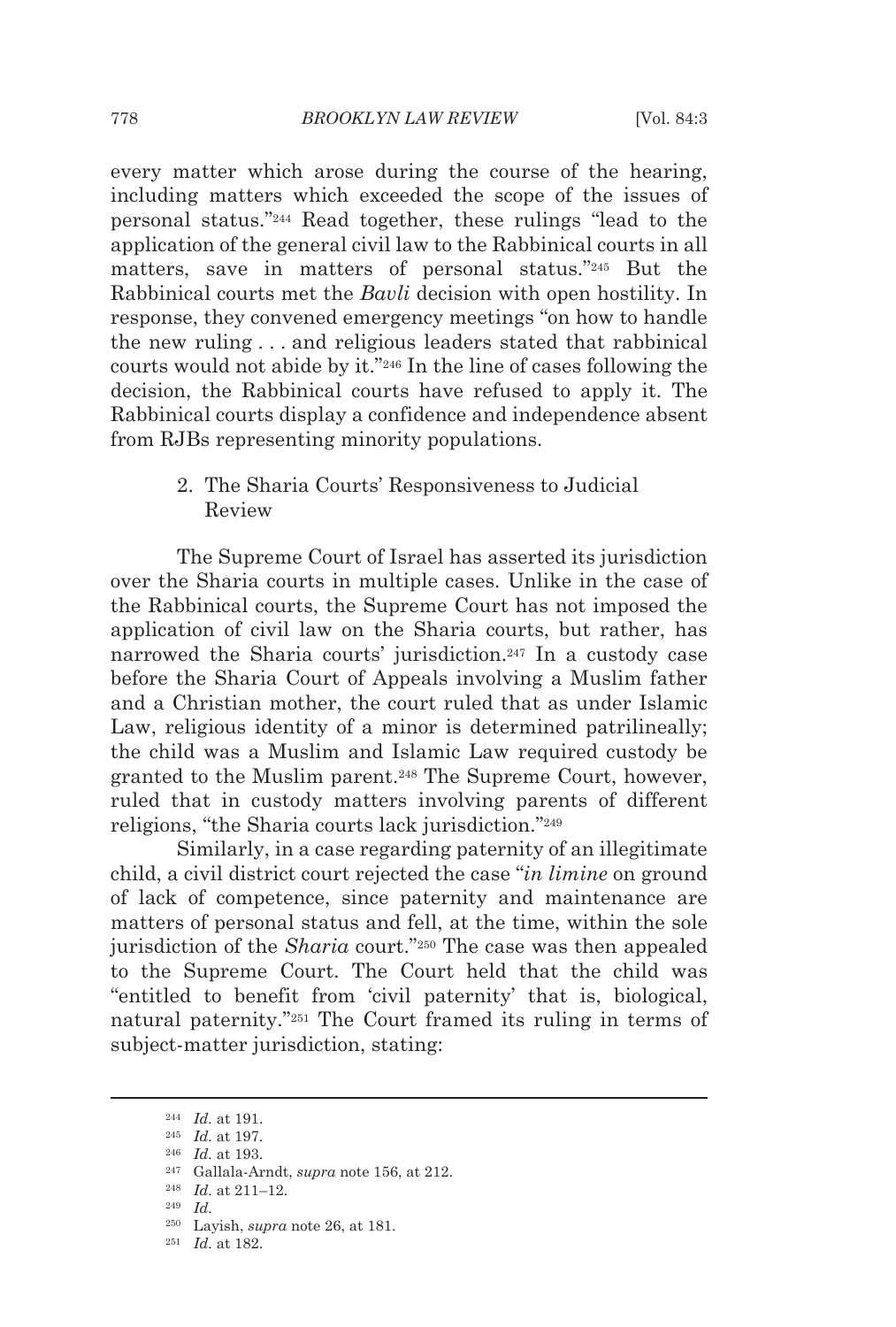Where the [Sharia] Court cannot and will not exercise its jurisdiction, and consequently denies, even if indirectly, rights that a Moslem has earned according to the law of the land, namely the civil law, the Order-in-Council should not be interpreted as giving sole jurisdiction to the religious Court, while denying the civil systems jurisdiction.252

The Court, in framing its decision took care to recognize that the Court was not compelling the Sharia court to apply "laws that are against its religious doctrine."253

The Sharia courts responded to this narrowing of their jurisdiction via internal reform, especially within the Sharia Court of Appeals. The Sharia Court of Appeals, in an initiative led by the President of the Court of Appeals, issued a series of circulars leading to reform in the Sharia courts' judgments.254 This response to the Supreme Court's judicial review shows sincere concern over further erosion to their jurisdiction.

## 3. The Arbitral RJBs' Reliance on Civil Court Enforcement

RJBs in England and the United States mostly operate as arbitral bodies and depend on civil courts to enforce their decisions. All other RJBs in England and the United States act as informal mediation and advisory bodies that issue nonbinding opinions. The BDA is the most prominent Jewish RJB in the United States and the MAT is the most prominent Islamic RJB in England.255 Because they operate as arbitral bodies that rely upon civil courts to enforce their decisions, both the BDA and the MAT have deliberately modeled their procedural rules after the procedural rules of the civil courts.256 Because they operate as arbitral bodies, they rely upon civil courts to enforce their decisions. Although distinct rules of procedure exist in Jewish and Islamic law, the BDA and MAT utilize innovative methods to ensure that their arbitration procedures meet the requirements of their countries' respective arbitration acts and the requirements of their respective religious law.257

The MAT and the BDA demonstrate an explicit consciousness of the secular legal system in which they operate. On the MAT website, it differentiates itself from other Islamic RJBs in England by highlighting its ability to "adher[e] to the

<sup>&</sup>lt;sup>252</sup> Halperin-Kaddari, *supra* note 230, at 203.<br><sup>253</sup> Id. at 202.<br><sup>254</sup> SHAHAR, *supra* note 28, at 102.<br><sup>255</sup> See BROYDE, *supra* note 5, at 138, 177, 260; *see also* Broyde et al., *supra* note 6, at 36–37. 256 *See* BROYDE, *supra* note 5, at 141–45, 179–81. 257 *Id.* at 179.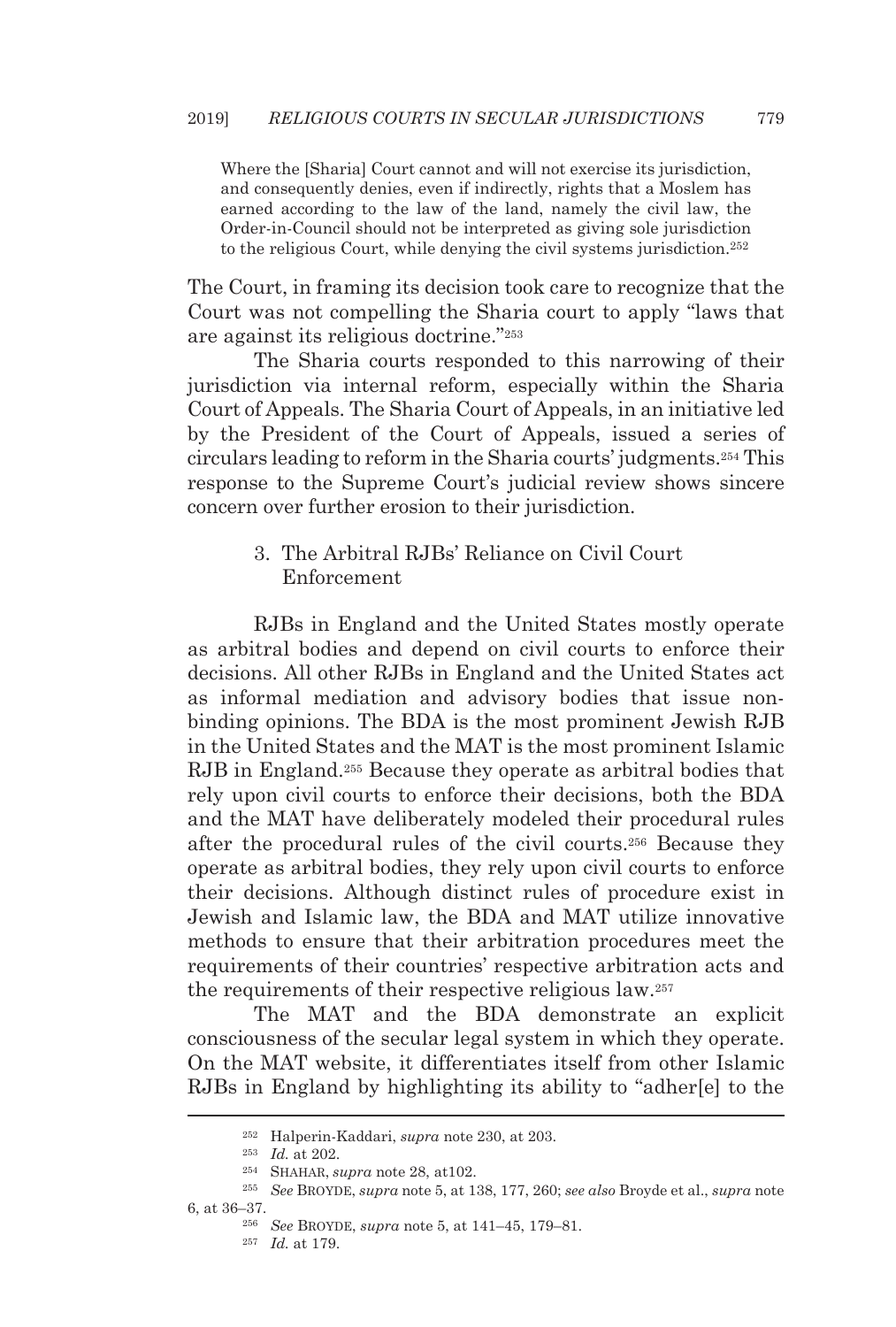English Legal System whilst still preserving . . . practices of Islamic Sacred Law."258 Likewise, the BDA in the introduction to its procedural rules states: "The Beth Din of America adjudicates disputes in a manner consistent with secular law requirements for binding arbitration so that the resolution will be enforceable in the civil courts of the United States of America, and the various states therein."259 Failure to comply with the legally mandated procedural standards of their respective arbitration acts "can serve as grounds for vacating the arbitration award."260

Arbitral RJBs in the United States have focused their concern on meeting procedural requirements of the FAA due to the current standard of review for arbitration decisions. Per the FAA, civil courts do not differentiate between secular, commercial arbitration and religious arbitration, simply treating them all as arbitration.261 Therefore, enforcement of awards from religious arbitration "avoids any excessive entanglement with religious doctrine because the courts, when enforcing arbitration awards, are instructed not to investigate the merits of the dispute between the parties."262 In recent years, the Supreme Court has expanded the "deference and autonomy granted to arbitration tribunals,"263 although it has maintained that "a substantive waiver of federal civil rights [in arbitration agreements] will not be upheld."264

Civil courts may vacate arbitration awards that "seriously conflict with the law,"265 either in the form of "a substantive waiver of civil rights," a violation of "public policy" 266 or a demonstration of "manifest disregard of the law."267 A violation of

<sup>258</sup> *About Us: History*, MUSLIM ARB. TRIBUNAL, http://www.matribunal.com/ history.php [https://perma.cc/HQW8-XUL9]. 259 RULES AND PROCEDURES, BETH DIN OF AMERICA (2013), http://s589827416.

onlinehome.us/wp-content/uploads/2015/07/Rules.pdf [https://perma.cc/X28V-67XV]. 260 Michael A. Helfand, *Between Law and Religion: Procedural Challenges to* 

*Religious Arbitration Awards*, 90 CHI.-KENT L. REV. 141, 144 (2015).<br><sup>261</sup> *See, e.g.*, 9 U.S.C. § 10(a)(4) (2012 & Supp. V 2018) (referring to arbitration

and arbitrators generally without categorization).<br><sup>262</sup> Michael A. Helfand, *Litigating Religion*, 93 B.U. L. REV. 493, 508 (2013).<br><sup>263</sup> Id. at 506 (citing the following cases, which enlarge "the scope of the Federal

Arbitration Act": AT&T Mobility LLC v. Concepcion, 563 U.S. 333 (2011); Rent-A-Center, W., Inc. v. Jackson, 561 U.S. 63 (2010); Stolt-Nielsen S.A. v. AnimalFeeds Int'l Corp., 559 U.S. 662 (2010)). 264 Walter, *supra* note 6, at 543–44 (quoting 14 Penn Plaza LLC v. Pyett, 556

U.S. 247, 273 (2009)). In the Southern District of Indiana, a judge noted that the correct remedy for a waiver of rights was after the arbitration action had concluded, not before. Easterly v. Heritage Christian Sch., Inc., No. 1:08-cv-1714-WTL-TAB, 2009 WL 2750099, at \*3 n.3 (S.D. Ind. Aug. 26, 2009).<br><sup>265</sup> BROYDE, *supra* note 5, at 217.<br><sup>266</sup> Walter, *supra* note 6, at 543–44 (citing *14 Penn Plaza*, 556 U.S. at 273).<br><sup>267</sup> Jason P. Steed, *Appealing Arbitration Awards and the Cir* 

*<sup>&</sup>quot;Manifest Disregard of the Law"*, A.B.A. (May 10, 2016), http://apps.americanbar.org/ litigation/committees/appellate/articles/spring2016-0516-appealing-arbitration-awards-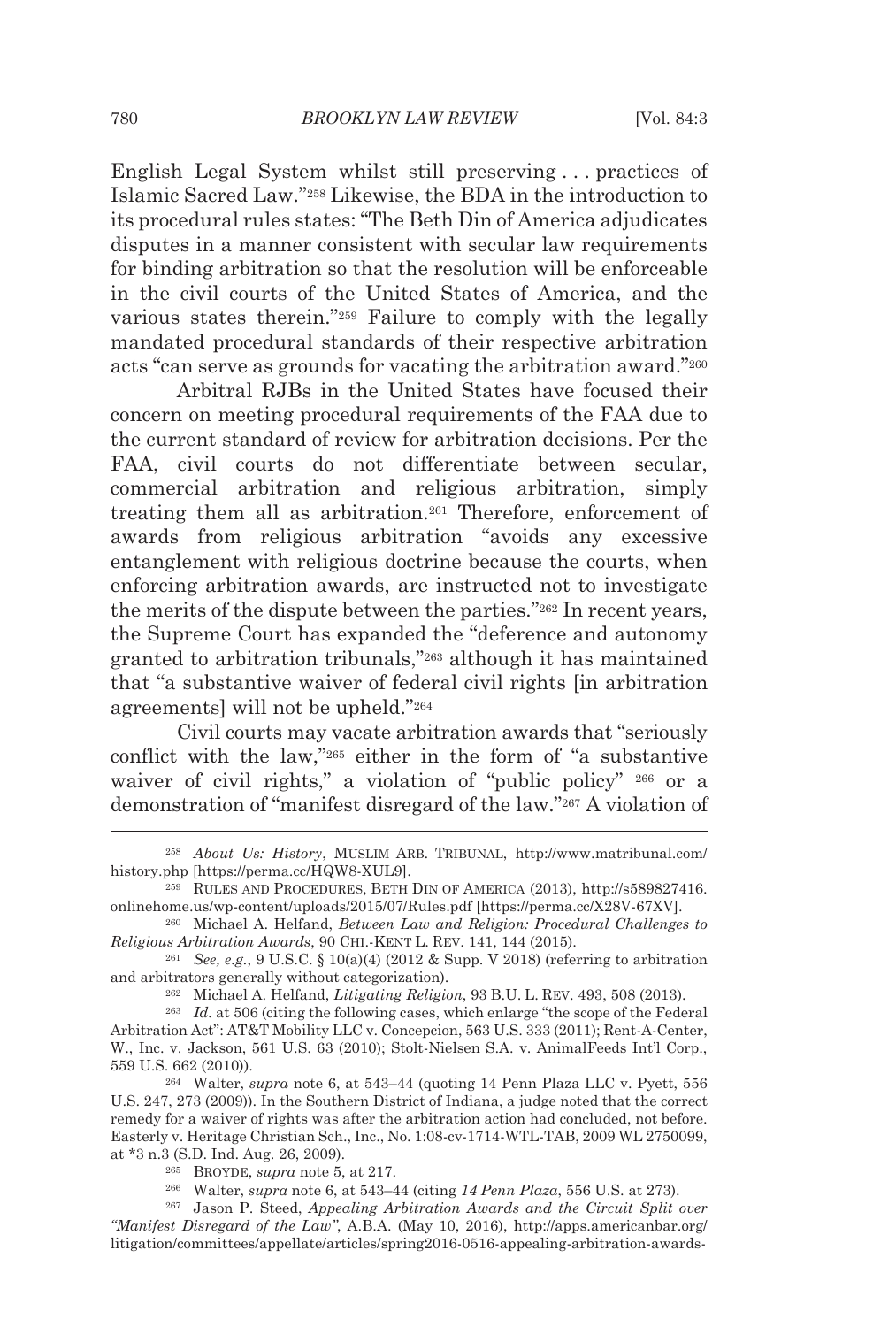"public policy" within an arbitration award may also result in a civil court vacating the arbitration award. In these instances, courts will generally not enforce the arbitration award on the basis "that the waiver of substantive rights is not merely a matter of private contract, but implicates broader societal interests that ought not be permitted to be abrogated through private agreements."268 Some American civil courts have extended this principle to vacate arbitration decisions "that conflict with broader, but not strictly *legal* policy concerns."269

Thus far, the BDA and the MAT approach to crafting arbitration procedural rules that meet all the procedural requirements of their respective arbitration acts has led to success. Civil courts in the United States "have never overturned a BDA-issued arbitration award" and the MAT has met similar success in England.<sup>270</sup>

#### *D. Litigants' Social Expectations*

The expectations of religious practitioners also impact the willingness of RJBs to accommodate secular norms. Both the BDA and the MAT indicate sensitivity to the desires of their litigants. The MAT states: "where appropriate, that members of the Tribunal have responsibility for ensuring this [is] in the interests of the parties to the proceedings and in the wider public interest."271 Likewise, the BDA rules allow for disputes where the parties explicitly adopt a "choice of law" provision and "accept such a choice of law clause as providing the rules of decision governing the decision of the panel to the fullest extent permitted by Jewish law."272

Religious laity living in these countries are aware of their rights under secular laws and, in some instances, come to expect preservation of those rights by RJBs. This is particularly true regarding women's rights.273 Both Jewish and Muslim women have initiated movements calling for their equal treatment

circuit-split-manifest-disregard-law.html [https://perma.cc/U77Q-WPCV] (describing "manifest disregard of the law" as a "common-law ground for vacatur" over which the circuits are currently split) (citing Citigroup Glob. Mkts., Inc. v. Bacon, 562 F.3d 349, 355 (5th Cir. 2009)). 268 BROYDE, *supra* note 5, at 217. 269 *Id.* (emphasis in original) (citing E. Associated Coal Corp. v. United Mine

Workers of Am., Dist. 17, 531 U.S. 57, 63 (2000)). 270 Broyde et al., *supra* note 6, at 36–37. 271 *About Us: Procedure Rules of Muslim Arbitration Tribunal*, MUSLIM ARB.

TRIBUNAL, http://www.matribunal.com/rules.php [https://perma.cc/2UA4-5WUH].

<sup>272</sup> RULES AND PROCEDURES § 3(D), at 5, BETH DIN OF AMERICA (2013), http://s5898 27416.onlinehome.us/wp-content/uploads/2015/07/Rules.pdf [https://perma.cc/HQJ3-TJER]. 273 *See generally* Fournier et al., *supra* note 100.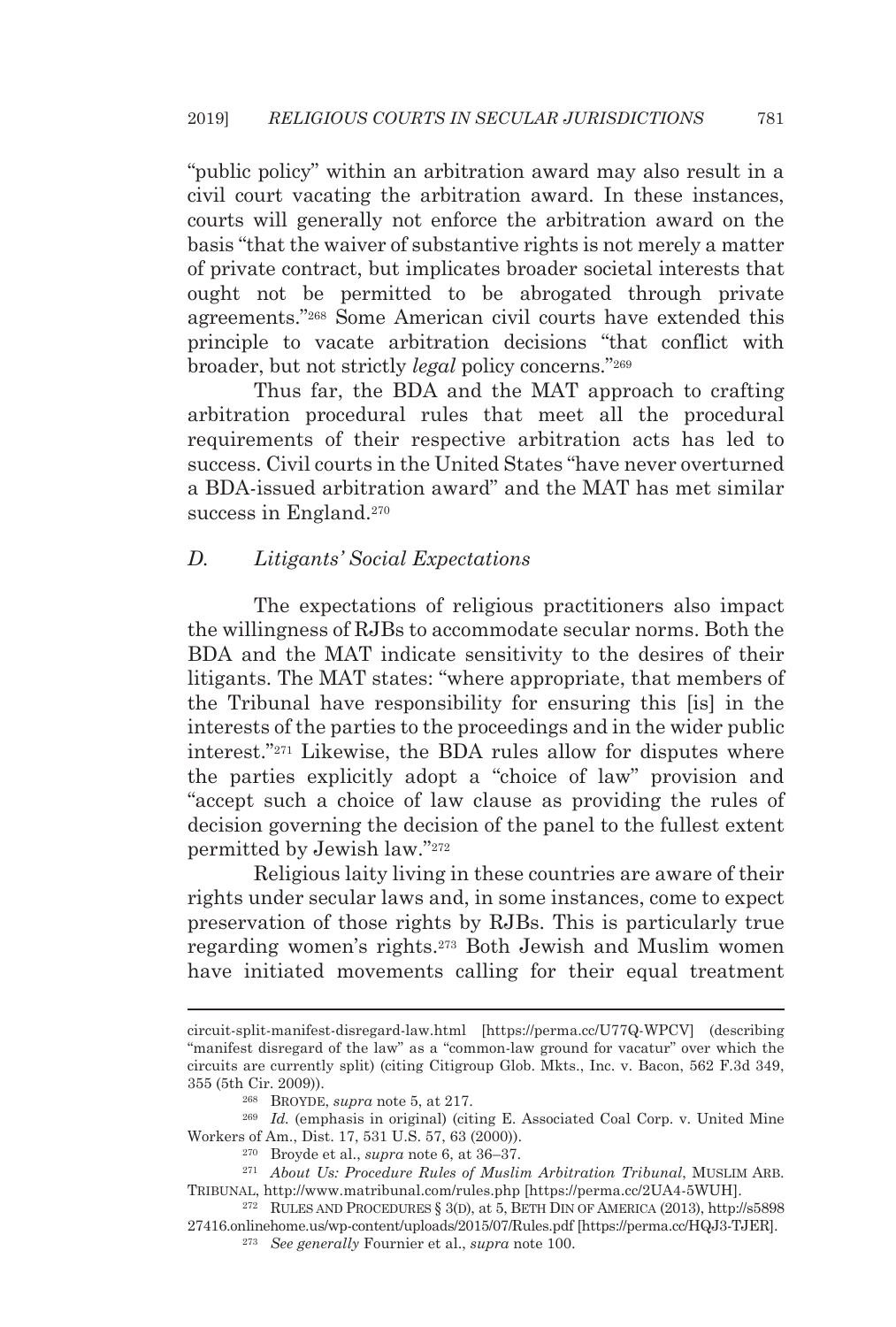under religious law.274 These women often seek change within religious law itself and call upon RJBs to support them in ruling in more equitable ways. These expectations are especially important for the BDA and the MAT, as the majority of cases before them are divorce cases, which have particular implications for women's rights in Jewish and Islamic law.275

As in the Ontario Sharia Debate, Muslim women have often led the charge for more equal treatment under religious law. In her research on Muslim women, Cassandra Blachin, Chair of the Muslim Women's Network, found that Muslim women "want greater financial autonomy and security, a fairer division of property reflecting their contribution to the family's finances, freedom of mobility and equality in decision-making, a monogamous relationship, and, should mutual understanding break down, then equal access to divorce."276

Some legal scholars have also misinterpreted Muslim women's interest in preserving their civil rights. For instance, in England, at least one study has shown that "less than half" of Muslim women who married "a partner domiciled in England had registered their marriages according to civil law, meaning that the largest group of women in [the] sample were in effect unmarried according to English family law."277 Other legal scholars have interpreted this data to show that British Muslims "intentionally choose to avoid using state law," but studies show that the majority of "women had in fact expected their religious marriages to be registered in accordance with the Marriage Acts," and thus they intended to enjoy the protections of civil marriage.278 In those instances where these women then seek a divorce, they are shocked to learn that they do not have the protections of civil marriage.279

At the same time, motivations for utilizing religious arbitration and mediation often derive from a religious conviction that a religious divorce is necessary to remarry, and

<sup>274</sup> *See* Asifa Quraishi & Najeeba Syeed-Miller, *No Altars: A Survey of Islamic Family Law in the United States*, *in* WOMEN'S RIGHTS AND ISLAMIC FAMILY LAW: PERSPECTIVES ON REFORM 177, 183–85. (Lynn Welchman ed., 2004); *see also* SUSAN ARANOFF & RIVKA HAUT, THE WED-LOCKED AGUNOT: ORTHODOX JEWISH WOMEN CHAINED TO DEAD MARRIAGES 1, 9 (2015); Fournier et al., *supra* note 100, at 337, 339. 275 *See* Fournier et al., *supra* note 100, at 349; *see also* SAMIA BANO, MUSLIM

WOMEN AND SHARI'AH COUNCILS: TRANSCENDING THE BOUNDARIES OF COMMUNITY AND LAW 232–34 (1st ed. 2012).

<sup>276</sup> BANO, *supra* note 275, at 234 (citing Cassandra Balchin, *Negotiating Bliss*, OPENDEMOCRACY (Mar. 8, 2010), https://www.opendemocracy.net/5050/cassandra-balchin/ negotiating-bliss [https://perma.cc/9NFS-TB35].<br><sup>277</sup> *Id.* at 160.<br><sup>278</sup> *Id.* at 160–61.<br><sup>279</sup> *Id.* at 161–62.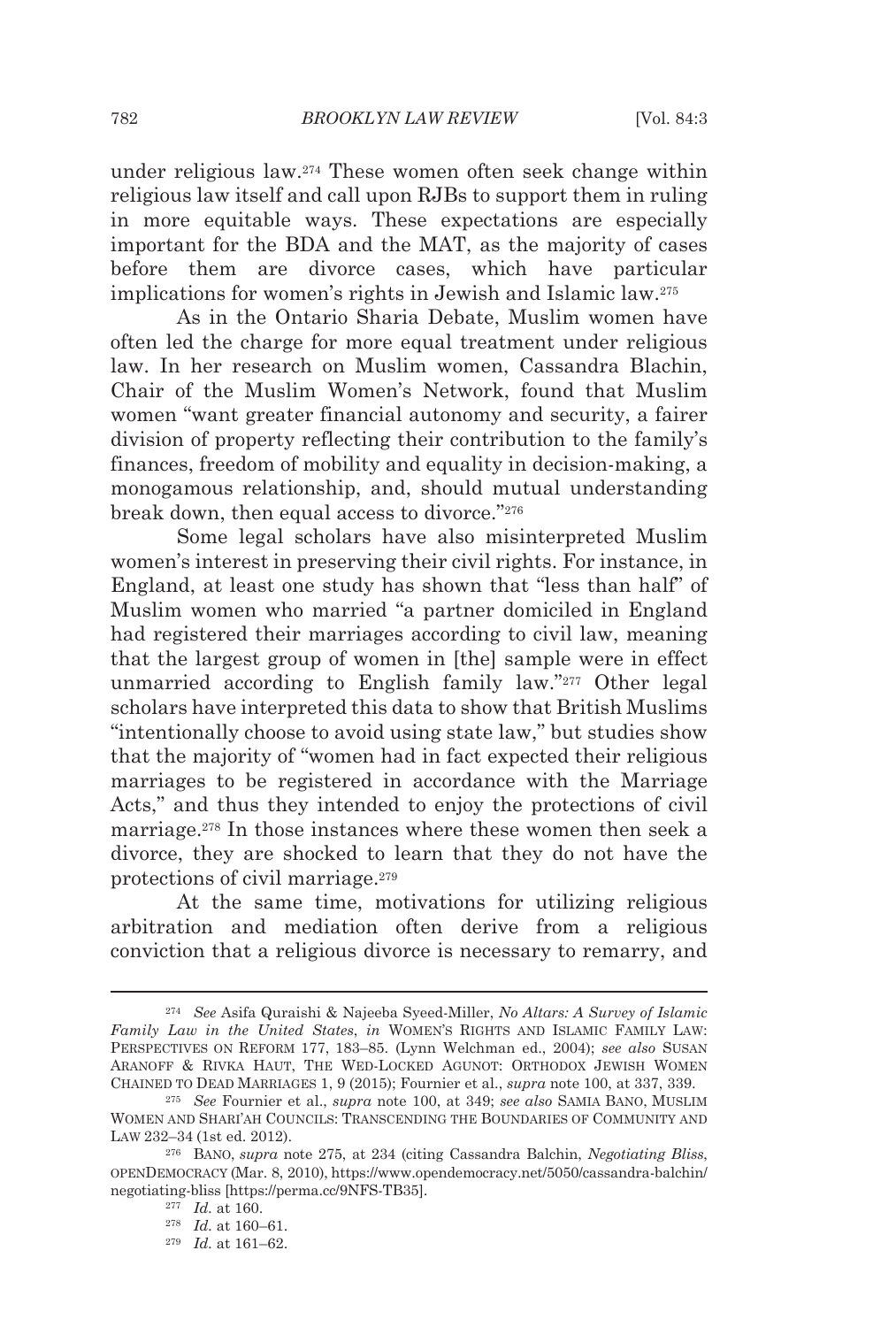that civil divorce alone is insufficient. In order to obtain a religious divorce, Muslim women often must petition an Islamic judicial body to rule in her favor,<sup>280</sup> as under classical interpretations of Islamic law, a Muslim woman cannot unilaterally declare herself divorced (as a Muslim man can). A similar challenge exists for Orthodox Jewish women living in secular societies, as the husband's consent is required for a Jewish divorce (*gett*); civil divorces are not enough to release them to remarry within their religious practice.281 As well documented in the book, "*The Wed-Locked Agunot: Orthodox Jewish Women Chained to Dead Marriages*," Orthodox Jewish women have been at the forefront of the movement to rectify the plight of Jewish women stuck in marriages (*agunah/agunot*) because of the disparities in divorce rights in Orthodox interpretations of Jewish law.282

Central to the *agunah* question is that "[a]ccording to [Jewish law], a Jewish marriage comes to an end by the husband giving his wife a *get* [a written bill of divorce with specific procedural requirements], a process only he can carry out."283 A woman becomes an *agunah* when for all intents and purposes she is divorced but has yet to receive a *get*.284 Failure to receive a *get* prohibits her from religiously remarrying, but no such prohibition exists for her husband.285 If she remarries without the *get*, under Jewish law she will be viewed as committing adultery and any children resulting from such a marriage will have the religious legal designation of *mamzerim* (illegitimate) (which carries certain legal repercussions).286

Susan Aranoff and Rivka Haut led the effort to challenge the Orthodox Jewish courts to end the plight of the *agunot*. In particular, they publicized the inaction of the courts to help these women and brought greater awareness to the Orthodox Jewish community of the courts' injustice. Aranoff and Haut document how for some of the *agunot* the ill treatment of the Rabbinical courts led to a crisis of faith and serious consideration of leaving the Orthodox faith.287 This led to members in the community

<sup>280</sup> Lee Ann Bambach, "That Ye Judge with Justice" Faith-Based Arbitration by Muslims in an American Context 147 (2014) (unpublished Ph.D. dissertation, Emory University) (on file with author).<br><sup>281</sup> ARANOFF & HAUT, *supra* note 274, at 9.<br><sup>282</sup> *Id.* 

<sup>283</sup> Adena Berkowitz, *The Prisoners of Divorce*, LILITH, Winter 1987–1988, at 1 (italicization added). 284 BROYDE, *supra* note 5, at 248–49. 285 *Id.*

<sup>286</sup> Benjamin Steiner, *The Lieberman Clause Revisited*, 69 AM. JEWISH ARCHIVES J. 41, 44 (2017). 287 ARANOFF & HAUT, *supra* note 274, at 84.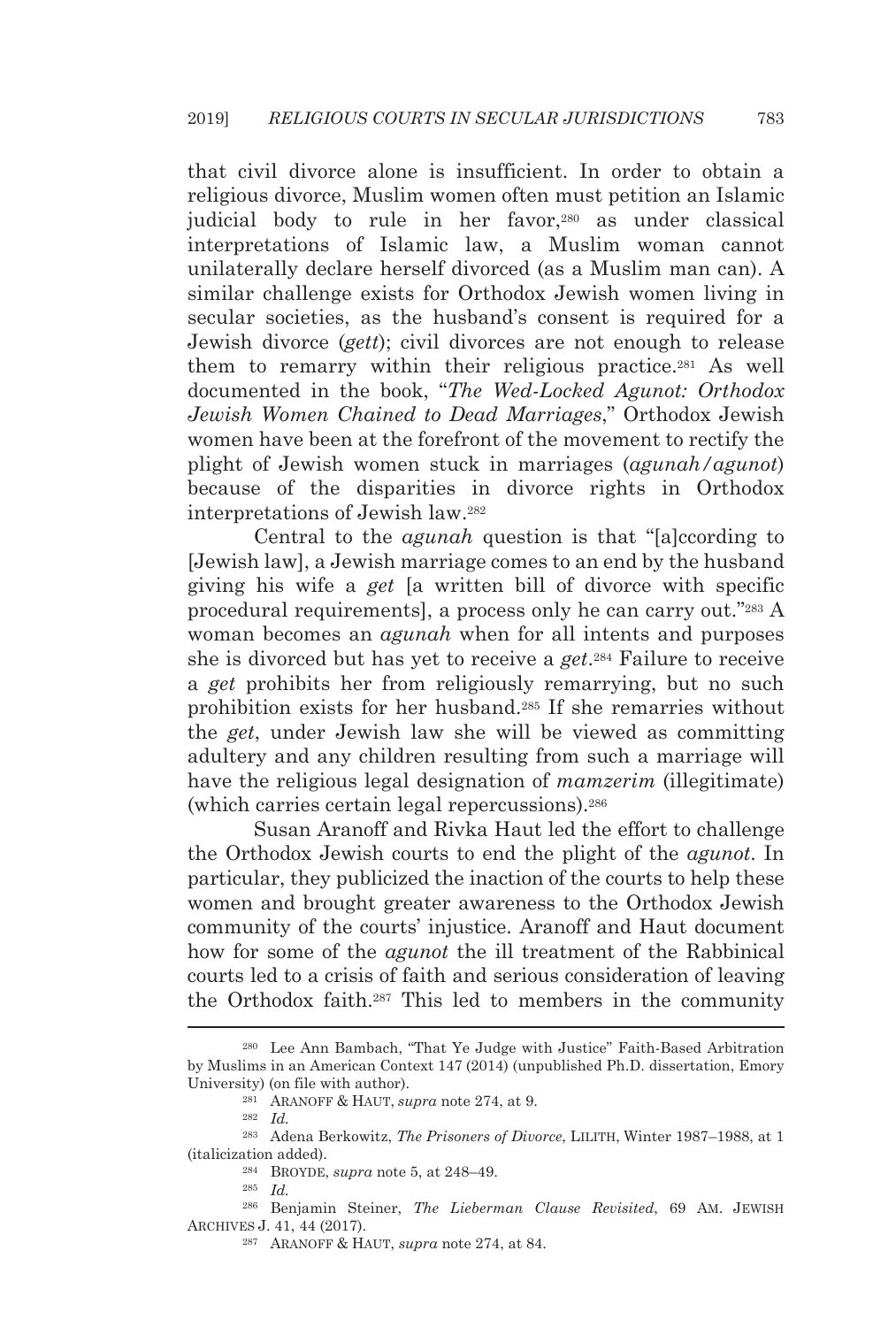pressuring the Rabbinical courts to better address the legal needs of the *agunot*.288 Although the issue persists today, Conservative and Orthodox Jewish courts have taken steps to help resolve the problem, as discussed in greater detail below.

In Israel, Muslim women have also led the initiative for legal reform to address inequities under divorce law related to maintenance. In the 1990s, Arab Muslim feminists joined forces with Palestinian and non-Palestinian organizations to form a "Working Group for Equality in Personal Status Issues."289 The stated goal of the group "was to 'combat discrimination against Arab women in the area of personal status, and change social norms by promoting significant changes in attitudes and behavior toward Arab women and their personal status issues.'"290 With the passing of the Family Courts law in the Knesset (which created parallel jurisdiction in parallel family law courts),291 the Working Group launched a successful initiative for an amendment which granted "Muslim and Christian women the option of recourse in maintenance suits—as well as in all other matters of personal status, except for marriage and divorce—to the new family courts."292 As discussed below,293 the Sharia courts reacted to these calls for reform and limits on their jurisdiction by initiating an internal reform of their own.294

In contrast, the Israeli Rabbinical courts have largely, successfully resisted calls for reform. As a matter of law, the Rabbinical courts must adhere to the decisions of the Supreme Court of Israel, yet the political clout of Orthodox and Ultra-Orthodox Jews in Israel allows for the Rabbinical courts to essentially disregard the Supreme Court decisions.295 Although the majority of Jewish Israelis are not Orthodox, the Orthodox control of the courts remains due to the political power of Orthodox Jews and the role of Orthodox Judaism in national identity.296 Scholars have noted that:

The term Jewish state denotes far more to Israelis than the fact that a majority of its population is Jewish. Ninety-three percent of the Jewish population believes that Israel ought to be a Jewish State. Now Jewish state undoubtedly means different things to different people, but to the vast majority of the population it means a state which is

<sup>288</sup> *Id.* at 84–85. 289 SHAHAR, *supra* note 28, at 100. 290 *Id.* at 101. 291 *See id.*

<sup>292</sup> *Id.*

<sup>293</sup> *See infra* Section III.C. 294 SHAHAR, *supra* note 28, at 101. 295 *See* Fournier et al., *supra* note 100, at 356, 358 n.130. 296 *See* EDELMAN, *supra* note 34, at 56.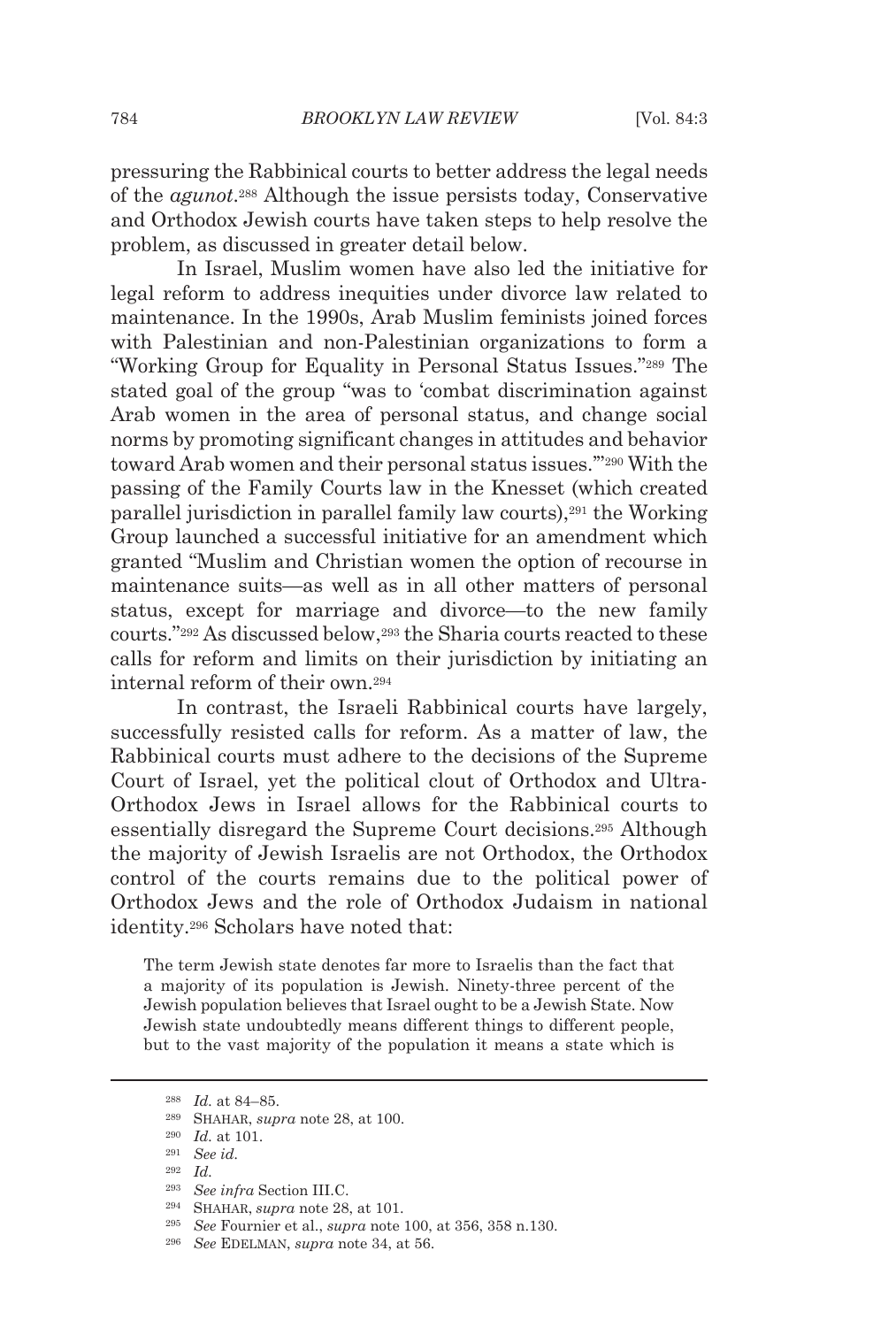predominantly Jewish (83 percent), which lives in accordance with the values of Judaism (64 percent), and whose public image is in accord with the Jewish tradition (62 percent). Seventy-seven percent feel that there ought to be some relationship between religion and state in Israel. In other words, Jewishness contains religious overtones for the vast majority of Israeli Jews, and they seek a reflection of this content in the conduct of the state.297

This national identity strengthens the position of the Rabbinical courts, as they are aware of the cultural affiliations of the majority of the population. This translates into a reliance on the courts for religious legal matters, such as divorce, that exists even when civil options are available.

This is not to say that Jewish groups have not called for reform. For instance, Israel now recognizes secular marriages performed abroad, although divorce proceedings for those marriages must still occur before the Rabbinical courts for Jewish litigants.298 Furthermore, historically when Jewish courts were serving minority populations, they "frequently had to change the Law to meet novel conditions."299 Those calling for reform often "invoke the memory of Rabbi Abraham Isaac Kook (1865–1935)."300 During the Mandate period, Rabbi Kook "facilitated cooperation between Orthodox and other Jews . . . by, among other things, reinterpreting Halachah to deal with the exigencies of contemporary life."301 For instance, the successful passing of the *Sanction Law* in 1995 was "[a] major step forward with regard to the *agunah* problem" created by *get* refusal.302 Under the *Sanctions Law*, rabbinical court judges may "issue sanctions and a variety of restrictive orders upon a recalcitrant spouse." While historically the community would "use indirect pressure to influence a husband to issue a bill of divorce," the legislation has transferred that power to the courts which may "withhold certain benefits of the husband."303 Unfortunately, despite the ability to do so, Rabbinical courts rarely utilize the *Sanction Law* and *get* refusal remains a problem for Jewish women in Israel.304

<sup>297</sup> *Id.* at 56–57 (quoting CHARLES LIEBMAN & ELIEZER DON-YEHIYA, CIVIL RELIGION IN ISRAEL 13 (1983)).<br><sup>298</sup> Fournier et al., *supra* note 100, at 335, 335 n.18.<br><sup>299</sup> EDELMAN, *supra* note 34, at 68.<br><sup>300</sup> *Id.* at 69.<br><sup>301</sup> *Id.* 

<sup>302</sup> Fournier et al., *supra* note 100, at 360 n.135 (quoting RUTH HALPERIN-KADDARI, WOMEN IN ISRAEL: <sup>A</sup> STATE OF THEIR OWN 238 (2004)). 303 *Id.* at 350; *see also Israel: Extrajudicial Sanctions Against Husbands* 

*Noncompliant with Rabbinical Divorce Rulings*, LIBRARY OF CONGRESS (May 24, 2017), https://www.loc.gov/law/help/divorce-rulings/israel.php [https://perma.cc/P8JT-XACS]. 304 *See id.*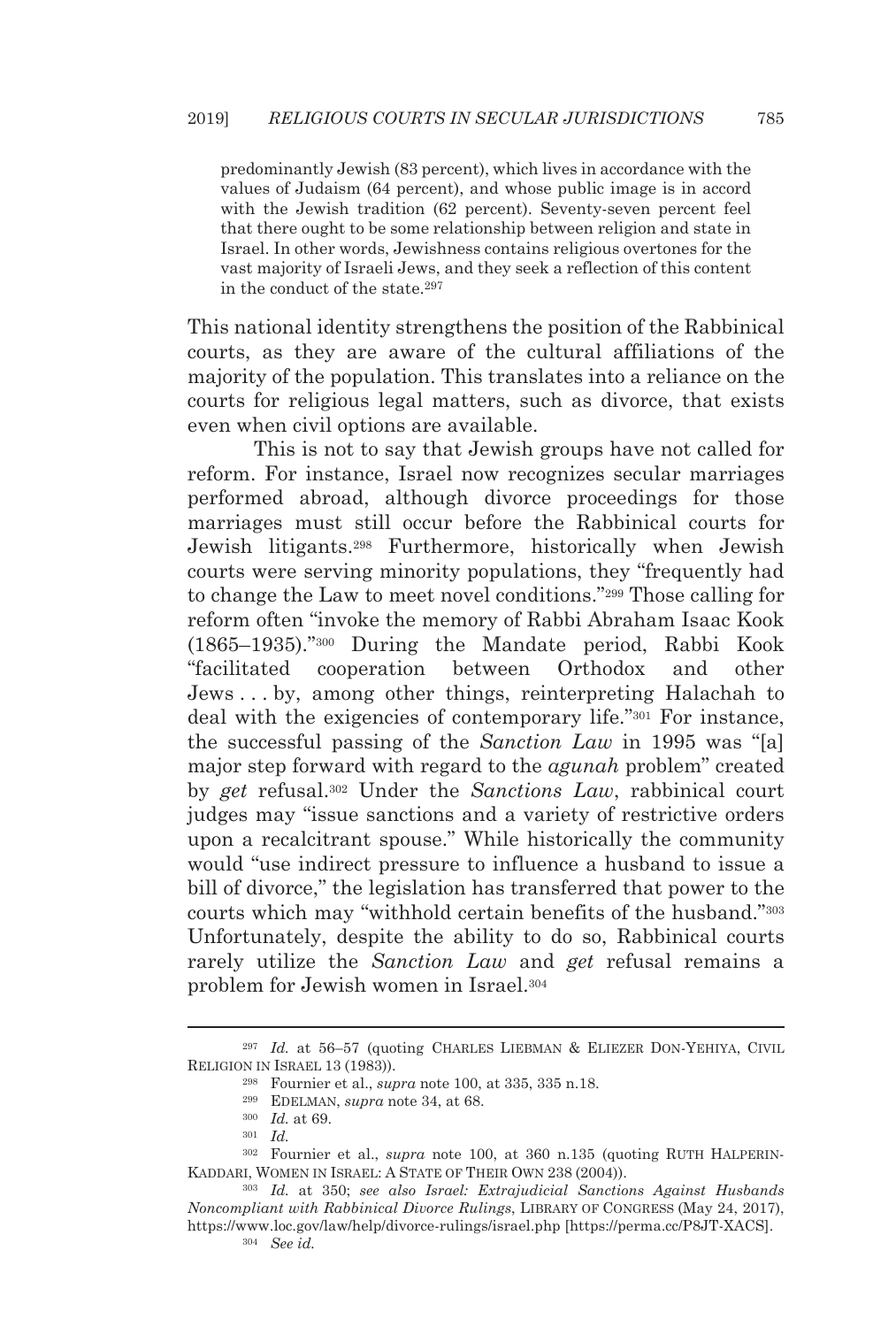The "internal dynamics of the Orthodox subculture in Israel" does not lend itself to accommodating the "exigencies of contemporary life" created by the secular norms of the state.305 In part, this is due to the lack of a "rabbinical seminary offering a university-oriented program of studies," as exist in all other Western countries with sizeable Jewish populations.<sup>306</sup> Furthermore, a cultural attitude exists within Israel's Orthodox population to not "change the Halachic norms governing marriage and divorce"307 and "for them the applicability of religious law is not conditioned upon the secular lawmaker's will."308 After the Israeli Supreme Court required the Rabbinical courts to follow civil law, the Rabbinical court judges met and formally rejected the decision on the grounds "that they consider themselves bound only by the religious law and not by state law or by precedents set by the SC."309

This does not suggest that Halachic reform in the areas of divorce and marriage law is inherently impossible, but rather that the Rabbinical courts in Israel refuse to reform religious law at the dictates of a secular state. Historical evidence exists of rabbinical authorities reforming divorce and marriage law based on the needs of the populace: "[F]or a period of approximately four hundred years (650–1050), Rabbinic authorities in several Mediterranean countries interpreted Halachah so as to permit *either* party to obtain a divorce against the other's will."310 Furthermore, as discussed in Part III, Jewish courts in contemporary jurisdictions such as the United States are developing solutions to accommodate the exigencies of contemporary life.311

#### *E. Institutional Parallels*

The article thus far has portrayed RJBs serving minority religious communities as responsive to external forces, including pressure from litigants and civil courts. Although this account is a new view of RJBs, the understanding of judicial tribunals as responsive to forces beyond merely the law on the books resonates with work in both constitutional theory and public administration. First, consider the resonance between RJB accommodation and theories of popular constitutionalism. Despite obvious differences

<sup>305</sup> EDELMAN, *supra* note 34, at 69. 306 *Id.*

<sup>307</sup> *Id.* at 70. 308 ENGLARD, *supra* note 24, at 46. 309 Gallala-Arndt, *supra* note 156, at 214. 310 EDELMAN, *supra* note 34, at 71 (emphasis in original). 311 *See infra* Sections III.A-B.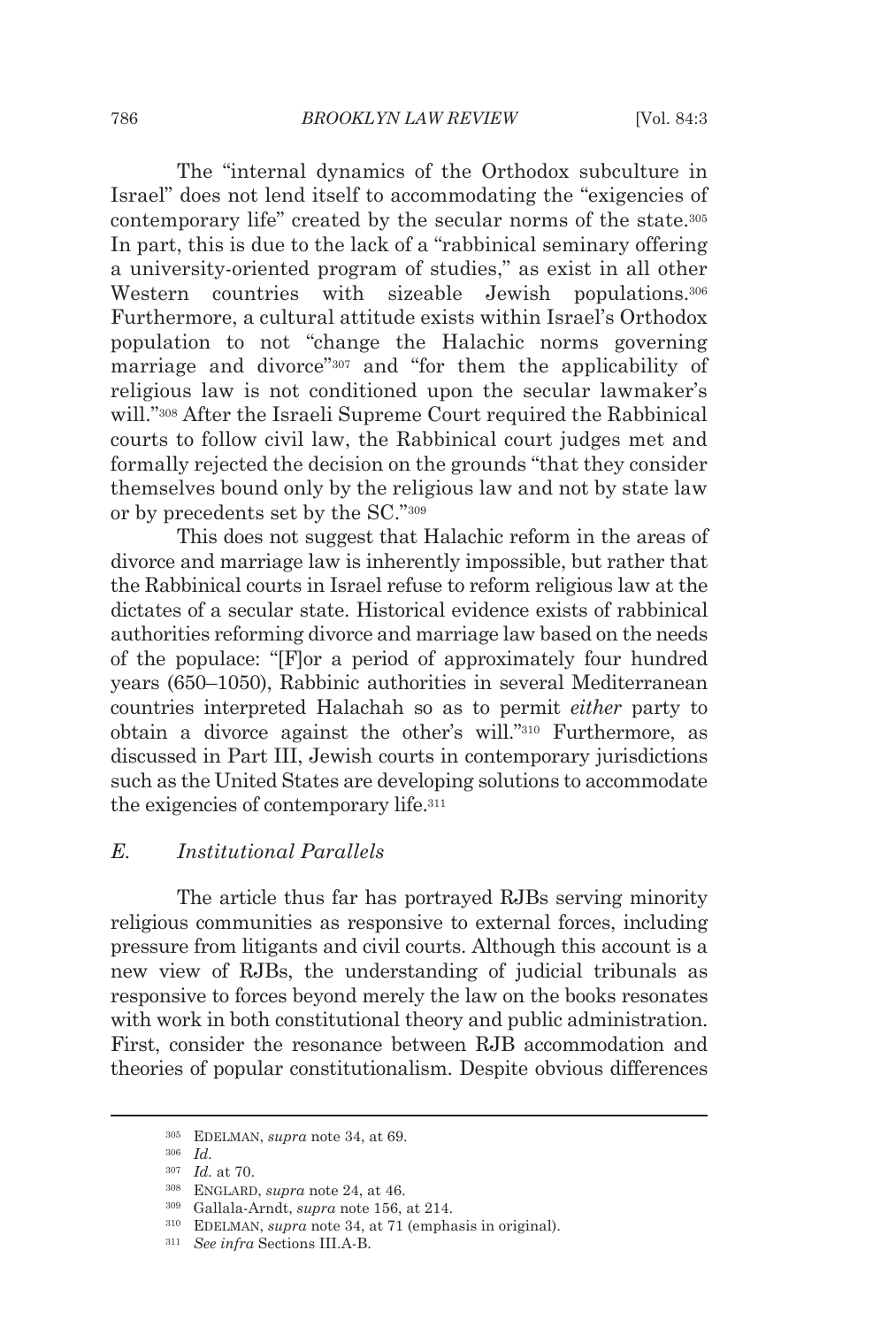between civil courts and RJBs, distinct similarities exist in the dynamic between the Article III courts and the public and RJBs and the populations they serve. As such, popular constitutionalism echoes some of the explanations of why RJBs respond to popular opinion. They face similar consequences if they are unresponsive to popular opinion. Furthermore, in both instances, a tension exists between faithfulness to the original intent of the founding texts and responsiveness to the popular desire of the populace.

RJBs respond to changing values of religious laity by reinterpreting the past legal commitments of previous generations of scholars and applying these past commitments in new ways or at a higher level of generality. According to one theory of popular constitutionalism, Article III courts similarly "synthesize new values and institutions with the past by reinterpreting the past constitutional commitments of previous generations, showing how what the political branches are doing is actually faithful both to the Constitution and to the past."312 One way in which Jewish and Islamic RJBs demonstrate this approach is in their continued commitment to regarding marriage as a contractual relationship, while concurrently reinterpreting standard clauses of the marriage contract to include protection for women in the event of divorce (as discussed in more detail in Part III).313 Additionally, Article III "courts may describe past commitments in new ways or at a higher level of generality, often drawing on the entire history of readings of the Constitution by political and judicial actors."314 This parallels Islamic RJBs' use of *takhayyur*, the methodology that allows judges to draw on opinions from any of the four classical schools of Islamic legal theory.315

Popular constitutionalism suggests that RJBs may face consequences if they are unresponsive to the values and desires of religious laity. Potential consequences include: "First, it may render a judicial decision *futile . . . .* Second, outrage might make a judicial decision *perverse*, in the sense that it might produce consequences that are the opposite of those intended by the Court."316 Additionally, there is the view that "judges should attend to public outrage because of the particular risks to the judiciary

<sup>312</sup> Balkin, *supra* note 134, at 570. 313 Muslim American legal scholars have also taken similar approaches. For instance, Asifa Quraishi-Landes has outlined how existing Islamic legal doctrines can be used to support women's rights. *See* Asifa Quraishi-Landes, *A Mediation on* Mahr, *Modernity*, *and Muslim Marriage Contract Law*, *in* FEMINISM, LAW, AND RELIGION 173– 74 (Marie A. Failinger et al. eds., 2013).<br><sup>314</sup> Balkin, *supra* note 134, at 570.<br><sup>315</sup> BROYDE, *supra* note 5, at 183; Emon, *supra* note 82, at 397.<br><sup>315</sup> Cass R. Sunstein, *If People Would Be Outraged by Their Rulings* 

*Judges Care*, 60 STAN. L. REV. 155, 170–71 (2007) (emphasis in original).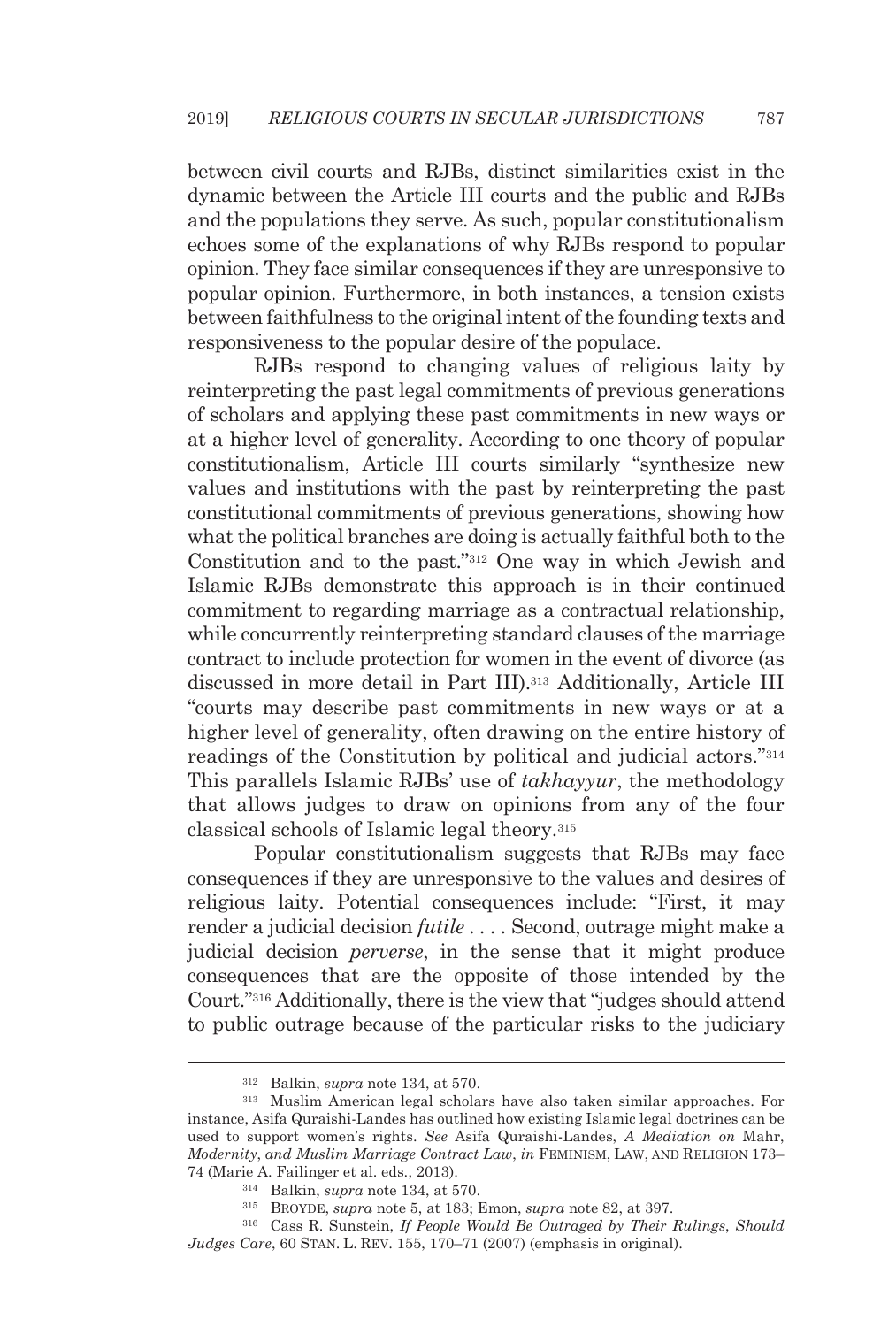itself. Lacking electoral legitimacy or a police force, judges are highly dependent on public acceptance of their authority. If the public is outraged, judicial authority might well be jeopardized."317

RJBs' authority depends on the religious laity utilizing them and accepting their judgment. Despite religious commitments, religious laity may be prone to seek redress in civil courts, instead of an RJB, if their civil rights might be lost by going to an RJB. RJBs have very weak to non-existent enforcement mechanisms, relying on religious commitment as a primary means of ensuring their judgments are upheld.318 This weak enforcement can lead to RJBs' decisions being rendered futile. If RJBs contradict an individual's sense of justice or beliefs about religious law, then they may not comply with the ruling, may not recommend the RJB to others, and may not utilize the RJB in the future.

Outrage may also have eschatological implications that render an RJB decision perverse. Since the RJBs aim to promote the application of and adherence to religious law, outrage to a decision may result in the opposite effect. Namely, because these RJBs are operating in democratic societies that protect freedom of religion and speech, religious laity may choose to leave their religions. Within the Islamic context, apostasy has grave eschatological impact, such that Islamic RJBs may be concerned with the moral consequences of being implicated in causing apostasy.319 Thus, beyond competition from civil-courts and the possibility of forum shopping, the consequences facing RJBs include potentially contributing to apostasy.

RJBs concerns regarding their continued existence also resonate with the force at play in Wilson's descriptions of "organizational maintenance." An organization's maintenance "is threatened by any number of forces which we might describe generally as 'strain.' They include the withdrawal of valued members  $\dots$  [and] the challenge of a rival organization  $\dots$ ."<sup>320</sup> Organizational maintenance requires an active membership, which for RJBs means a religious population that views the RJB as legitimate and chooses to regularly utilize them.

Membership maintenance directly relates to an organization's ability to accommodate its environment—"[A]ll organizations seek some form of accommodation with their environment, because the costs of sustaining indefinitely a combat-

<sup>317</sup> *Id.* at 171. 318 Bambach, *supra* note 280, at 211, 286 (*"*Muslim faith-based ADR systems generally . . . must rely on individuals' good will and community pressure for

enforcement of arbitration decisions.").<br><sup>319</sup> See *generally* SIMON COTTEE, THE APOSTATES: WHEN MUSLIMS LEAVE ISLAM (2015).<br><sup>320</sup> WILSON, *supra* note 13, at 30–31.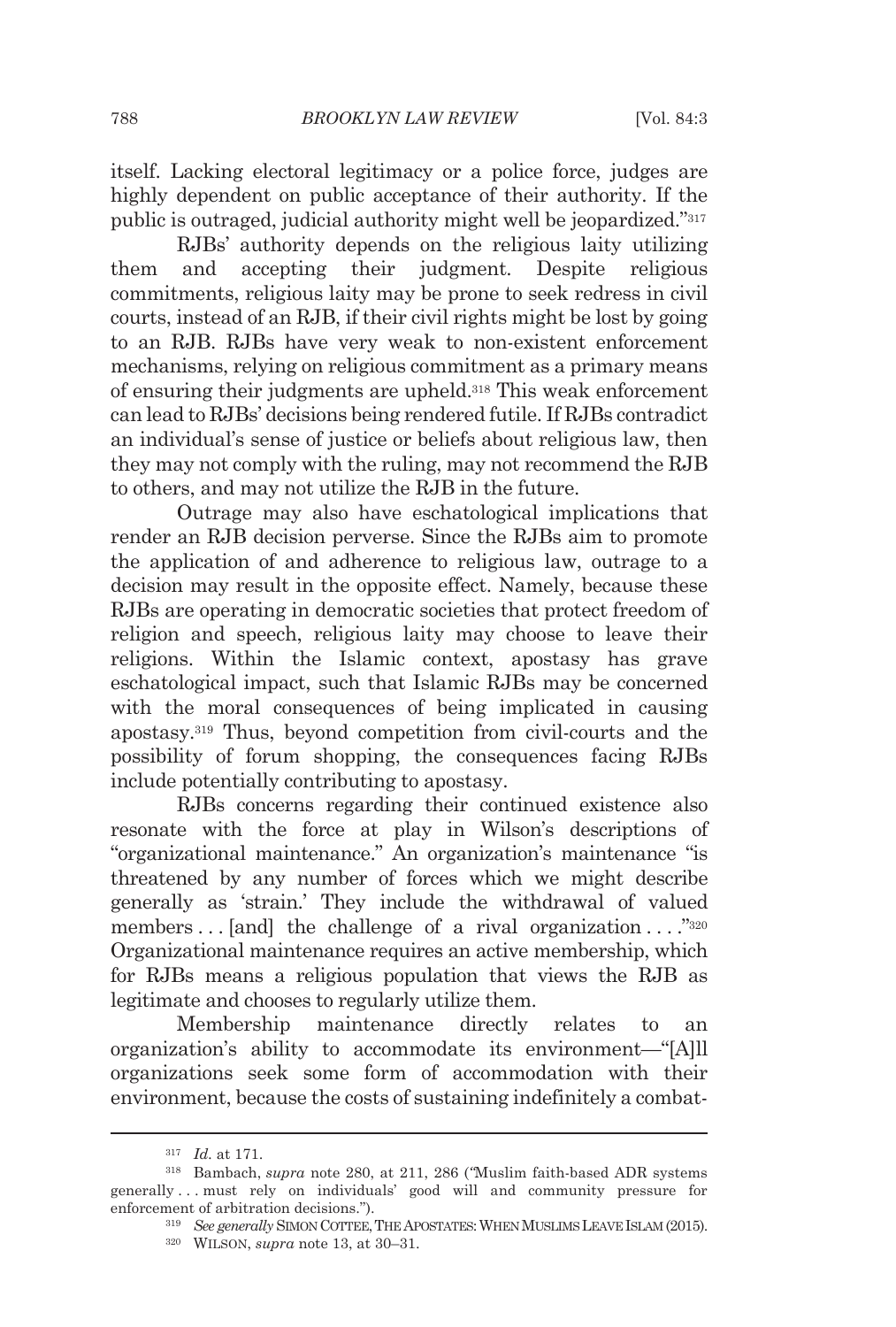oriented organization are generally too high to be borne by the members."321 Members of an RJB may bear personal costs if the larger society views the RJB as out of sync with or even a threat to its environment. For instance, within the context of Islamic RJBs in England and the United States, if the larger society considers an Islamic RJB at odds with secular norms, political organizations may target it and the popular media may portray it as violating women's rights or threatening national security. In those instances, social and political consequences may accompany any affiliation with the RJB for individuals involved with the RJB.

RJBs, like political organizations, "are highly averse to risk and thus avoid active rivalry except under special circumstances."322 This risk aversion leads to the "maintenance strategy [of] develop[ing] *autonomy*—that is, a distinctive area of competence, a clearly demarcated and exclusively served clientele or membership, and undisputed jurisdiction over a function, service, goal, or cause."323 RJBs cannot completely avoid competition with civil courts. They minimize the competition, however, by creating procedural norms that mirror the civil courts (thus, reducing the potential attractiveness of the civil courts) and carving out undisputed competence and jurisdiction over the application of religious law.

Finally, "[o]rganizations do not recruit and motivate members from a homogenous population of equally interested, or uninterested, prospects; rather, they offer inducements to persons who differ."324 While it may be easy to imagine the population that utilizes an RJB as homogenous, in reality the population may differ in significant ways, including religiosity, cultural and linguistic background, age, and citizenship. Therefore, to maintain membership, RJBs behave in ways that accommodate the broad normative expectations of the diverse populations they serve.

Although RJBs are outside courts and public administration bodies that popular constitutionalism and Wilson's political organization theory address, these strands of thought mirror some of the forces at play with RJBs. In particular, RJBs face similar concerns to Article III courts regarding the backlash they may face from unpopular opinions. They also share motivations with political organizations regarding self-preservation. In short, RJBs share motivations and behaviors of other courts and political organizations in secular democratic societies.

<sup>321</sup> *Id.* at 31. 322 *Id.* at 263. 323 RONALD J. HREBENAR, INTEREST GROUP POLITICS IN AMERICA (71 (3d ed. 2015) (emphasis added). 324 WILSON, *supra* note 13, at 56.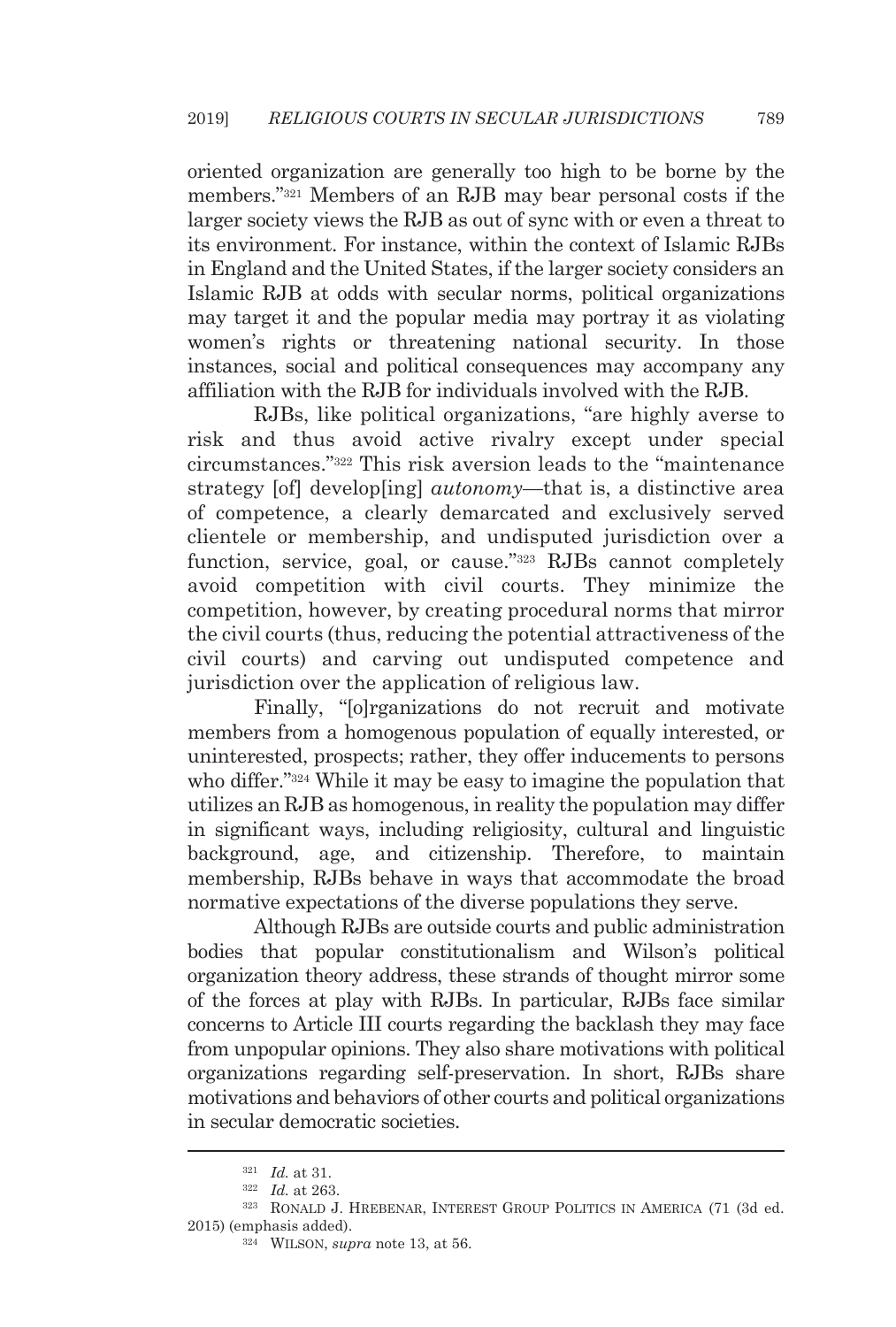### III. RJBS' ACCOMMODATIONS: GENDER AND PROCEDURE

This Part substantiates the article's core claim: that religious judicial bodies accommodate the secular norms of the nation in which they operate. It gathers several examples from Islamic and Jewish RJBs serving minority populations in Israel, the United States, and England. These RJBs have adjusted their application of pre-marital agreements and divorce, arbitration procedure, commercial law, and jurisdiction, all in an apparent effort to gain legitimacy in the eyes of secular courts (which may enforce their judgments) and litigants (who could otherwise select a different forum).

The primary areas of accommodation have been in divorce law and civil procedure. In the first instance, this is due to two factors. First, the majority of cases before these RJBs are divorce cases.325 Second, women's rights—especially equalizing the right to divorce—has become a rallying cry both for religious women and for political forces opposed to RJBs.326 Conformity to rules of civil procedure for arbitration-based RJBs has also been a locus of accommodation, as "[f]ailure to comply with such standards can serve as grounds for vacating [an] arbitration award."327 I contrast these examples with the example of Rabbinical courts in Israel, which serve a majority population and has adopted "an ideology under which any change or alternation undermines the foundations of religion."328

#### A. *The U.S. and England: Gender Equality*

Given that divorce cases comprise the majority of the cases before the MAT and BDA, both RJBs have sought to align their respective religious laws with the secular norms of substantive justice of the state via the preemptive use of prenuptial agreements and standardized marriage contracts to alleviate inequalities in divorce proceedings.

In England, the Muslim Institute, Britain's foremost Muslim think-tank,329 drafted and has advocated for the use of its standard marriage contract. The contract includes provisions such as:

<sup>&</sup>lt;sup>325</sup> Sandberg et al., *supra* note 7, at 276.<br><sup>326</sup> See Fournier et al., *supra* note 100, at 341, 345.<br><sup>327</sup> Helfand, *supra* note 260, at 144.<br><sup>328</sup> Pinhas Shifman, *Civil Marriage in Israel: The Case for Reform*, *in* FAMILY LAW, *supra* note 230, at 128.<br><sup>329</sup> The Muslim Inst., *UK: Muslim Institute Launches Model Muslim Marriage* 

*Contract*, WOMEN LIVING UNDER MUSLIM LAWS, http://www.wluml.org/node/4749 [https://perma.cc/P2C8-FUVL].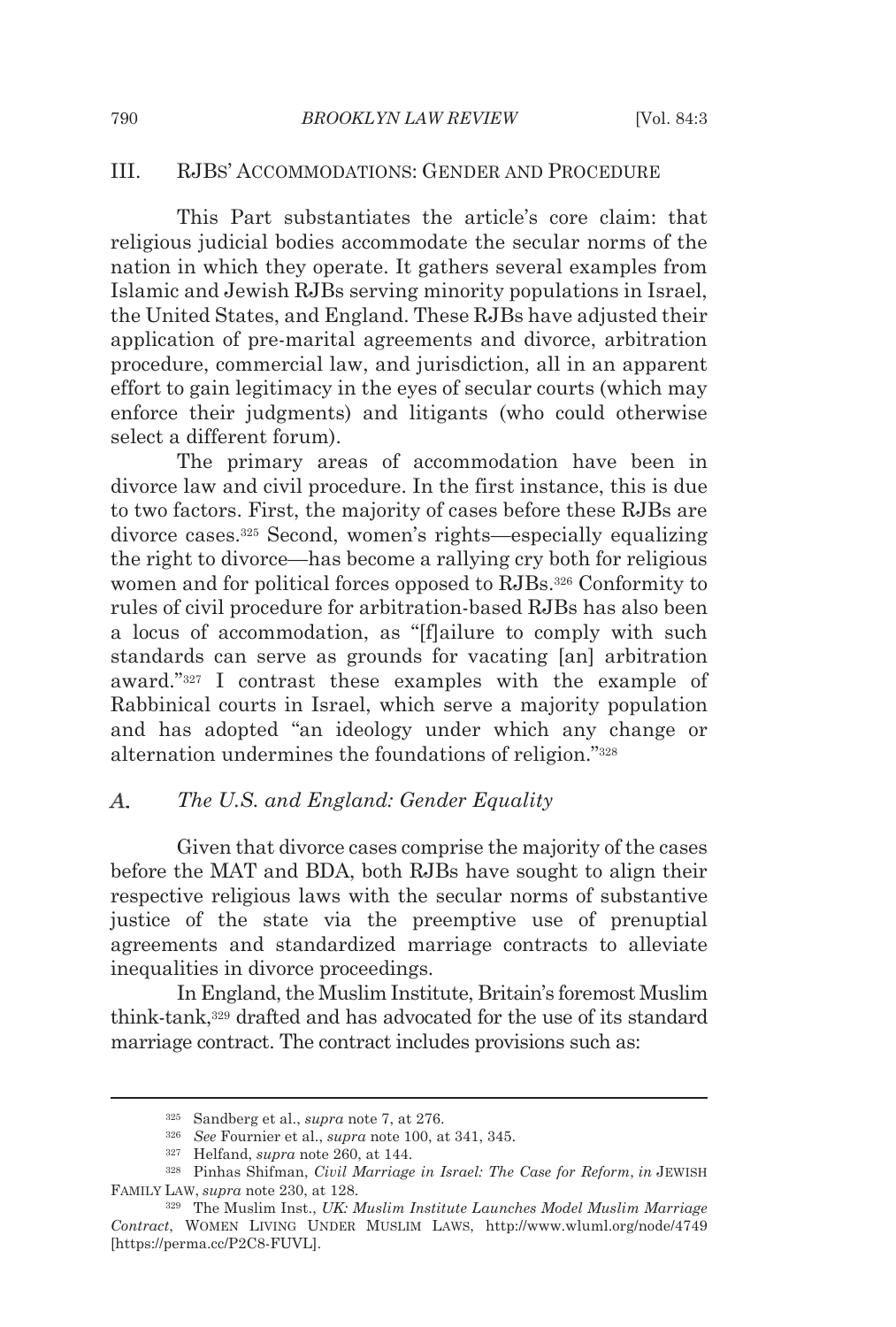1) Removing the requirement for a "marriage guardian" (*wali*) for the bride, who, as an adult, can make up her own mind about whom to marry

2) Enabling the wife to initiate divorce and retain all her financial rights agreed in the marriage contract

3) Forbidding polygamy whether formally or informally in the UK or abroad

4) Encouraging mosques to register to perform marriages<sup>330</sup>

The BDA has also looked at contractual solutions to address inequalities in Jewish divorce law. The BDA has developed and advocated for the use of a prenuptial agreement (the Prenup) to address the unequal treatment of Jewish women under Orthodox interpretations of Jewish law.331 In September 2015, the Rabbinical Council of America issued a resolution stating that its "members must utilize, in any wedding at which he is the officiant (*mesader kiddushin*), in addition to a *ketubah*, a rabbinically-sanctioned prenuptial agreement, where available, that aids in our community's efforts to ensure the timely and unconditional issuance of a *get*."332 The reasoning the BDA provides for the need for the Prenup—from their website theprenup.org—is that in modern society *bataei din* "frequently lack the authority" to ensure that the "*get* is not improperly withheld."333 Therefore, the Prenup, which is entered into prior to marriage, stipulates that in the event of divorce "the *beit din* will have the proper authority to ensure that the *get* is not used as a bargaining chip."334

The recommended use of "the Prenup" resulted from a long debate within the American Jewish community about how to best address the issue of *get* refusal. It addresses the issue by requiring, in the event of divorce, that the couple agree to arbitrate the divorce before the BDA.

While the BDA is the most prominent Jewish judicial body in the United States, it is but one of many such bodies.<sup>335</sup> Distinct differences exist between Orthodox Jewish judicial bodies (of which the BDA is one) and Conservative Jewish

<sup>&</sup>lt;sup>330</sup> BANO, *supra* note 275, at 234.<br><sup>331</sup> Explaining the Prenup: Jewish Divorce and the Role of the Prenup, PRENUP, http://theprenup.org/explainingtheprenup.html [https://perma.cc/8SUR-5C5D]. 332 *2016 Resolution: Requiring the Use of Prenuptial Agreements for the* 

*Prevention of* Get*-Refusal*, RABBINICAL COUNCIL AMERICA (Sept. 22, 2016), http:// www.rabbis.org/news/article.cfm?id=105863 [https://perma.cc/2332-MKB7]. 333 *Explaining the Prenup*, *supra* note 331 (emphasis added). 334 *Id.*

<sup>335</sup> BROYDE, *supra* note 5, at 80.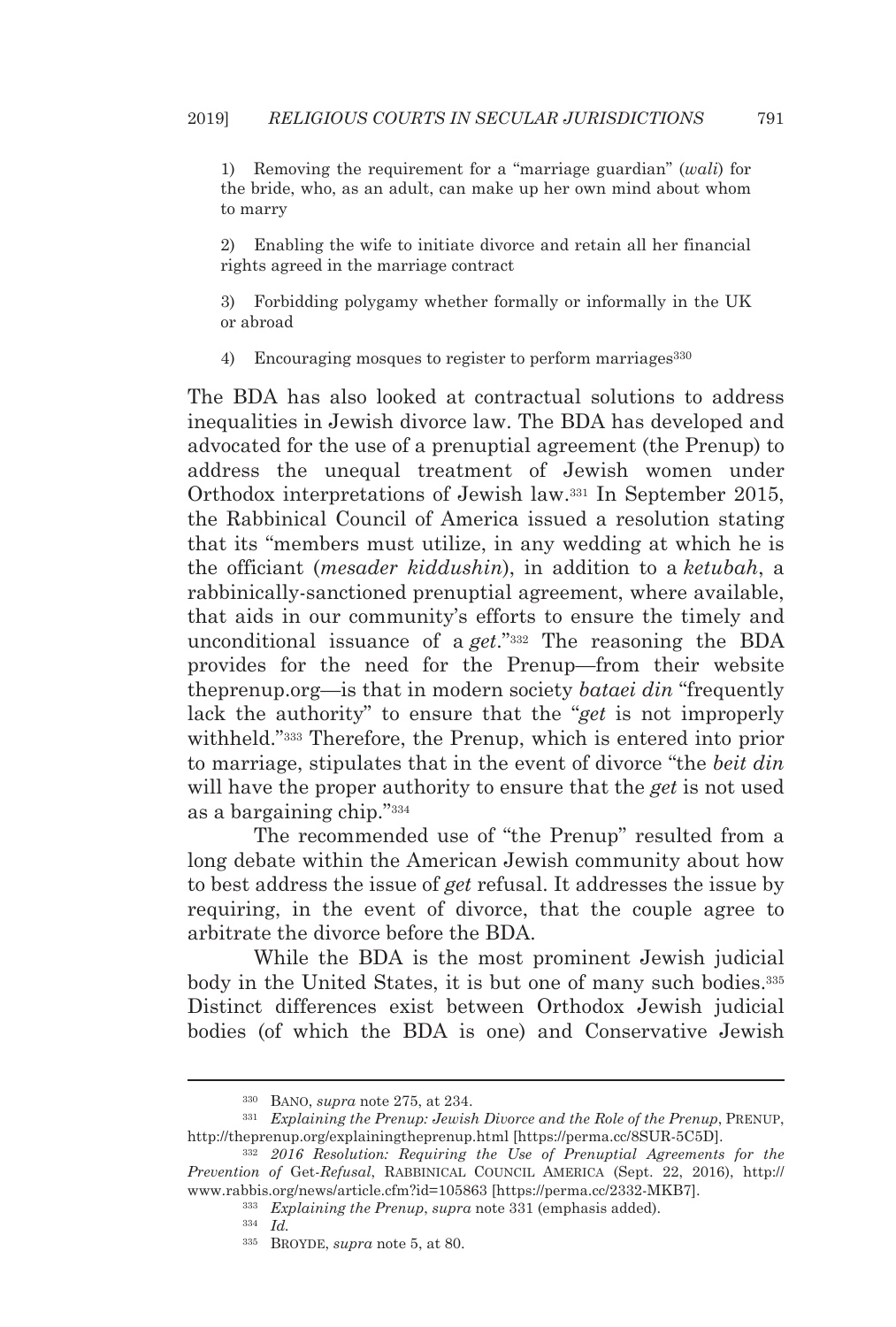judicial bodies. The differences between them in large part exist due to their respective perspectives on "the extent to which Jewish law could be bent to meet the 'progressive standards of American life.'"336 The *get* refusal problem is one of the fundamental ways in which this difference has been drawn.

How to address the *get* refusal problem within the United States became a major debate between Orthodox and Conservative Jewish scholars.337 During this period, the Jewish Theological Seminary (JTS)—the locus for Conservative Jewish scholarship and home of Conservative Judaism's judicial body, the JTS Beth Din—crafted a solution known as the "Lieberman Clause."338 Under the Lieberman Clause, the JTS Beth Din added an addenda to the *ketuba* (the Jewish marriage contract), in which the parties to the contract, the marrying couple, "agreed to recognize the Bet Din of JTS as having the authority to counsel them to summon either partner before it."339 Today, the Orthodox BDA resolves this issue by requiring the use of its pre-nuptial agreement.<sup>340</sup>

#### В. *The U.S. and England: Secular Procedural Justice*

The BDA displays a distinct consciousness of the secular legal environment in which it operates and its reliance on civil courts to enforce its decisions. It has constructed its judicial bodies around six principles in order to "gain the respect of secular courts."341 While the BDA existed since 1960, the transformation of the BDA into a respected arbitration venue began in 1996.342 The BDA board of directors deliberately "worked with the BDA's rabbinic leaders to craft an arbitration process that secular courts are comfortable upholding."343 Rather than merely focusing the "technical legal requirements" to adhere to American arbitration law, the BDA took a multi-pronged approach to gain the confidence of American secular courts.344

The approach did not entail "substantive alternations of Jewish law not permitted by the *halakhic* system itself,"345 but rather existing options within the interpretation of Jewish law.

345 *Id.*

<sup>336</sup> Steiner, *supra* note 286, at 42 (quoting JONATHAN D. SARNA, AMERICAN JUDAISM: <sup>A</sup> HISTORY 240–41 (2004)). 337 *See, e.g.*, Berkowitz, *supra* note 283, at 1. 338 *Id.* at 2. 339 *Id.*

<sup>340</sup> *See Explaining the Prenup*, *supra* note 331. 341 BROYDE, *supra* note 5, at 139–40. 342 *Id.* at 139. 343 *Id.*

<sup>344</sup> *Id.*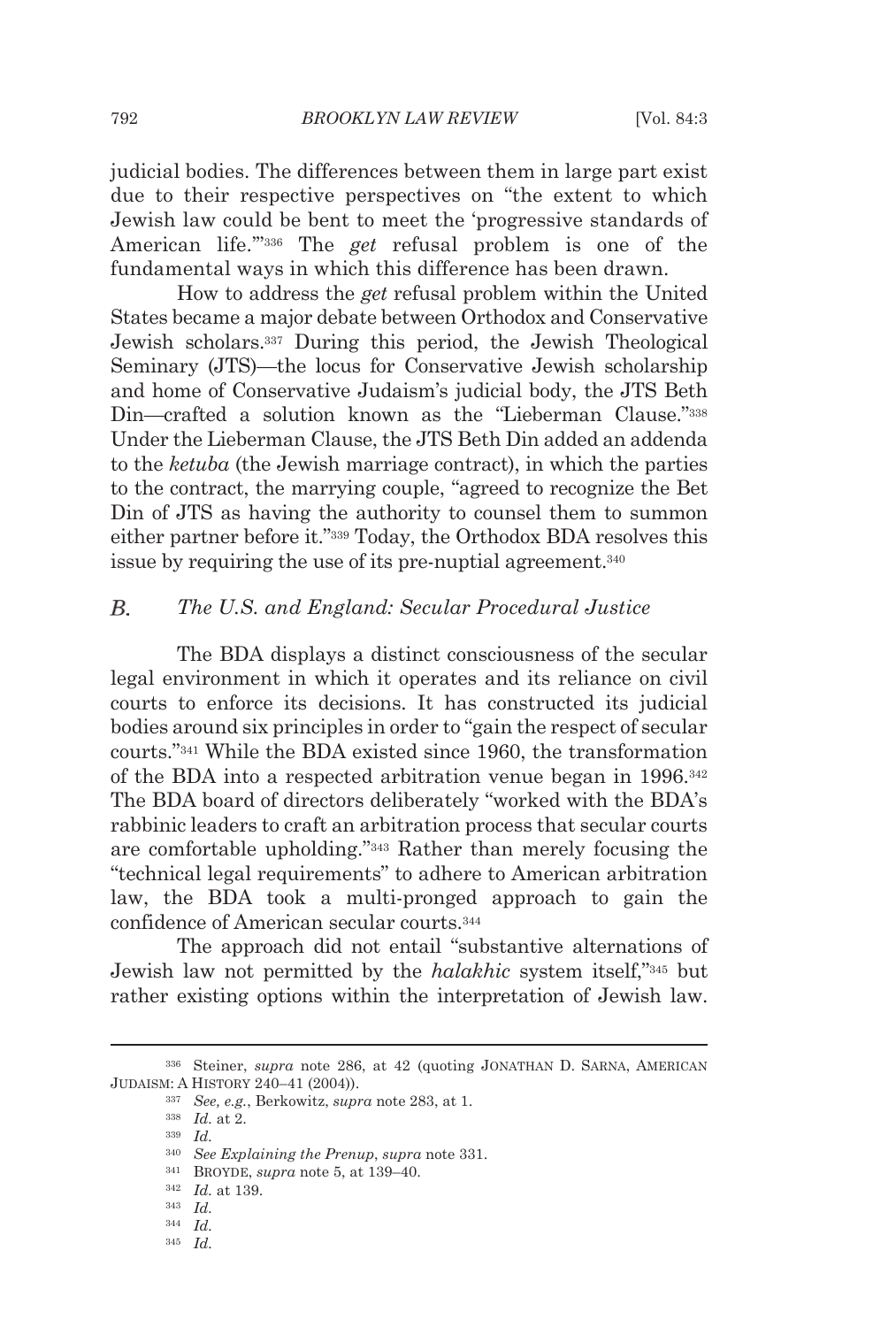The "permissible but innovative approaches" allow the BDA to "successfully navigate[] the complex relationship between secular and religious law in the United States," providing religious adherents a judicial form "consonant with both Jewish and American law."346 Michael Broyde, a member of the BDA and Emory Law School professor, has identified six main pillars as key elements to the success of the BDA. He describes these six main pillars as follows: (1) the development of formal procedural rules, ensuring due process for all parties; (2) the establishment of an appellate process, promoting accountability and transparency; (3) respect for the ultimate legal authority of the secular state; (4) the use of "customs" in commercial cases; (5) "dual-system fluency" of arbitrators in both the American legal system and their respective religious law; and 6) an "active role" in representing their religious communities' interests to the larger society.347

Within these pillars, the BDA exhibits a distinct conscientiousness of the larger, secular legal environment in which it operates. This conscientiousness takes two forms: taking into consideration the expectations of secular courts enforcing their decisions and, importantly, taking into consideration the expectations of disputants living within the secular environment. The BDA displays awareness that disputants' "sense of fairness and justice" is informed by both their religious identity and their membership as citizens of a secular state.<sup>348</sup>

Disputants' expectations also come into consideration regarding issues of custom and commercial practice. While Jewish judges know the requirements of religious law, the community may not and may have "already adopted the commercial law norms of the general society in which it lives and works and [have] fully integrated secular law norms with the Jewish law."349 Within Jewish law this does not necessarily mean that Jewish law will be contravened to meet the expectations of disputants. Rather, within the realm of commercial matters, two elements allow for this accommodation: (1) "any condition that is agreed upon with respect to monetary matters is valid, and (2) customs established among merchants acquire Jewish law validity, provided that the practices stipulated or commonly undertaken are not otherwise ritually prohibited."350 The introduction to the BDA's rules of procedure recognizes that the BDA "provides a forum where adherents of Jewish law can seek

<sup>346</sup> *Id.*

<sup>347</sup> *Id.* at 140. 348 *Id.*

<sup>349</sup> *Id.* at 155. 350 *Id.* at 156.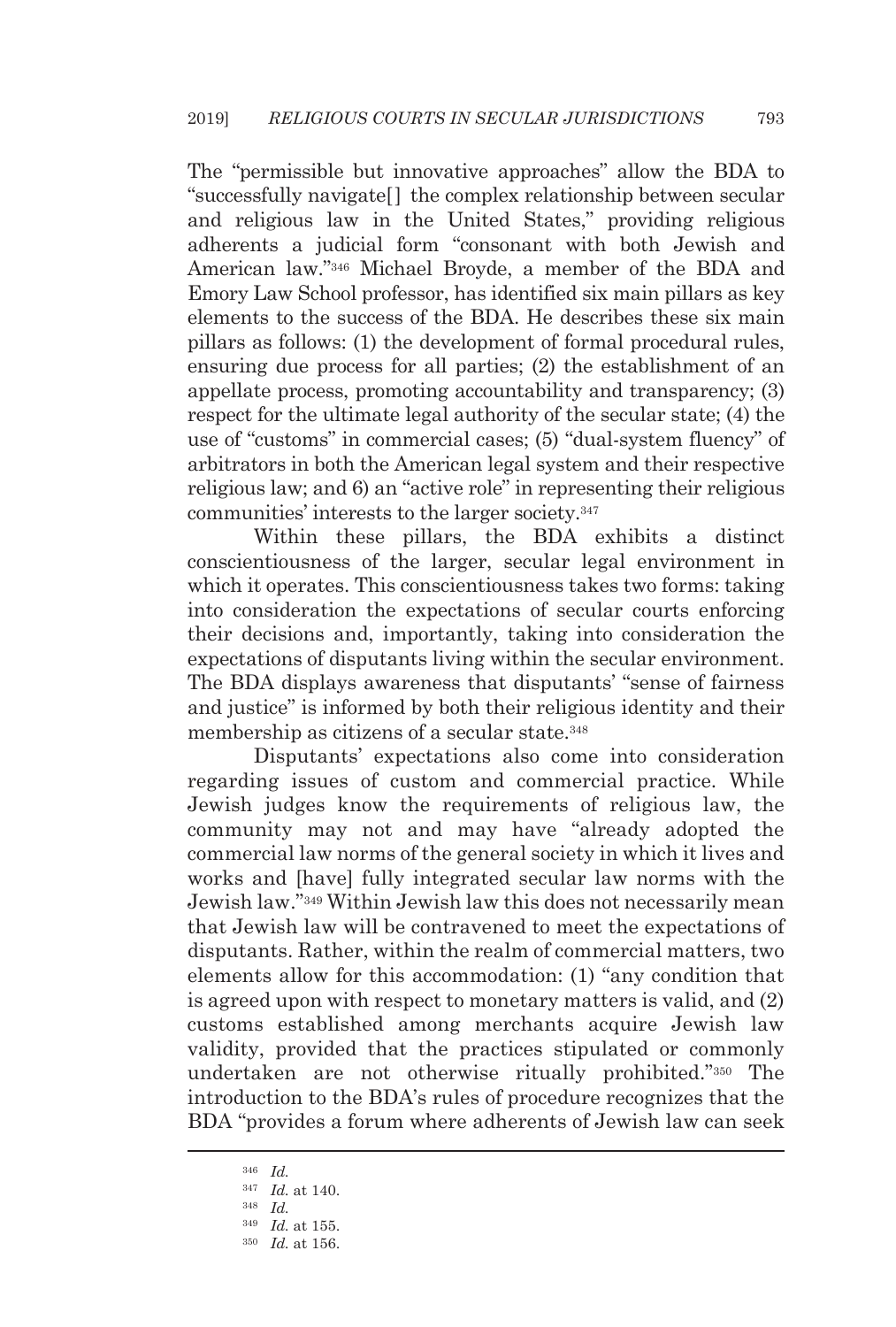to have their disputes resolved in a manner consistent with the rules of Jewish law (*halacha*) and with the recognition that many individuals conduct commercial transactions in accordance with the commercial standards of the secular society."351 To achieve this, the BDA rule Section 3(e) states that the BDA will accept "common commercial practices . . . to the fullest extent permitted by Jewish Law."352

The BDA also accepts the jurisdictional limits imposed by the secular state. For instance, recognizing that a religious divorce will never also serve as a civil divorce, the BDA has taken measures to ensure that divorcing couples also receive a civil divorce. To this end, the BDA hinges the effect of the religious divorce on the attainment of civil divorce. The BDA Jewish divorce documents state that each party is "free to marry provided that s/he is also civilly divorced."353 Rather than renouncing civil divorce as illegitimate, and advocating for Jewish marriage and divorce alone, the BDA recognizes the limits on its jurisdictions and the importance of civil marriage in regards to the protection of civil rights for Jews living in under secular, civil law.

The MAT in England followed in the footsteps of the BDA to deliberately create "innovative processes . . . ensur[ing] that its arbitrations would conform to the formal requirements of the Arbitration Act, garner the respect of British courts, and make judges more comfortable enforcing its rulings."354 Also like the BDA, the MAT has used innovation within the religious legal tradition, particularly in regards to procedure, to craft "an arbitration process that gives British Muslims the opportunity for effective dispute resolution services consistent with both British and Islamic law."355 In doing so, the MAT views itself "as building on Islamic law's normative adjudicatory framework in light of contemporary views about what procedures best protect litigants and ensure just outcomes."356

A 2009–2011 Cardiff University study found that like their American counterparts, "religious courts [in England] strongly encourage the parties to obtain a civil divorce before they engage in religious proceedings, recognising that the law of the state takes priority and that it is in no one's interest to have a

<sup>&</sup>lt;sup>351</sup> BETH DIN AMERICA, *supra* note 259.<br><sup>352</sup> Id. at 5.<br><sup>353</sup> BROYDE, *supra* note 5, at 152 (citing LOUIS JACOBS, THE JEWISH RELIGION: <sup>A</sup> COMPANION 132–33, 188 (1995)). 354 *Id.* at 179. 355 *Id.* 

<sup>356</sup> *Id.* at 181.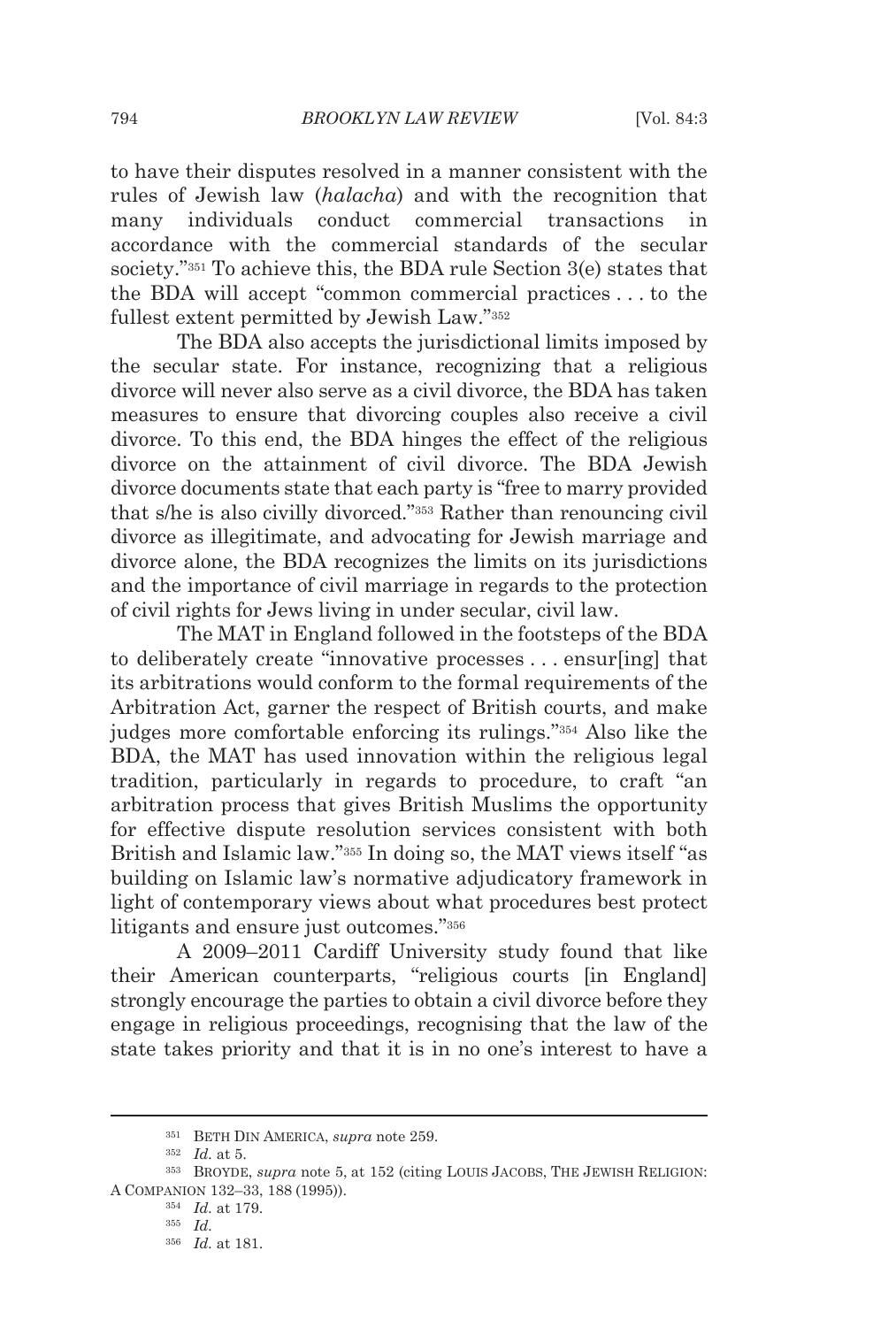'limping marriage.'"357 This respect and prioritization of the laws of the state also extends into the asserted jurisdiction of Jewish and Islamic judicial bodies in the United States and England.

What is absent from any of these RJBs are attempts to expand their jurisdiction. Within the English and American context, what we do not see are any indications that these RJBs desire to expand their jurisdiction beyond their current limitations. There are no efforts, for example, to expand their scope to include criminal or tort law. Jewish and Muslim RJBs in both the informal context of unenforceable ADR and the more formal context of enforceable arbitration have accepted that, though their respective religious legal systems apply to a much broader range of contexts, they will limit themselves to the matters of commercial and family law permitted under civil law.

#### С. *The Islamic RJBs in Israel: Gender Equality and Civil Courts*

The Israeli Sharia courts in recent decades have also had to address the issue of limitations on their jurisdiction. They have responded to the threats of the civil courts to the erosion of their jurisdiction with sincere concern around the potential loss of Muslims to the civil courts and a desire to accommodate the needs of the entire Muslim population.358 The response of the Israeli Sharia court to the attempts of the secular courts to erode its jurisdiction can be traced to two causes: (1) the minority identity of the population it serves; and (2) its sources of law. The Sharia courts serve the Muslim population of Israel, which is Arab and "largely [has] an Arab-nationalist consciousness."359 For this Muslim population, recourse to civil courts reflects issues related to political identity. Although the *qadis* (judges) are state appointed, the Sharia courts represent a degree of legal autonomy, otherwise not enjoyed by the Arab Muslim population.360 Furthermore, recourse via legislative action is also complicated due to political and religious identity. Petitioning the Knesset for legislative reform is tantamount to inviting the Israeli State to further interfere in the narrow autonomy of the Arab Muslim population.

<sup>357</sup> Elizabeth Butler-Sloss & Mark Hill, *Family Law: Current Conflicts and Their Resolution*, *in* ISLAM AND ENGLISH LAW: RIGHTS, RESPONSIBILITIES AND THE PLACE

OF SHARIA 108, 111 (Robin Griffith-Jones ed., 2013). 358 See SHAHAR, *supra* note 28, at 102–03. 359 ENGLARD, *supra* note 24, at 46. 360 *See* Ramadan, *supra* note 165, 294–95.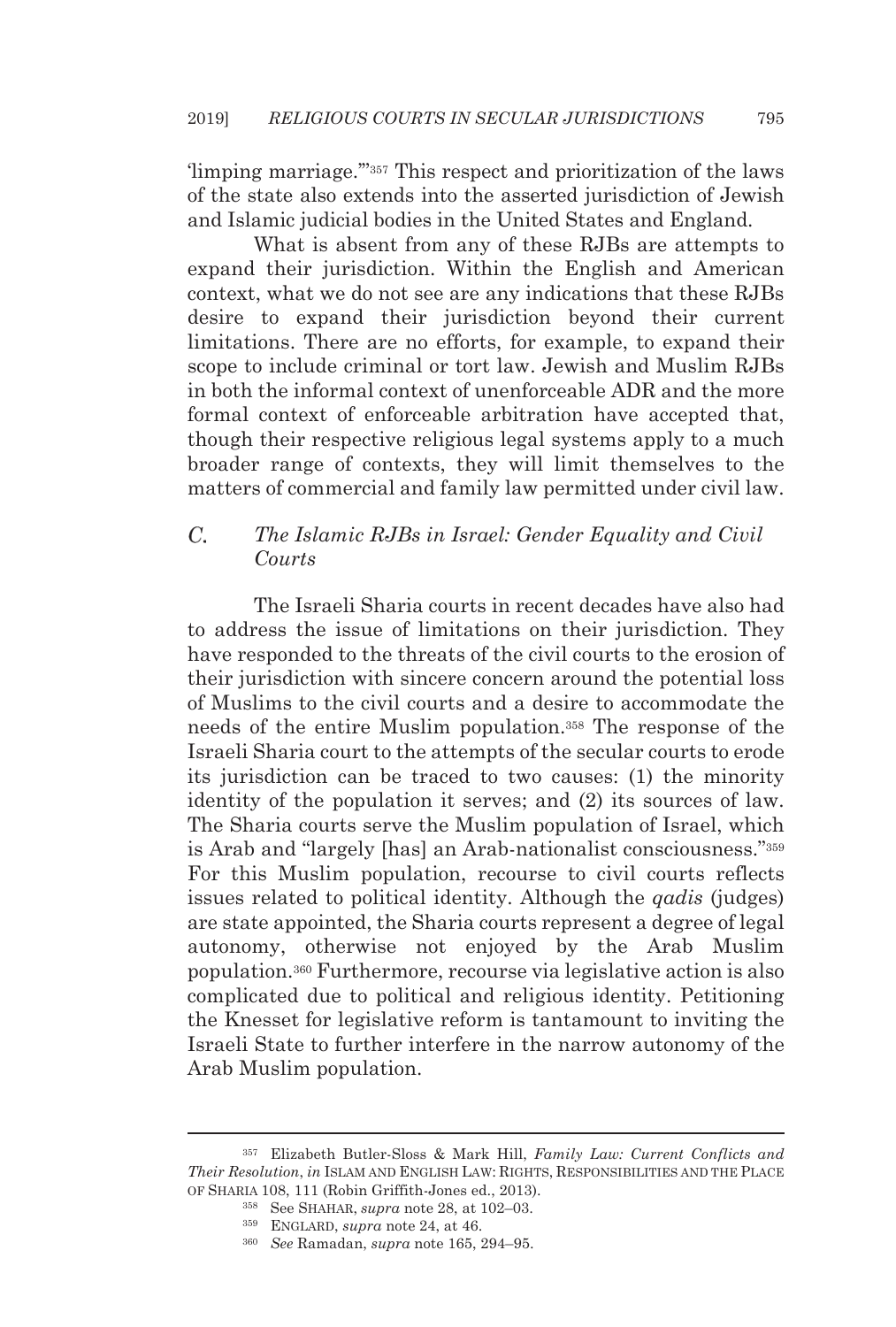Furthermore, from a religious-legal perspective, statutory codification of Islamic Law is only "appropriate for independent Muslim countries."361 Without a Muslim sovereign or independent Muslim legislative authority, the only means for reform is via the Sharia Court of Appeal.362 Israel's Jewish population does not face the same political or religious concerns and has civil and legislative options for reform as the majority Jewish population.

In the area of divorce, the Sharia courts have carried out a series of reforms via the Sharia Court of Appeals. These appeals have "led to an improvement of women's status with relation to divorce," resulting in dissolution of a marriage becoming "an option for both husband and wife."363 These reforms have in large part derived from a shift in the relationship of the Sharia Court to Islamic Law. Rather than strictly adhering to traditional interpretations of Islamic Law, the Justices on the Sharia Court of Appeals look to it for "inspiration" and derive their rulings from a variety of sources, such as the laws of regional Muslim majority countries like Egypt and Jordan.364 Furthermore, the *Qadis* do not restrain themselves to a single school for their sources of inspiration. While they restrain themselves to the realm of Sunni Islam, they may draw on multiple schools, such as *Maliki* and *Hanafi* jurisprudence, in an opinion. Specifically, the Islamic Law the Sharia Court of Appeals draws upon is "an interaction between jurist's law written by *fuqaha*, statute law inspired by these *fuqaha* and the legal contributions of the *qadis*."365 By broadly drawing on a wide range of legal sources that may all broadly fall under Islamic law, the *qadis* may select the legal opinion or reasoning that best meets the specific needs of a case.

The Sharia courts, however, have only engaged in the process of reforming their understanding of Islamic Law for the past two decades. This change can be traced back to the appointment of three *qadis* to the Sharia Court of Appeals: Ahmad Natur, Faruq Zu'bi and Zaki Midlag.366 Under their guidance the Court "initiated a policy which attempted to balance women's rights on the one hand and meet the requirements of the Islamic movement on the other."367

<sup>361</sup> *See* Layish, *supra* note 26, at 214. 362 *Id.*

<sup>363</sup> Moussa Abou Ramadan, *Divorce Reform in the Shari'a Court of Appeals in*  Israel (1992–2003), 13 ISLAMIC L. & Soc'y 242, 257 (2006).<br><sup>364</sup> See Layish, *supra* note 26, at 188–89, 206.<br><sup>365</sup> Ramadan, *supra* note 363, at 245.<br><sup>366</sup> Moussa Abou Ramadan, *Islamic Legal Reform: Sharia Court of Appea* 

*Maintenance for Muslim Wives in Israel*, 4 HAWWA 29 (2006). 367 *Id.* at 30.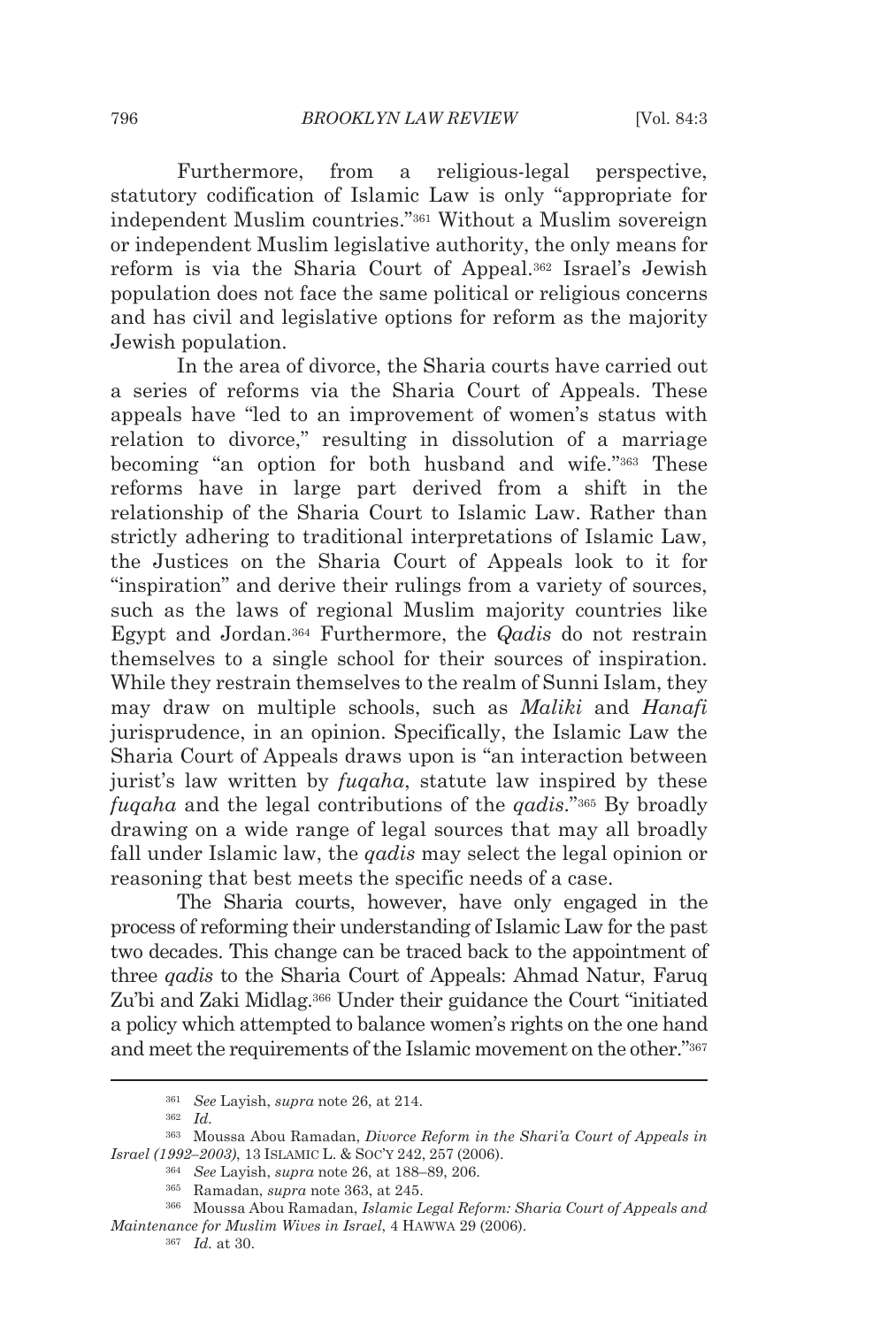They have "introduced reforms in the fields of maintenance, child custody, inheritance, and procedure."368 They have also "adopted facets of Israeli legislation, such as the principle of judging in the interest of the child,"369 as a means to better reflect the sensibilities of the populations they serve and to prophylactically avoid further erosion of their jurisdiction by the civil courts. They have accomplished this reform via creatively interpreting traditional Islamic jurisprudence, "reaffirming its power over the regional Shari'ah Courts," and "enhancing its symbolic image."370

Qadi Natur, former President of the Israeli Sharia Court of Appeals, played a particularly important role in these reforms. The *Qadi* Law of 2002 has increased the perceived legitimacy of *qadis* as arbiters of Islamic Law.371 The *Qadi Law* granted the president of the Sharia Court "jurisdiction to make the procedures faster and more efficient, to adopt temporary procedures, and to disqualify *qadis*," similar to the efficiency found in arbitration systems.372 Qadi Natur served as President of the Court of Appeals for two decades until 2013.373 It was under his tenure that the Sharia Court of Appeals began its "process of judicial activism . . . which continues until this day."374 This judicial activism has relied heavily on the creation of a hierarchy of law (which previously did not exist in Islamic Law) and the issuance of pseudo-legislation in the form of circulars.375

#### *The Jewish RJBs in Israel: Resistance*  D.

The Sharia and Rabbinical courts have responded to threats to their jurisdiction from the Israeli Supreme Court in very different ways. The Rabbinical courts have mostly refused to reform religious law to meet the needs and pressures of the entire Jewish population and thus alleviate motivations for Israeli Jews to petition civil courts for relief. The Rabbinical court claims to "protect its autonomy against external interference of the secular authority," but ignores the increasing expansion of civil law into the area of family law.376 Furthermore, the Rabbinical court has

<sup>368</sup> *Id.*

<sup>&</sup>lt;sup>369</sup> Ramadan, *supra* note 363, at 243.<br><sup>370</sup> Ramadan, *supra* note 165, at 297.<br><sup>371</sup> The Qadis Law (No. 10) 2002.<br><sup>372</sup> Ramadan, *supra* note 363, at 248.<br><sup>373</sup> Former President of Sharia Court of Appeals in Israel Joi *University Faculty of* Law, HEBREW UNIV. OF JERUSALEM (Sept. 9, 2013), https:// new.huji.ac.il/en/article/18476 [https://perma.cc/L292-2MWD]. 374 Ramadan, *supra* note 165, at 256. 375 *See id.* at 297. 376 Shifman, *supra* note 328, at 103.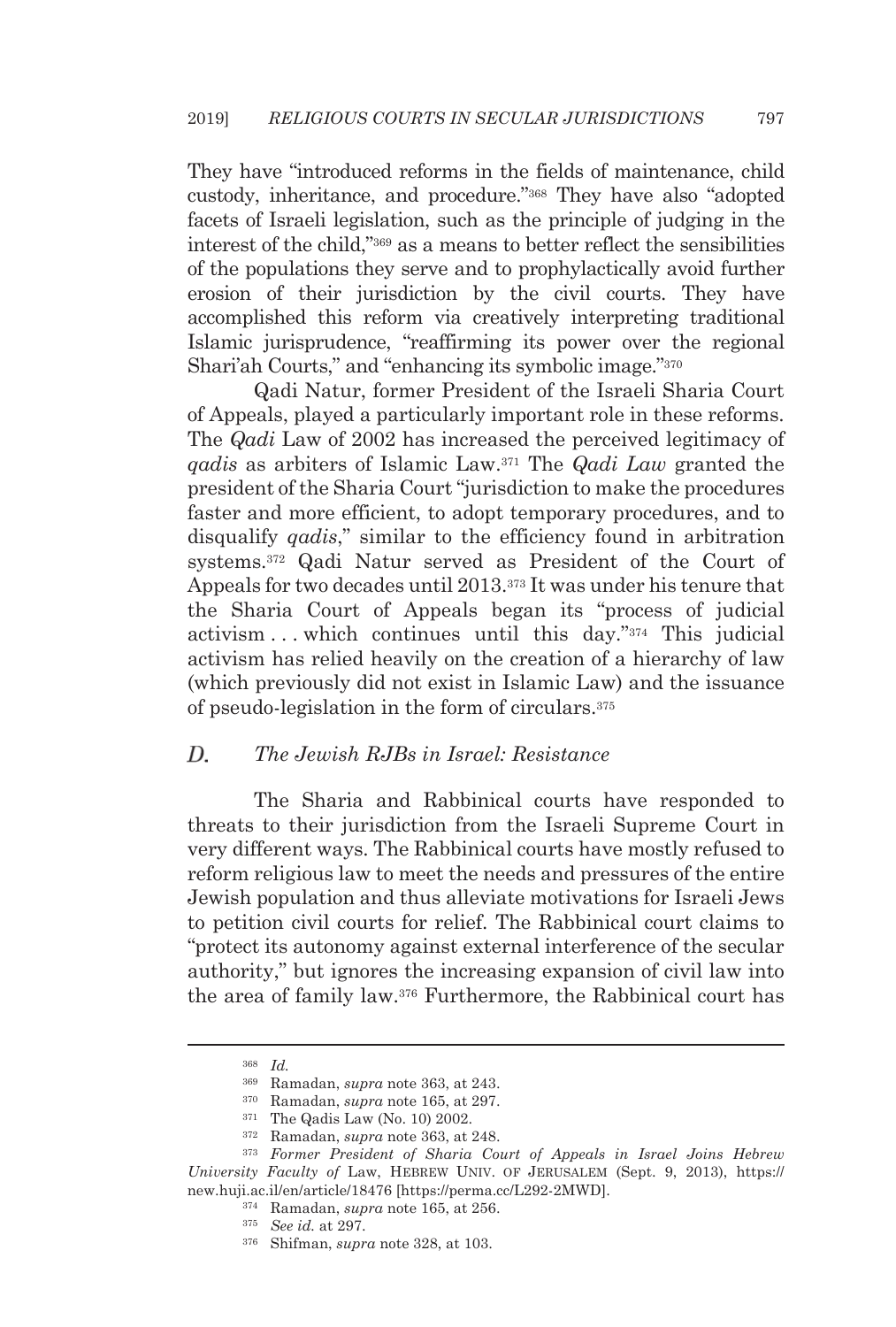been accused of "covering up its *religious failure* to deal with the social and cultural reality of Israel."<sup>377</sup>

As noted earlier, in response to an Israeli Supreme Court case limiting the Rabbinical courts' jurisdiction, the Rabbinical courts judges met and formally declared that they were rejecting the decision and would not comply with it on the grounds "that they consider themselves bound only by the religious law and not by state law or by precedents set by the [Supreme Court]."378 Although the secular, civil courts in Israel view the Rabbinical courts as subject to the laws of the state and ruling under state authority, religious judges believe that their application of religious law "is not conditioned upon the secular lawmaker's will."379

The Jewish population has mostly responded to the recalcitrant position of the Rabbinical courts through legislative action380 and selection of civil options (such as marriage aboard).381 Today, the majority of Jewish Israelis are not Orthodox<sup>382</sup> and the Rabbinical courts do not necessarily reflect their non-Orthodox understanding of religion. For instance, the Rabbinical courts do not accommodate Conservative or Reform interpretations of Jewish Law commonly found in the United States. The Orthodox men that sit on the Rabbinical courts tend to "apply Jewish law in its most traditional form" and "adhere to the principle that women should be confined to the private sphere."383

The Rabbinical courts' response to threats to their jurisdiction has recently taken the form of asserting jurisdiction over Israeli Jews who seek to avoid their authority. For instance, in a 2010 divorce, the Rabbinical courts assumed jurisdiction over a couple who married "in Cyprus because, as secular Jews, they wished to avoid religious requirements."384 Rather than applying the Supreme Court's 2006 ruling requiring the Rabbinical courts to provide a quick dissolution of the marriage, the Rabbinical court disregarded the Supreme Court's ruling and required a full *get*.385

The problem of *get* refusal remains a serious one for Jewish women in Israel. Despite the intervention of secular courts in this area, the intervention of the secular courts "has

<sup>377</sup> *Id.*

<sup>378</sup> Gallala-Arndt, *supra* note 156, at 214. 379 Englard, *supra* note 24, at 46. 380 *See* Gallala-Arndt, *supra* note 156, at 204 ("On 28 October 2013 the Israeli parliament (the Knesset) voted in a law allowing couples who want to marry to choose the rabbi who will perform their marriage.").<br><sup>381</sup> See Triger, *supra* note 4, at 6.<br><sup>382</sup> Pnina Lahav, *Israel's Rosit the Riveter: Between Secular Law and Jewish* 

*Law*, 93 B.U. L. Rev. 1063, 1064–65 (2013).<br><sup>383</sup> *Id.* at 1065.<br><sup>384</sup> Triger, *supra* note 4, at 7.<br><sup>385</sup> *Id.*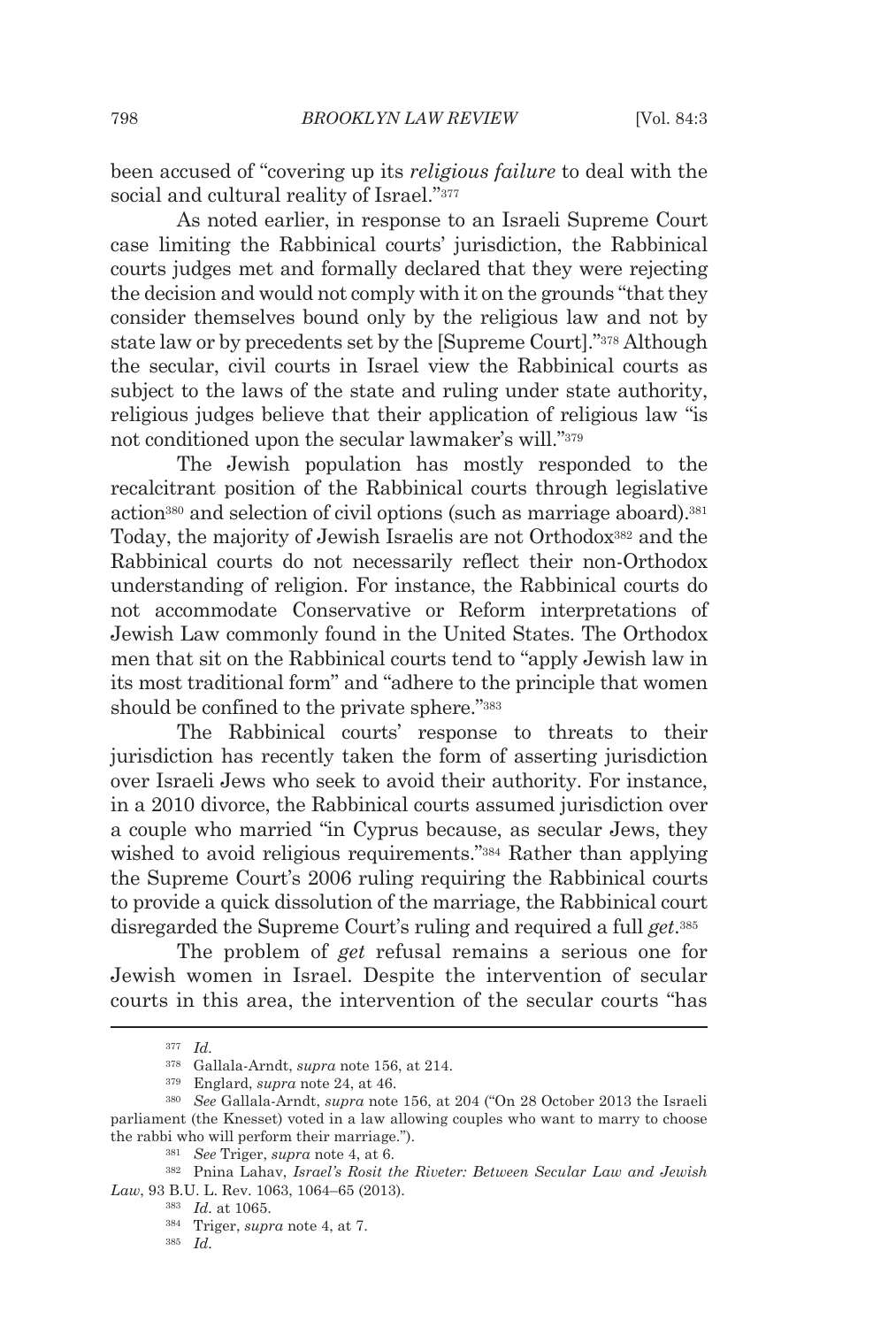led to a stalemate."386 In response to the attempts of the secular courts to erode their jurisdiction, the Rabbinical courts have developed "an ideology under which any change or alteration undermines the foundations of religion."387 At the same time, the availability for recourse to the civil courts reduces "the pressure that could otherwise be brought upon" the courts to reform their interpretations and interpret Jewish law in a way that "would show awareness of the exigencies of life . . . sensitivity to the needs of the hour and flexibility in the face of the conditions of the time and place."388

#### **CONCLUSION**

Muslim and Jewish judicial bodies serving minority populations demonstrate a willingness to accommodate the secular norms of substantive and procedural justice of the state. As other scholars have noted, when adopting facets of secular law, these religious courts rarely acknowledge that they are borrowing the dominant legal system, but rather they undertake a process of internal contextualization, such that the principles are established as existing within the religion itself.389 Through this process of internalization, the courts meet the procedural requirements necessary for enforcement by the state and meet the expectations of litigants necessary to maintain legitimacy.

Conversely, the example of the Rabbinical courts in Israel shows rigid adherence to religious law as unchanging and unaccommodating. Since the courts shifted from their position of serving a minority population under the Ottoman Empire to serving a majority population with the inception of the State of Israel, the Rabbinical court "has been less flexible and less innovative in its Halachic interpretation."390

This suggests that perhaps assumptions about Islamic courts in majority-Muslim countries as "archaic, unchanging institutions"391 have more to do with the political environments in which they operate and the majoritarian populations they serve,

<sup>386</sup> Matthijs de Blois, *Religious Law Versus Secular Law*, *The Example of the*  Get Refusal in Dutch, English and Israeli Law, 6 UTRECHT L. REV. 93, 106 (2010).<br><sup>387</sup> Shifman, *supra* note 328, at 128.<br><sup>388</sup> Id. at 128–29.<br><sup>389</sup> Ramadan, *supra* note 363, at 243 ("IT|he Shari'a Court of Appeals has

adopted facets of Israeli legislation, such as the principle of judging in the interest of the child, even though it does not acknowledge borrowing from the Israeli legal system. Rather, this principle undergoes a procedure of Islamicization (i.e., it is interpreted as existing in the *Shari'a* itself), and the Shari'a Court of Appeals holds that *fiqh* rules concerning custody constitute a mere presumption that can be refuted."). 390 EDELMAN, *supra* note 34, at 53. 391 SHAHAR, *supra* note 28, at 39.